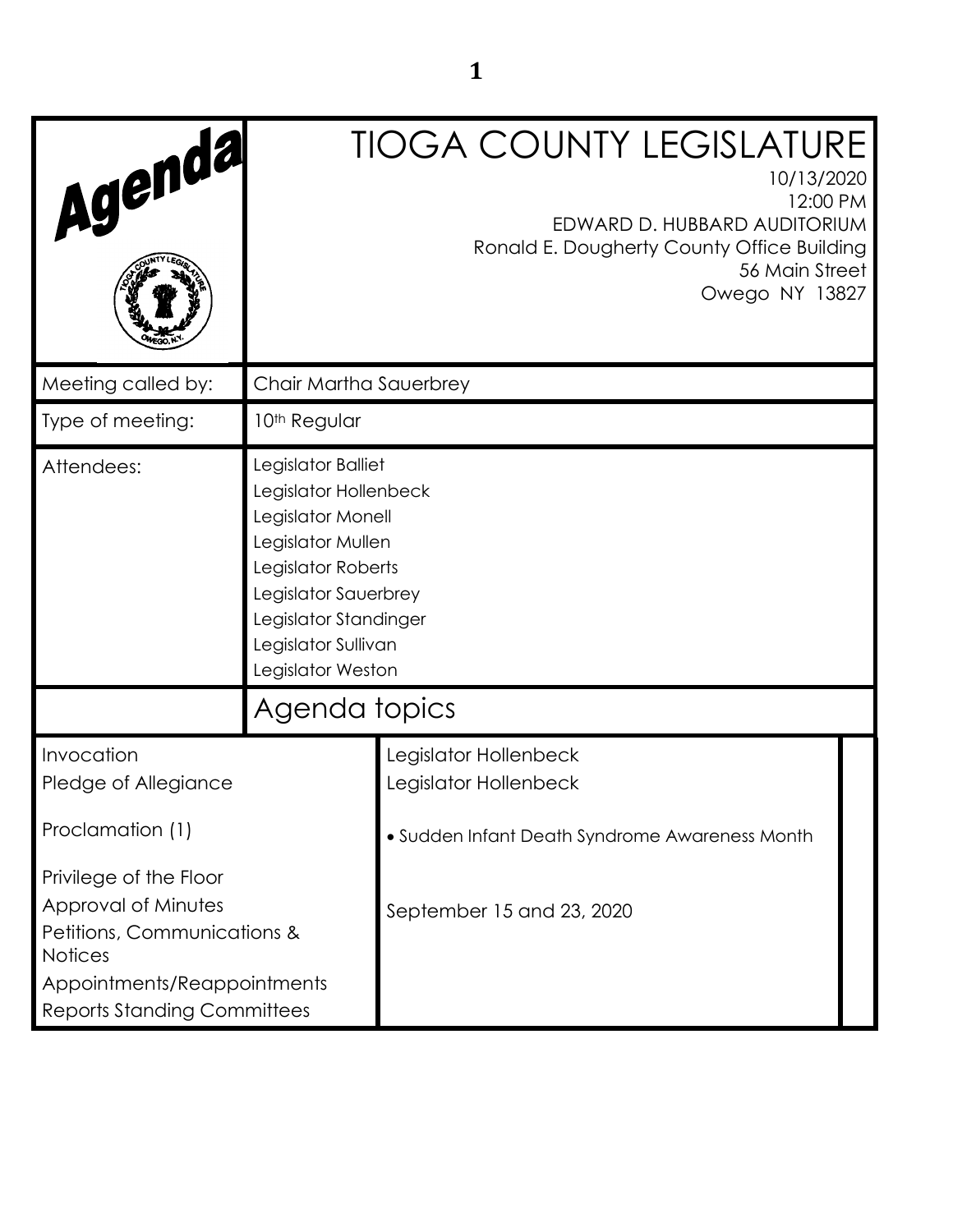| <b>RESOLUTIONS:</b> | 1. | Re-Appoint Stuart Yetter, Jr. to the Tioga County Property                                                                                                                                                                                                                          |
|---------------------|----|-------------------------------------------------------------------------------------------------------------------------------------------------------------------------------------------------------------------------------------------------------------------------------------|
|                     |    | Development Corporation Board                                                                                                                                                                                                                                                       |
|                     | 2. | Re-Appoint Lesley Pelotte to the Tioga County Property<br>Development Corporation Board                                                                                                                                                                                             |
|                     | 3. | Re-Appoint David Astorina to the Tioga County Property<br>Development Corporation Board                                                                                                                                                                                             |
|                     | 4. | Designation of Tioga County Local Development Corporation<br>D.B.A. Tioga County Tourism, as Authorized Tourism Promotion<br>Agency for 2021                                                                                                                                        |
|                     | 5. | Adopt the Spencer Agricultural District (#1) as Modified and<br>Submit Same to the New York State Department of Agriculture<br>and Markets for Approval                                                                                                                             |
|                     | 6. | Adopt Local Law No. 1 of 2020 A Local Law Establishing the<br>Tioga County Mandatory Source Separation Law Commencing<br>January 1, 2021 and Repealing Local Law No. 2 of the Year<br>1992, Enacted on August 1, 1992, Entitled Tioga County<br>Recycling and Source Separation Law |
|                     | 7. | LOCAL LAW TO BE INTRODUCED – A Local Law Providing for the<br>Collection of a Hotel and Motel Tax in Tioga County                                                                                                                                                                   |
|                     | 8. | Schedule Public Hearing Local Law Introductory No. C of 2020 -<br>Collection of a Hotel and Motel Tax in Tioga County                                                                                                                                                               |
|                     | 9. | Set Public Hearing 2021 Budget                                                                                                                                                                                                                                                      |
|                     |    | 10. Authorize 2021 Contracts with SADD School Associates                                                                                                                                                                                                                            |
|                     |    | 11. Authorize Contract with Excellus Blue Cross/Blue Shield to<br><b>Administer Health Insurance Benefits</b>                                                                                                                                                                       |
|                     |    | 12. Authorize Purchase of Specific Excess and Employer's Liability<br>Insurance for Workers' Compensation Program                                                                                                                                                                   |
|                     |    | 13. Authorize Contract with Lifetime Benefit Solutions, Inc. to<br>Administer Flexible Spending and Health Reimbursement<br><b>Account Programs</b>                                                                                                                                 |
|                     |    | 14. Authorize Contract with Employee Network, Inc. (eni) for<br>Employee Assistance Program                                                                                                                                                                                         |
|                     |    | 15. Authorize and Sign Voluntary Collection Agreement                                                                                                                                                                                                                               |
|                     |    | 16. Authorize the Submission of EMPG20 Grant Application – Office<br>of Emergency Services                                                                                                                                                                                          |
|                     |    | 17. Accept CTCL COVID-19 Response Grant Award and Amend<br><b>BOE Budget</b>                                                                                                                                                                                                        |
|                     |    | 18. Transfer of Funds 2020 Budget Modification County Liability                                                                                                                                                                                                                     |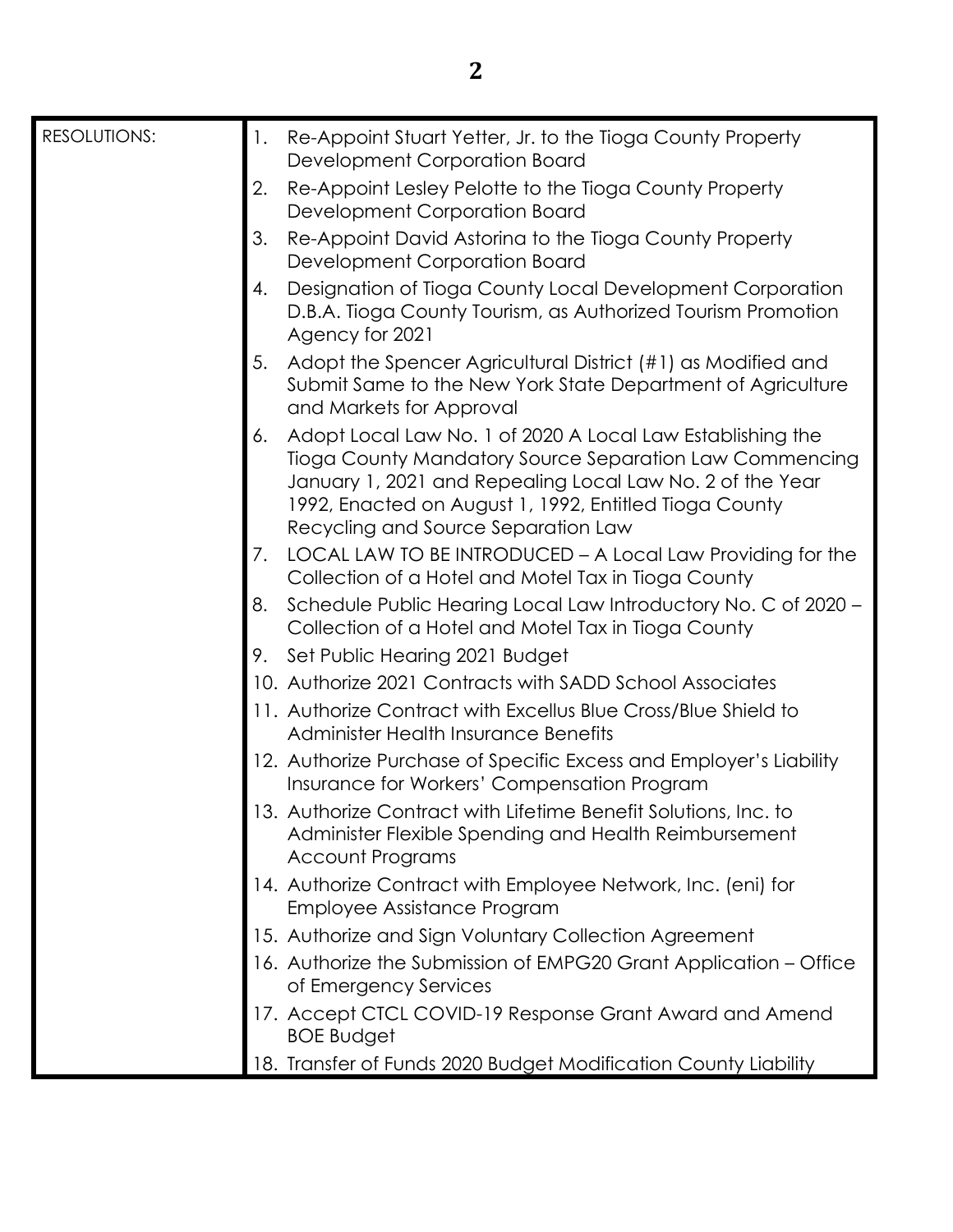| <b>Insurance Fund</b>                                                                                                                                                     |
|---------------------------------------------------------------------------------------------------------------------------------------------------------------------------|
| 19. Abolish One Vacant Full-Time Clinical Social Worker and One<br>Vacant Full-Time Senior Clinical Social Worker<br>(School/Community Based) Positions - Mental Hygiene  |
| 20. Amend Resolution #165-20 to Reflect Adjusted Hire Dates for<br>Two (2) Seasonal Office Specialist I Positions for the HEAP<br>Program – Department of Social Services |
| 21. Appointment of Republican Election Commissioner                                                                                                                       |
| 22. Amend Tioga County Non-Union Benefits Policy                                                                                                                          |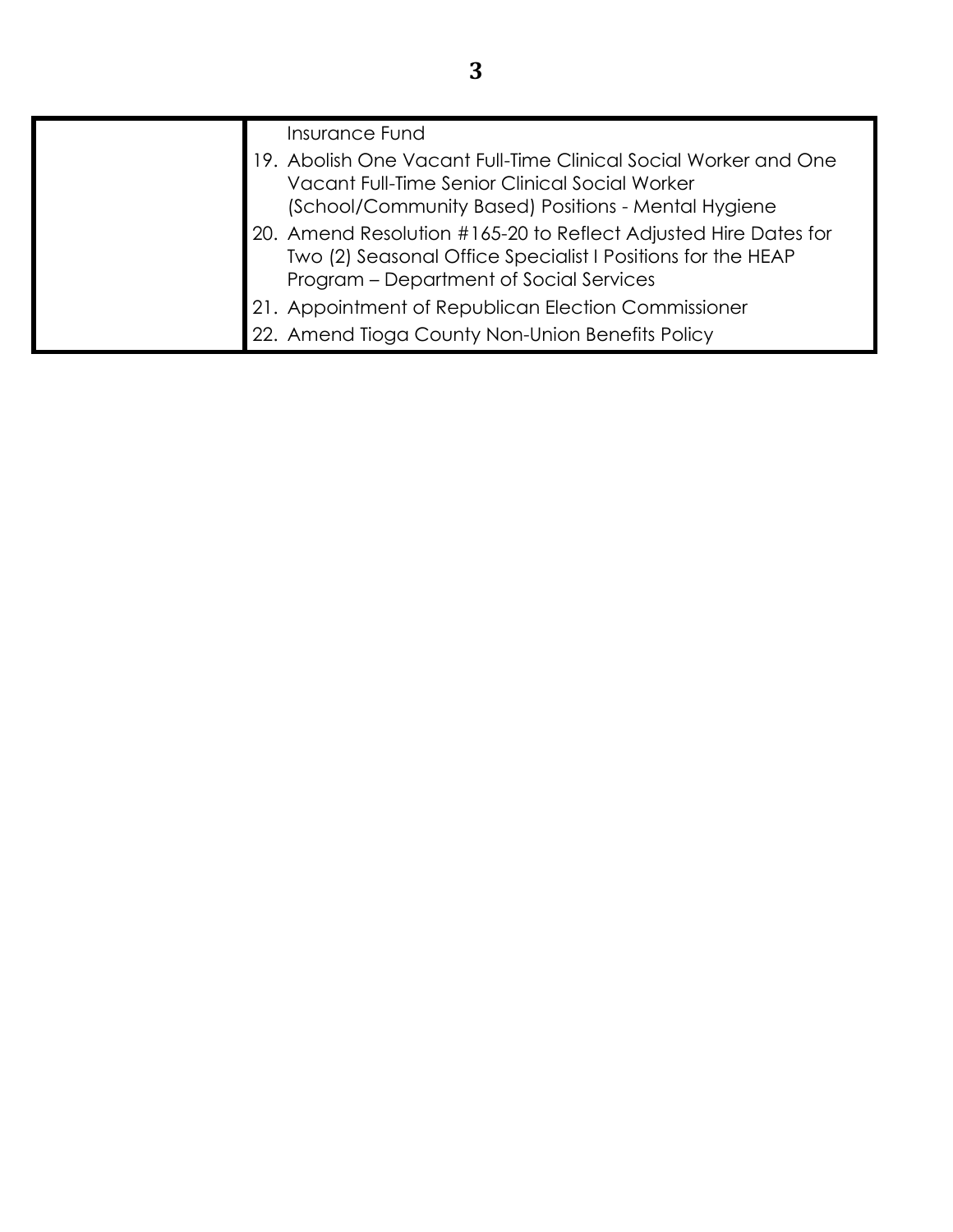#### COUNTY OF TIOGA EXECUTIVE PROCLAMATION

WHEREAS: Sudden infant death syndrome, or SIDS, is the unexpected death, usually during sleep, of a seemingly healthy baby less than a year old; and

WHEREAS: In the United States approximately 1,360 babies died of SIDS in 2017, making SIDS the leading cause of death among babies one month to one year of age; and

WHEREAS: The Tioga County 2019-2024 Community Health Assessment identified the infant mortality rate as a topic of concern; and

WHEREAS: In 2017, Tioga County's infant mortality rate was 2.3 per 1,000 live births; and

WHEREAS: Raising awareness and educating new parents on SIDS prevention methods, such as safe sleeping conditions, laying infants on their backs, placing infants' cribs in their parents' room, and breastfeeding is of the utmost importance; and

WHEREAS: Tioga County values the lives of infants and the local services that strive to protect them; therefore

The TIOGA COUNTY LEGISLATURE, County of Tioga, does hereby proclaim and designate the month of October 2020 as:

## **SUDDEN INFANT DEATH SYNDROME AWARENESS MONTH IN TIOGA COUNTY**

and urges parents to consult with local resources, such as: their child's pediatrician, Women, Infants, and Children (WIC), Family Planning, Parents and Children Together (PACT), Mothers and Babies Perinatal Network, Tioga County Department of Social Services, or Tioga County Public Health for more information on SIDS and how to prevent it.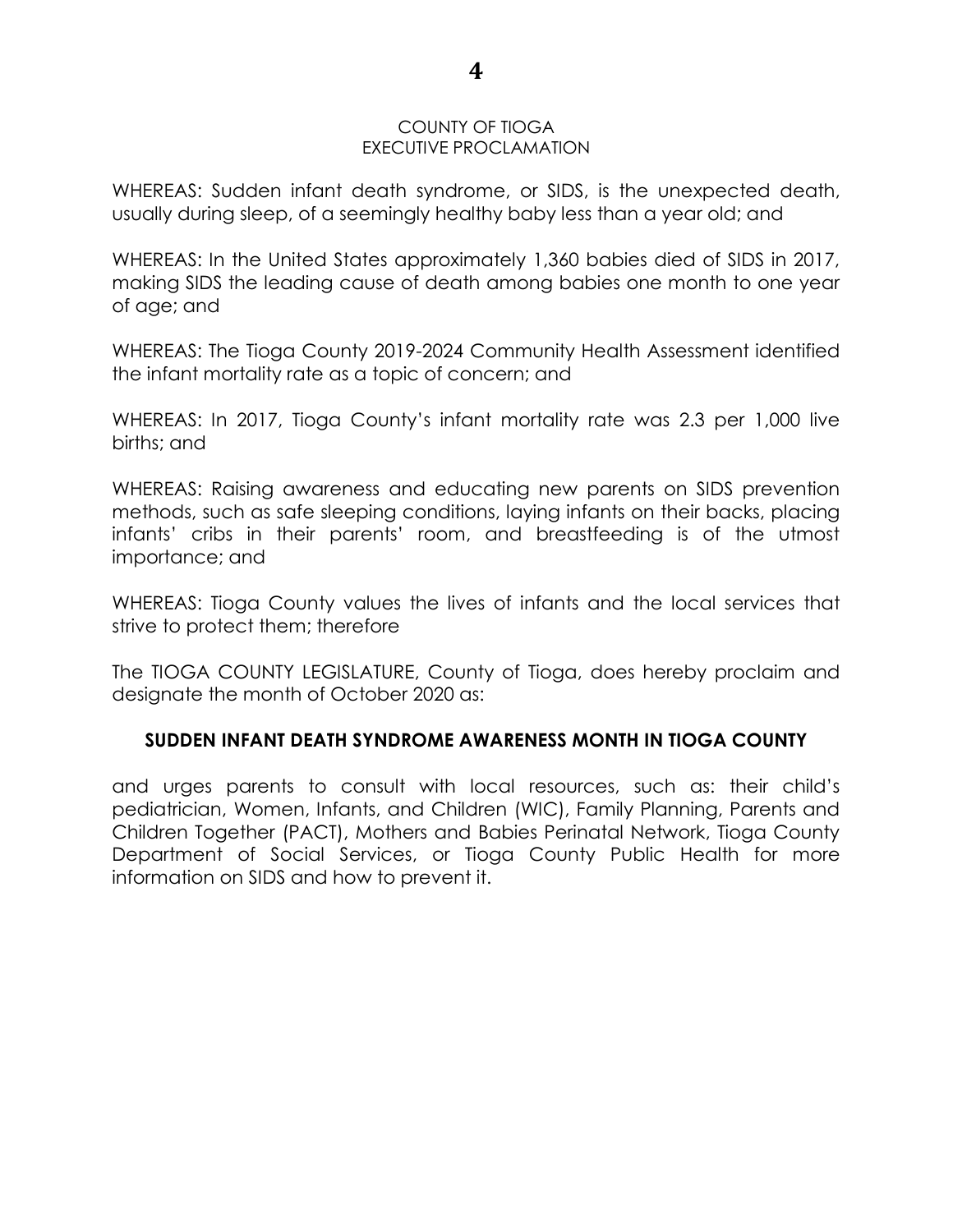RESOLUTION NO. -20 RE-APPOINT STUART YETTER, JR. TO THE TIOGA COUNTY PROPERTY DEVELOPMENT CORPORATION BOARD

WHEREAS: Stuart Yetter, Jr., as a public officer of a municipality within Tioga County, was re-appointed via Resolution 14-19 by the Tioga County Legislature as a Board Member to the Tioga County Property Development Corporation (TCPDC) for a two year term of 1/1/19 - 12/31/20; and

WHEREAS: The TCPDC Bylaws allows for consecutive terms; and this reappointment is conditioned upon the board member holding the public office and confirmed by the governing board of the municipal representative's municipality; and

WHEREAS: Stuart Yetter, Jr. is willing and able to continue to serve in this position; therefore be it

RESOLVED: That the Tioga County Legislature hereby re-appoints Stuart Yetter, Jr., as a public officer of a municipality within Tioga County, to the Tioga County Property Development Corporation Board as a Board Member for a two year term of 1/1/21 – 12/31/22.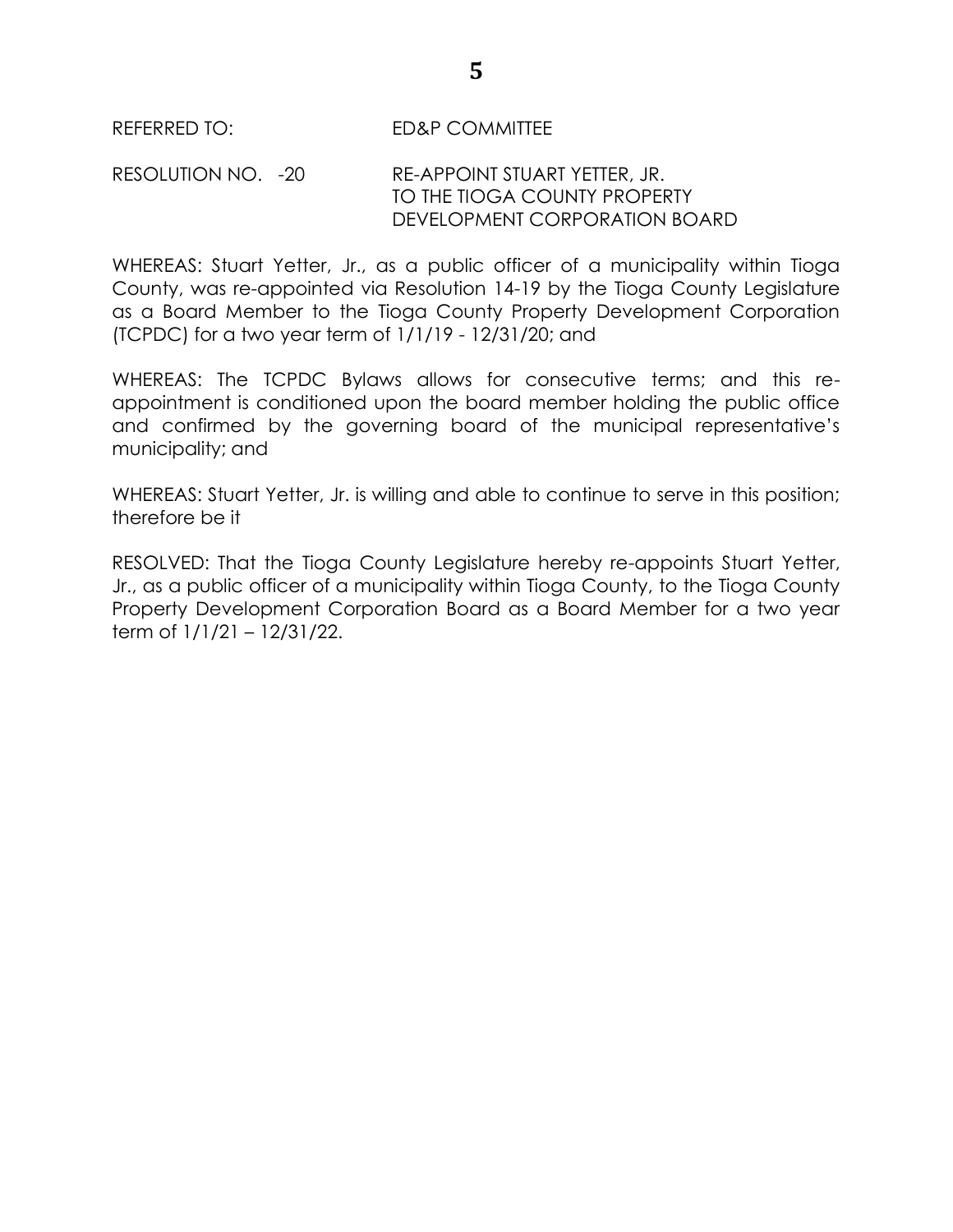## RESOLUTION NO. -20 RE-APPOINT LESLEY PELOTTE TO THE TIOGA COUNTY PROPERTY DEVELOPMENT CORPORATION BOARD

WHEREAS: Lesley Pelotte, as a public officer of a municipality within Tioga County, was appointed via Resolution 197-19 by the Tioga County Legislature as a Board Member to the Tioga County Property Development Corporation (TCPDC) to fill an unexpired term of 7/10/19 -12/31/20; and

WHEREAS: The TCPDC Bylaws allows for consecutive terms; and this reappointment is conditioned upon the board member holding the public office and confirmed by the governing board of the municipal representative's municipality; and

WHEREAS: Lesley Pelotte is willing and able to continue to serve in this position; therefore be it

RESOLVED: That the Tioga County Legislature hereby re-appoints Lesley Pelotte, as an public officer of a municipality within Tioga County, to the Tioga County Property Development Corporation Board as a Board Member for a two year term of 1/1/21 – 12/31/22.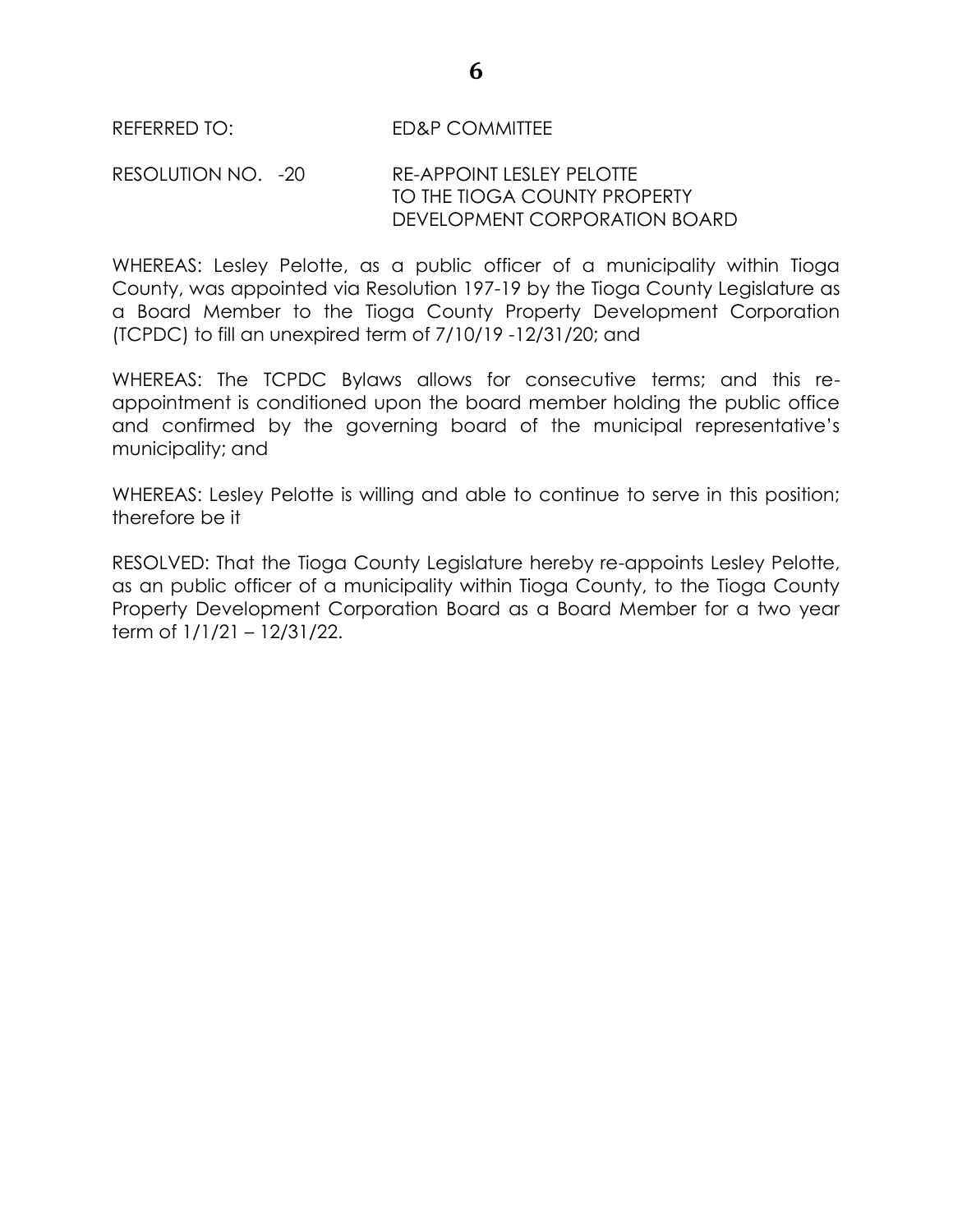## RESOLUTION NO. -20 RE-APPOINT DAVID ASTORINA TO THE TIOGA COUNTY PROPERTY DEVELOPMENT CORPORATION BOARD

WHEREAS: David Astorina, as a member of a County Agency within Tioga County, was appointed via Resolution 59-19 by the Tioga County Legislature as a Board Member to the Tioga County Property Development Corporation (TCPDC) for a term from 1/1/19 - 12/31/20; and

WHEREAS: The TCPDC Bylaws allows for consecutive terms; and this reappointment is conditioned upon the board member being a member of a public agency; and

WHEREAS: David Astorina is willing and able to continue to serve in this position; therefore be it

RESOLVED: That the Tioga County Legislature hereby re-appoints David Astorina, as a member of a County Agency within Tioga County, to the Tioga County Property Development Corporation Board as a Board Member for a two year term of 1/1/21 – 12/31/22.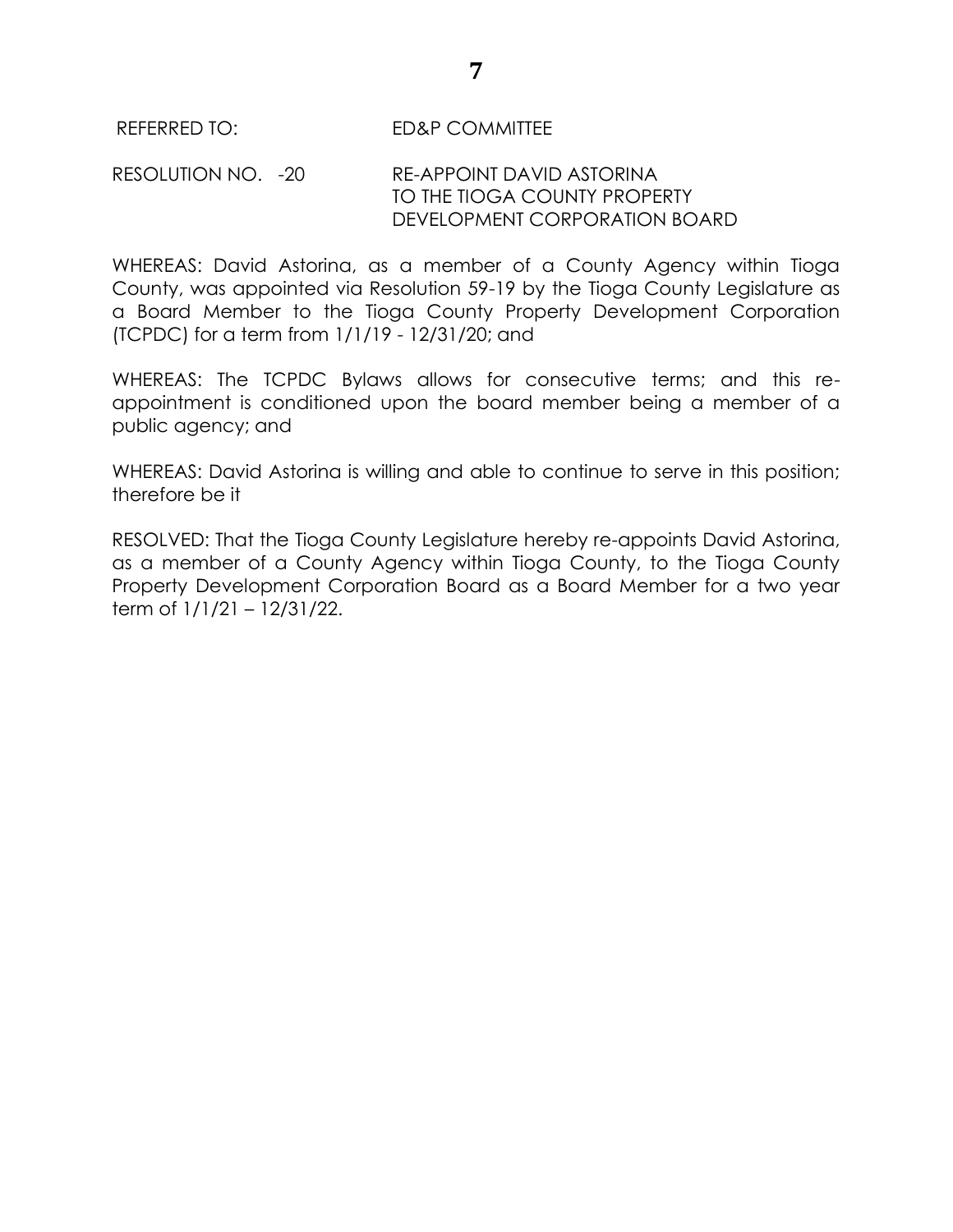RESOLUTION NO. -20 DESIGNATION OF TIOGA COUNTY LOCAL DEVELOPMENT CORPORATION, D.B.A. TIOGA COUNTY TOURISM, AS AUTHORIZED TOURISM PROMOTION AGENCY FOR 2021

WHEREAS: The Tioga County Local Development Corporation, d.b.a. the Tioga County Tourism Office, is the not-for-profit corporation that develops and implements a tourism promotion and marketing program for the county; and

WHEREAS: The Tioga County Tourism Office coordinates with the state in its tourism grants program; and

WHEREAS: The New York State tourism grants program is designed to encourage tourism promotion throughout the regions of New York State; and

WHEREAS: The guidelines for this local assistance program require counties to appoint an official Tourism Promotion Agency (TPA); therefore be it

RESOLVED: That the Tioga County Tourism Office be and hereby is designated by the Tioga County Legislature as their Tourism Promotion Agency for the 2021 budget year and authorized to make application for and receive grants on behalf of the county pursuant to the New York State Tourism Promotion Act.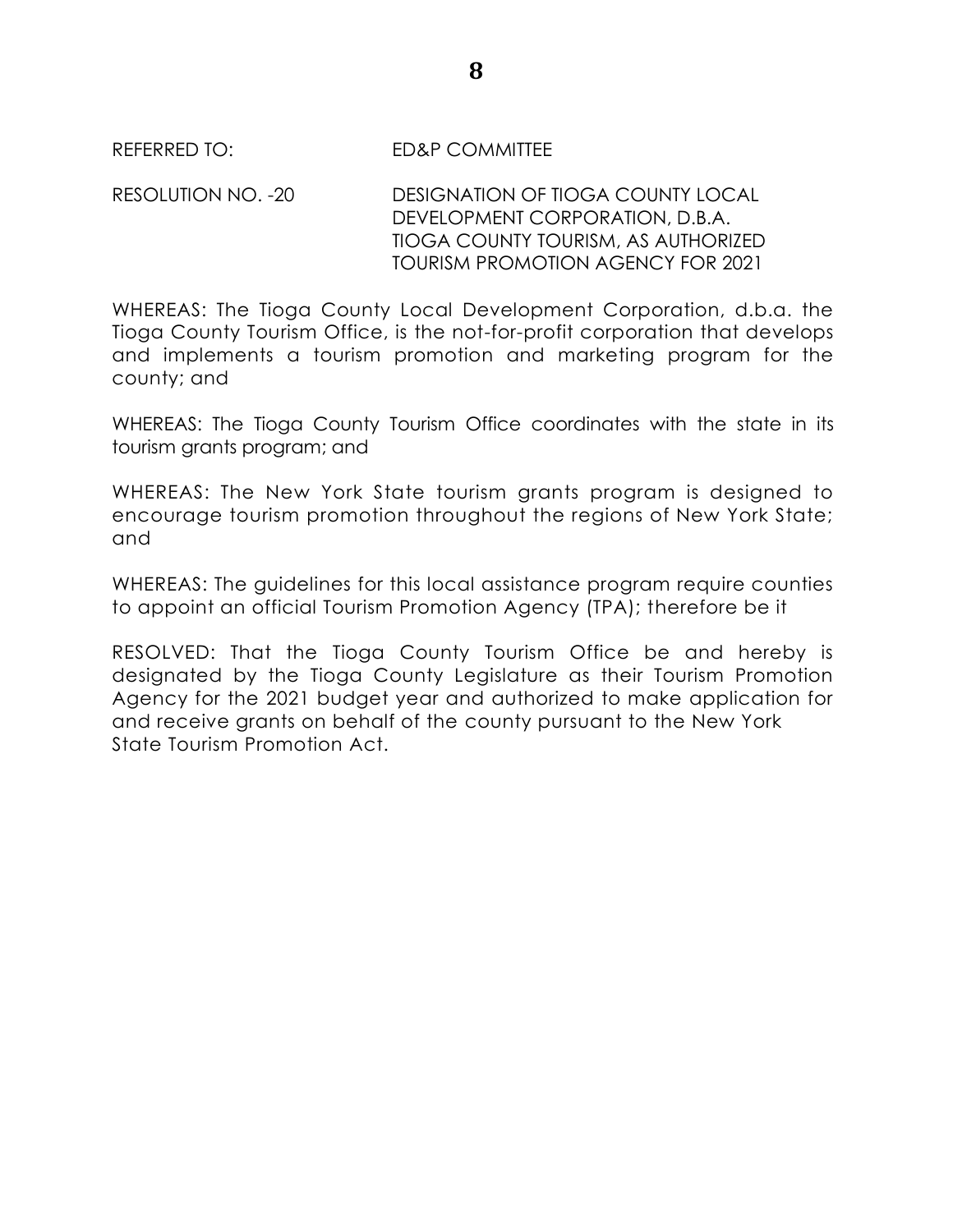RESOLUTION NO. -20 ADOPT THE SPENCER AGRICULTURAL DISTRICT (#1) AS MODIFIED AND SUBMIT SAME TO THE NEW YORK STATE DEPARTMENT OF AGRICULTURE AND MARKETS FOR APPROVAL

WHEREAS: Pursuant to the New York State Agriculture and Markets Law Article 25AA and upon 300-day notice by the Department of Agriculture and Markets, the Tioga County Legislature has initiated a review of the existing Spencer Agricultural District (#1) to determine if it should be modified or terminated; and

WHEREAS: The Agricultural and Farmland Protection Board has been requested by the Legislature to review the District and make a recommendation for revision or termination; and

WHEREAS: The Tioga County Planning Department has conducted this review and has created a corresponding plan based on public comments, surveys and extensive consultation with area farmers that results in expanding the Spencer Agricultural District to a total of 49,711 acres with 32,663 acres in farms, including 19 added farms; and

WHEREAS: By unanimous resolution the Agriculture and Farmland Protection Board did adopt said proposed plan for modification of the Spencer Agricultural District; and

WHEREAS: A public hearing was held on August 25, 2020 where the District map and findings along with the proposed modifications were presented to the public; and

WHEREAS: The proposed district review report is comprised of the map and findings filed with the Clerk of the County Legislature for the public comment period and copies showing proposed revisions were presented at the public hearing; and

WHEREAS: The County Legislature has indicated its desire to be designated lead agency for SEQR (State Environmental Quality Review) requirements; and

WHEREAS: This plan has been found to have "little likelihood of significant" adverse environmental impact…" consistent with the programmatic review of environmental effects of agricultural districting by the New York State Department of Agriculture & Markets; therefore be it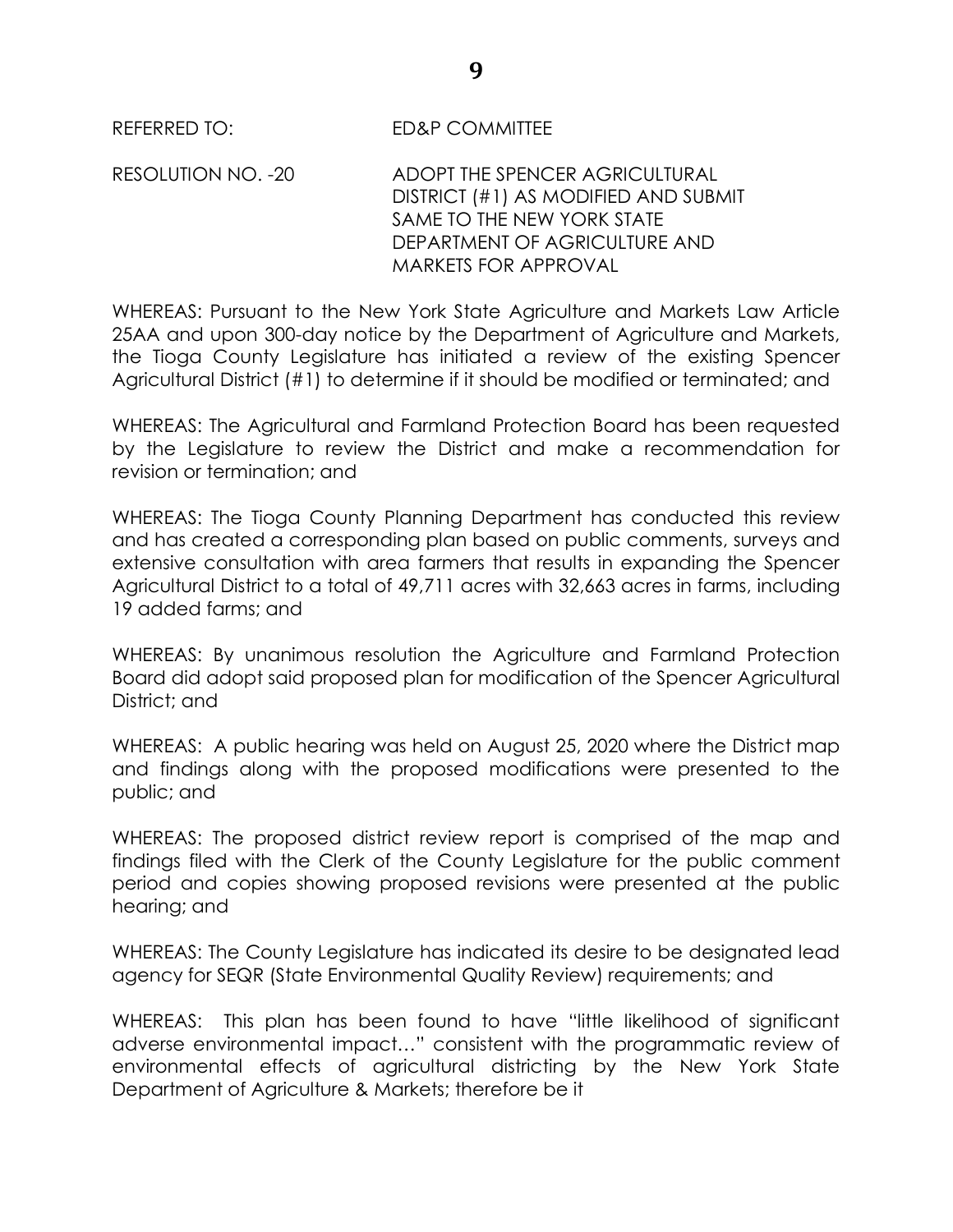RESOLVED: That based upon Tioga County Planning's review of the above as outlined on the SEQR Short Environmental Assessment Form, the Tioga County Legislature make a SEQR Negative Declaration regarding said modifications to the Spencer Agricultural District; and be it further

RESOLVED: That the Tioga County Legislature does hereby approve said proposed plan to modify the Spencer Agricultural District, and directs the Planning Department to prepare a submission package as required by the NYS Department of Agriculture and Markets describing this proposal, along with the associated SEQR Environmental Assessment Form, and to submit same on behalf of the Legislature to that agency for review as described in Article 25AA; and be it further

RESOLVED: That it is intent of this body, upon approval by the Commissioner of NYS Department of Agriculture & Markets, to make this Spencer District modification effective immediately.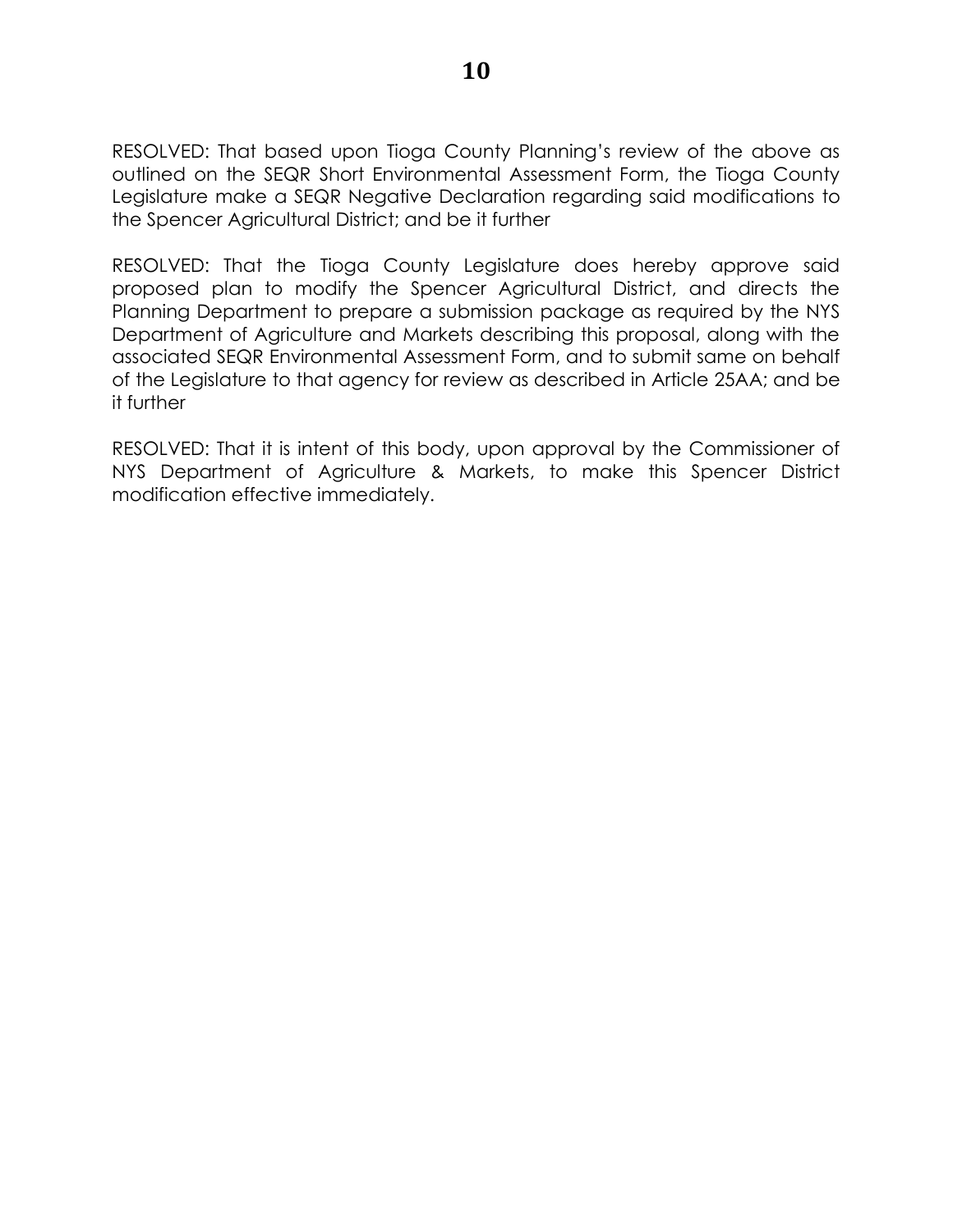REFERRED TO: LEGISLATIVE WORKSESSION

RESOLUTION NO. -20 ADOPT LOCAL LAW NO. 1 OF 2020 A LOCAL LAW ESTABLISHING THE TIOGA COUNTY MANDATORY SOURCE SEPARATION LAW COMMENCING JANUARY 1, 2021AND REPEALING LOCAL LAW NO. 2 OF THE YEAR 1992, ENACTED ON AUGUST 1, 1992, ENTITLED TIOGA COUNTY RECYCLING AND SOURCE SEPARATION LAW

WHEREAS: A public hearing was held on September 23, 2020, following due notice thereof to consider the adoption of Local Law Introductory No. B of the Year 2020 A Local Law establishing the Tioga County Mandatory Source Separation Law commencing January 1, 2021 and repealing Local Law No. 2 of the Year 1992, enacted on August 1, 1992, entitled Tioga County Recycling and Source Separation Law; and

WHEREAS: It is in the best interests of the residents of Tioga County to adopt such Local Law which will be Local Law No. 1 of 2020; therefore be it

RESOLVED: That the following Local Law be and hereby is adopted;

County of Tioga

Local Law No. 1 of the Year 2020.

A Local Law establishing the Tioga County Mandatory Source Separation Law and repealing Local Law No. 2 of the Year 1992 entitled Tioga County Recycling and Source Separation Law.

Be It Enacted by the Legislature of the County of Tioga as follows:

## SECTION 1: TITLE

Local Law No. 2 of the Year 1992 entitled Tioga County Recycling and Source Separation Law is hereby REPEALED and REPLACED with the establishment of Local Law No. 1 of the Year 2020 entitled Tioga County Mandatory Source Separation Law.

## SECTION 2: PURPOSE

The purpose of this article is to encourage, facilitate, and mandate the source separation of recyclable materials on the part of each and every household, business, and institution within Tioga County. The Tioga County Legislature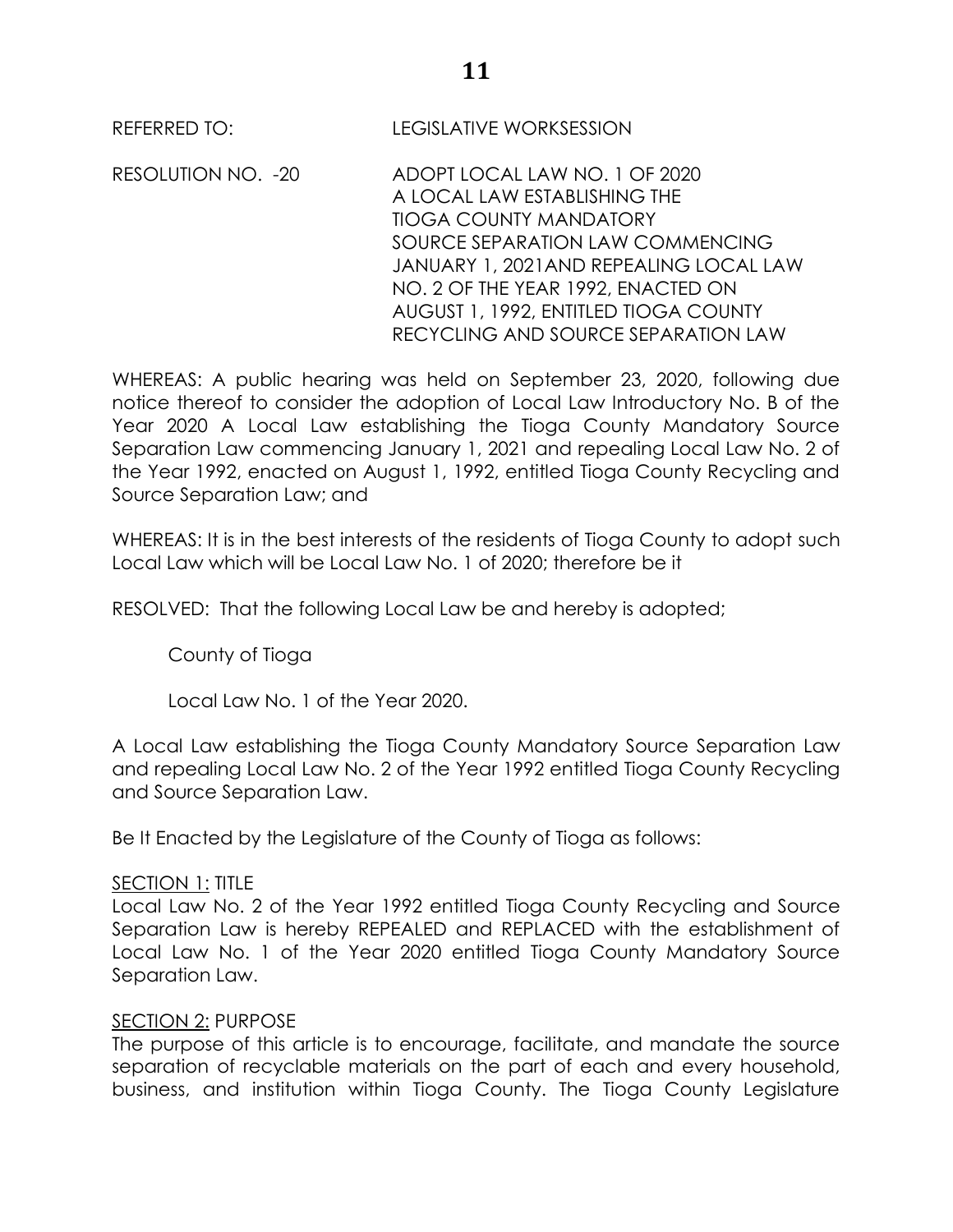acknowledges that control of the collection, transportation, disposal of solid waste and recycling with emphasis on source reduction and reuse in the county is essential to the economy and general welfare of the citizens of Tioga County. The current version is intended to replace Local Law No. 2 of 1992 entitled Tioga County Recycling and Source Separation Law.

# SECTION 3: AUTHORITY

This Local Law is hereby enacted pursuant to the authority granted by Section 10 of the Municipal Home Rule Law and Section 120-aa of the General Municipal Law of the State of New York.

# SECTION 4: DEFINITIONS

- A. Terms as used or referred to in this article, unless a different meaning clearly appears from the context, are as defined in Title 6 Part 360 of the New York Codes, Rules and Regulations, Solid Waste Management Facilities, as amended.
- B. As used in this article, the following additional terms shall have the meanings indicated:

MATERIALS RECOVERY FACILITY (MRF) – A facility approved by the New York State Department of Environmental Conservation for receiving and processing recyclable materials into marketable commodities.

PUBLIC FACILITY - Any facility allowing public access, including but not limited to parks, recreational facilities, shopping centers, shopping malls, office buildings, restaurants, hospitals, schools and churches.

SOURCE SEPARATION - That recyclables shall be maintained and placed for collection separately from refuse intended for disposal.

SOLID WASTE - All materials discarded as being spent, useless, worthless or in excess to the owners at the time of discard or rejection, including but not limited to garbage or refuse, but shall not include Recyclables, Yard and Garden Waste, human wastes, rendering wastes, major appliances, regulated medical waste, construction and demolition wastes, residue from incinerators or other destructive systems for processing waste, junked automobiles, pathological, toxic, explosive, liquid, radioactive material or other waste material which, under existing or future federal, state or local laws, require special handling in its collection or disposal.

SUSTAINABILITY MANAGER - The manager of the Solid Waste Department appointed by the Commissioner of Public Works and/or the Tioga County Legislature.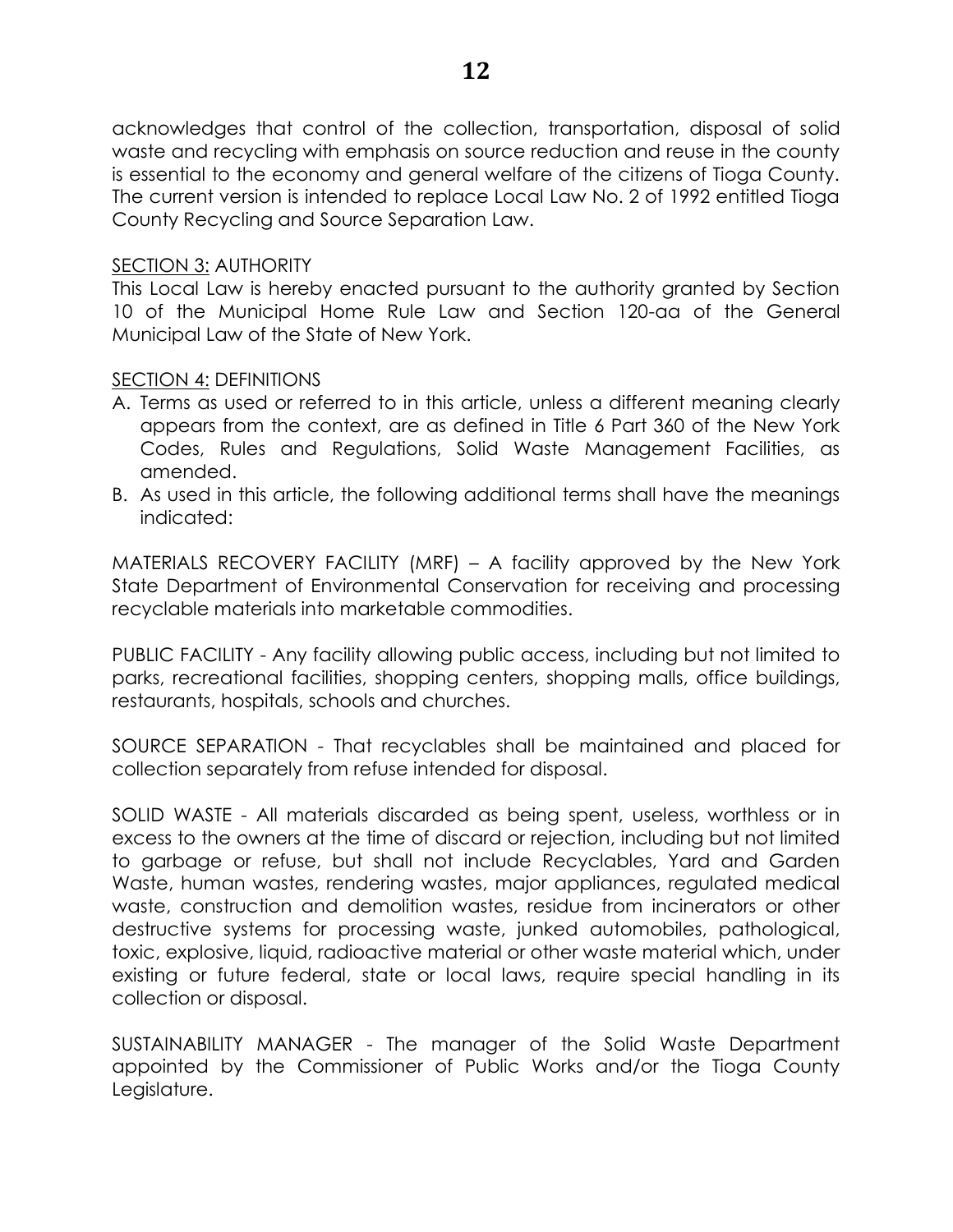WASTE COLLECTION SERVICES – Any person, company partnership or other entity providing collection or transfer of refuse and/or solid waste to a solid waste management facility.

WASTE HAULER – Any person, company, partnership or other entity engaged in the business of providing Collection Service pursuant to any contract, agreement, or other arrangement with any Waste Generator, where Solid Waste is collected for disposal at a permitted solid waste disposal or transfer facility, or a municipal department or other governmental division responsible for collection of Solid Waste from some or all Waste Generators in Tioga County.

# SECTION 5: SOURCE SEPARATION REQUIREMENT

- A. Every Waste Generator shall Source Separate, which means the segregation of County Recyclable Materials from non-recyclable Solid Waste at the point of generation by Waste Generators, and the placement of County Recyclable Materials into Recycling Receptacles for collection and delivery to a Materials Recovery Facility or Recycling Facility.
- B. Materials that must be source separated include paper, corrugated cardboard, glass, metals, plastics, leaves, yard wastes, tires, batteries (wet and dry cell) and household hazardous waste. A detailed published list of materials to be curbside recycled will be on file with the Tioga County Legislature and may be updated from time to time.
- C. For the purpose of this article, the term "recyclable material" shall mean those materials that must be source-separated, as defined in B, with the exception of household hazardous waste.
- D. Each and every waste hauler, public and private, providing waste collection services in the County of Tioga shall be required to provide curbside collection of source-separated recyclables for all units serviced by the hauler.
- E. All public and private haulers are prohibited from commingling sourceseparated recyclables with solid waste.
- F. Every Waste Generator shall deliver or arrange for the delivery of County Recyclable Materials to a Recycling Facility or make source-separated County Recyclable Materials available for collection by a Waste Hauler/Recyclables Collector and ultimate delivery to a Materials Recovery Facility or Recycling Facility.

SECTION 6: PREPARATION OF RECYCLABLES AND OTHER SOURCE SEPARATED MATERIALS FOR CURBSIDE COLLECTION

A. Nothing in this article is intended to prevent any waste generator from making arrangements for the reuse, private collection, sale or donation of recyclables; provided, however, that records shall be kept of all such collection of recyclables.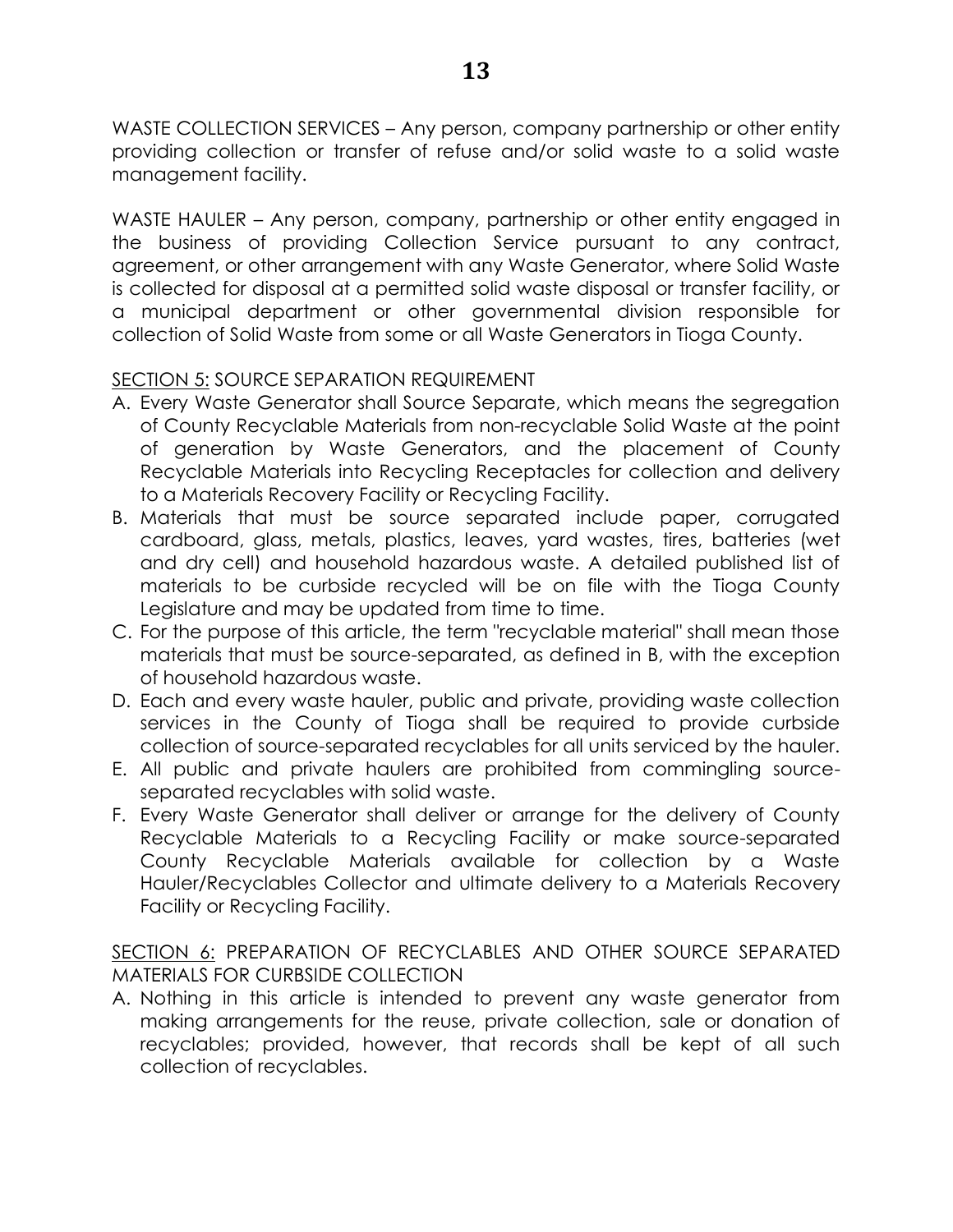- B. From the time any person places any recyclable materials at or near any curb, sidewalk or street for purposes of collection by a waste hauler, those recyclable materials shall be considered the property of the waste hauler. No other person shall collect, pick up, remove or cause to be collected, picked up or removed any recyclable materials so placed for collection. Each such unauthorized collection, pickup or removal shall constitute a separate violation of this article.
- C. In the event that a hauler has refused to collect certain recyclable materials because they have not been placed or treated in accordance with the provisions of this article, the person responsible for initially placing those materials for collection may and shall remove those materials from any curb, sidewalk or street in accord with the provisions of this article.
- D. Placement of Recyclables
	- 1. Recyclable materials shall be placed separately from any non-recyclable solid waste placed for collection. Recyclable materials should be prepared in conformance with County practices and standards established pursuant to this section.
	- 2. No person shall place any recyclable materials at or near any curb, sidewalk or street for purposes of collection unless the materials are prepared in conformance with County practices and standards established pursuant to this section.
	- 3. The Tioga County Sustainability Manager is hereby authorized and directed to designate, by written statement, from time to time, the practices and standards for preparation of recyclables for collection. Such written designation shall be filed with the Clerk of the County Legislature and shall become effective 90 days after filing. The Tioga County Sustainability Manager may solicit information and input from solid waste collectors, solid waste management facility operator, and other concerned parties prior to designating revised rules for preparation of materials.
- E. Waste haulers shall not be responsible for collection of waste materials, which have not been placed or prepared in accord with this article. In the event of non-collection of waste or recyclable materials, the hauler shall provide written notification of reason for non-collection.
- F. The responsible generator shall immediately remove and properly prepare and dispose of all materials refused for collection, taking all measures necessary to properly and legally restore all disturbed land and surface to the condition existing prior to deposition or reimburse the County or other municipal entity for the same.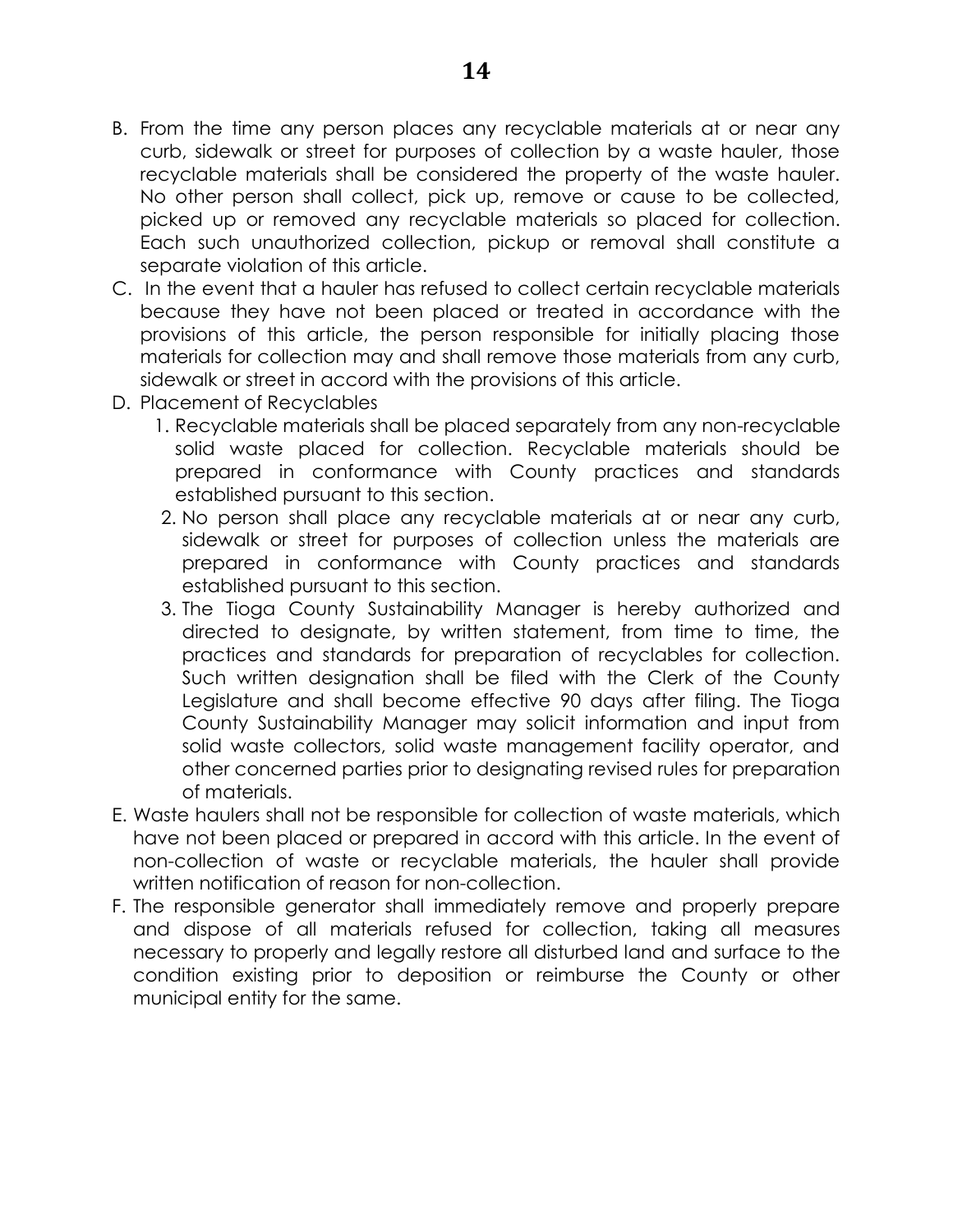# **Multifamily buildings and complexes.**

- A. Apartment complexes, condominium complexes, cooperative apartments, hotels, motels and bungalow or resort colonies shall be required to establish a private drop off program for the source separation of recyclable materials for collection and transportation to a recycling facility where curbside collection is not practiced or desired.
- B. The owner and/or manager of every multifamily apartment building or condominium within the County shall provide and maintain, in a neat and sanitary condition, recycling drop off(s) to receive all recyclable materials generated by residents of the building or complex. In cases where a condominium association exists, the condominium association shall be responsible for provision and maintenance of the recycling drop off(s). It shall be the tenant's responsibility to separate designated recyclable materials from the solid waste and deposit the recyclables in the drop off(s) in the manner prescribed by facility management.
- C. The owner or manager of every multifamily building or complex shall arrange for the collection and/or transportation of all recyclable materials to a material recovery facility or secondary materials market.

# **Residential/commercial (institutional) and industrial waste and recyclables.**

- A. All residential solid waste collected by either municipal or private haulers shall be source-separated and delivered to an appropriate facility for disposition, as may be designated by the County.
- B. All commercial/industrial/institutional solid waste collected by either municipal or private haulers shall be source-separated and delivered to an appropriate facility for disposition, as may be designated by the County.
- C. All recyclable commercial/industrial/institutional by-products shall be sourceseparated and delivered to an appropriate facility for the express purpose of processing for sale to a secondary materials market. Nothing in this section shall prevent waste generators from marketing these materials directly to an end-use market, secondary materials market or secondary materials broker.

# SECTION 7: PENALTIES

# **Penalties for Waste Generators.**

- A. Failure to comply with this article by any person shall be an offense punishable as provided.
- B. Each day of violation of this article shall constitute a separate offense.
- C. The waste hauler shall maintain the right to refuse collection of solid waste and/or recyclables due to a lack of source separation or proper preparation on the part of the waste generator. In such a case, the hauler shall affix a notice to the waste material, which clearly states the reason for noncollection.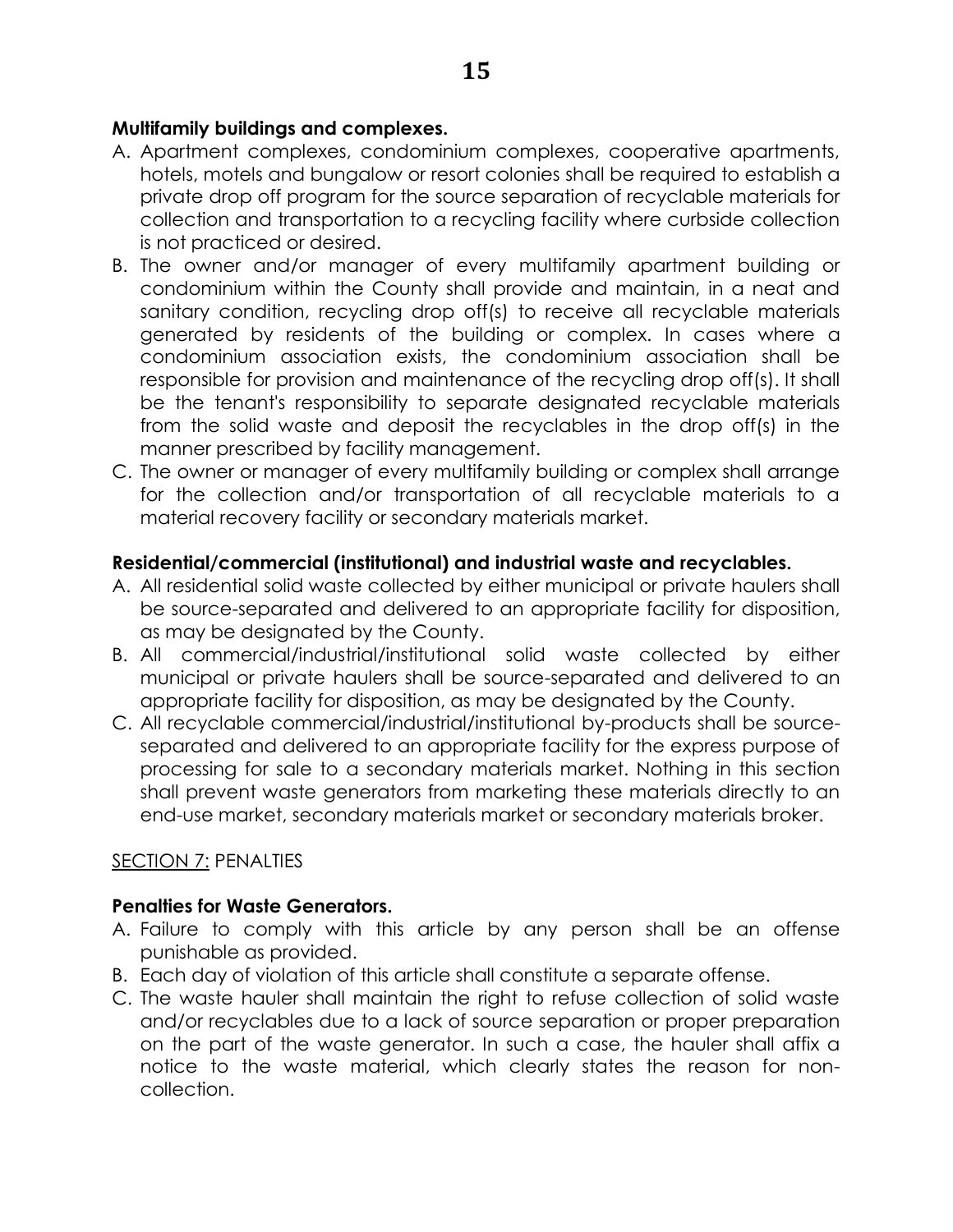- D. Individuals convicted of a first offense under this article shall be subject to a fine of not less than \$25 and not more than \$50. Conviction of a second offense within one year of the first offense shall be punishable by a fine of not less than \$50 and not more than \$100. Conviction of subsequent offense(s) within one year of the first offense shall be punishable by a fine of at least \$100 and not more than \$200. In addition to the penalties listed above, anyone convicted of an offense under the provisions of this article shall be subject to a civil penalty to recover cost of enforcement and prosecution, including but not limited to attorneys' fees, court costs and site cleanup cost, if applicable.
- E. Any company, partnership, corporation, municipality or entity other than an individual person convicted of a first offense as provided for by this article shall be subject to a fine of not less than \$200 and not more than \$1,000. Conviction of subsequent offenses shall be punishable by a fine of not less than \$1,000 and not more than \$2,000. Any such entity convicted of an offense under the provisions of this article shall also be subject to a civil penalty to recover the cost of enforcement and prosecution, including but not limited to attorneys' fees, court costs and site cleanup costs, if applicable. In addition, the County Attorney may also maintain an action or proceeding in the name of Tioga County in a court of competent jurisdiction to compel compliance with or to restrain by injunction such violation.

# **Penalties for Waste Haulers.**

- A. Failure of any hauler to comply with this article shall be an offense punishable as provided.
- B. Each day of violation of this article shall constitute a separate offense.
- C. Violation of any section of this article shall be punishable by a fine not in excess of \$1,000. In addition, the violation of any section of this article shall be subject to a civil penalty imposed by the County to recover cost associated with enforcement and prosecution, including but not limited to reasonable attorneys' fees, court costs and site cleanup costs, if applicable. And, in addition, Tioga County may also maintain an action or proceeding in a court of competent jurisdiction to compel compliance with or to restrain by injunction any violation of this article.

# SECTION 8: SOLID WASTE DISPOSAL ON PUBLIC FACILITIES AND PROPERTY

- A. All public facilities within Tioga County shall provide public refuse receptacles for solid waste disposal by facility users and employees. These receptacles shall only be utilized for solid waste generated onsite.
- B. There shall be provided separate public receptacles for recyclables. Such containers shall be clearly marked RECYCLE, and a list of recyclable items shall accompany said public refuse receptacle. There shall be an adequate number of clearly marked and accessible public receptacles for recyclable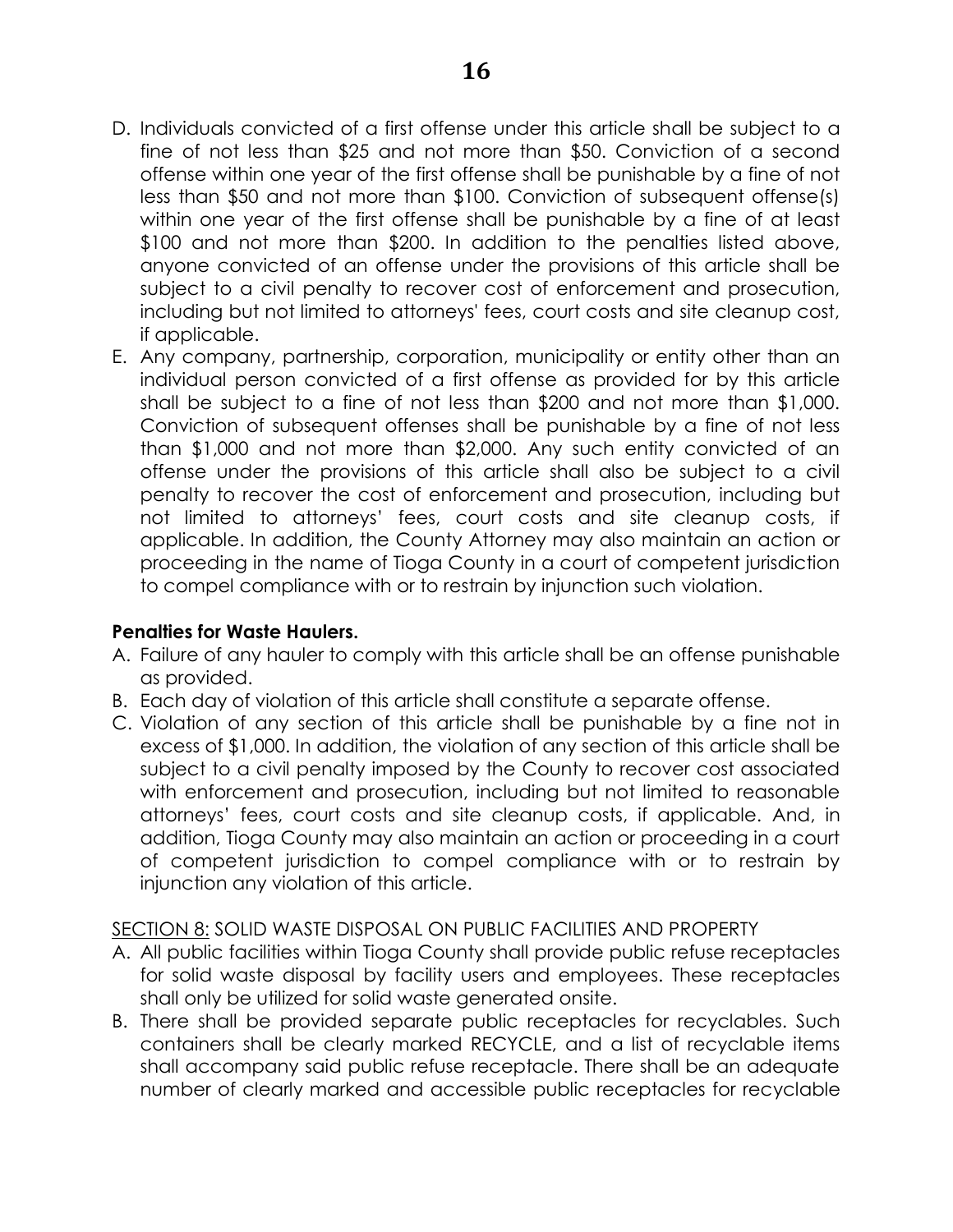materials in order to facilitate recycling. These receptacles shall only be utilized for recyclables generated onsite.

C. All recyclable materials shall be placed in separate public recycling receptacles. The responsibility to separate recyclables from non-recyclables shall be placed on the facility user.

1. Parks may, in lieu of providing separate public receptacles for recyclables, require that park patrons take their recyclable materials with them upon leaving the park. The municipalities shall post signs at all park entrances advising the public of the rule. Park patrons shall be responsible for removing recyclables from the park and disposing of them in accordance with this article

2. Notwithstanding the provisions of the subsection, concession stands within the park providing food or other items packaged in recyclable containers shall provide both refuse and recyclable containers to conform to this section.

- D. It shall be a violation of this article for any person to place or to cause to be placed any material other than a recyclable in or near a public receptacle designated for recyclable materials.
- E. It shall also be a violation of this article for any person to place or to cause to be placed any recyclable material in or near a public refuse receptacle designated for non-recyclable materials.
- F. Any person, including employees of public facilities, convicted of a violation of this section shall be subject to a fine of up to \$50 or community service.
- G. The proprietor of any public facility convicted of a violation of this section shall be subject to a fine of up to \$200 or community service. Each day of violation shall constitute a separate offense.

# SECTION 9: ENFORCEMENT

All provisions of this article shall be enforced by a municipal code enforcement official or other appropriate enforcement agencies.

# SECTION 10: REPORTING TO TIOGA COUNTY SUSTAINABILITY MANAGER

- A. All waste haulers, and any other person or entity that collects, transports and/or markets recyclables, must maintain monthly records of all recyclable material. These records must include the following:
	- 1. The total tonnage, by material, of recyclable material collected.
		- a) The total tonnage, by material, of recyclable material delivered to each and every materials recovery facility, secondary materials market, secondary materials broker or end-use market.
		- b) Weight slips from the broker or end-use market will fulfill this requirement.
- B. Reports containing the information required in this section shall be compiled and delivered to the Sustainability Manager on an annual basis. Reports shall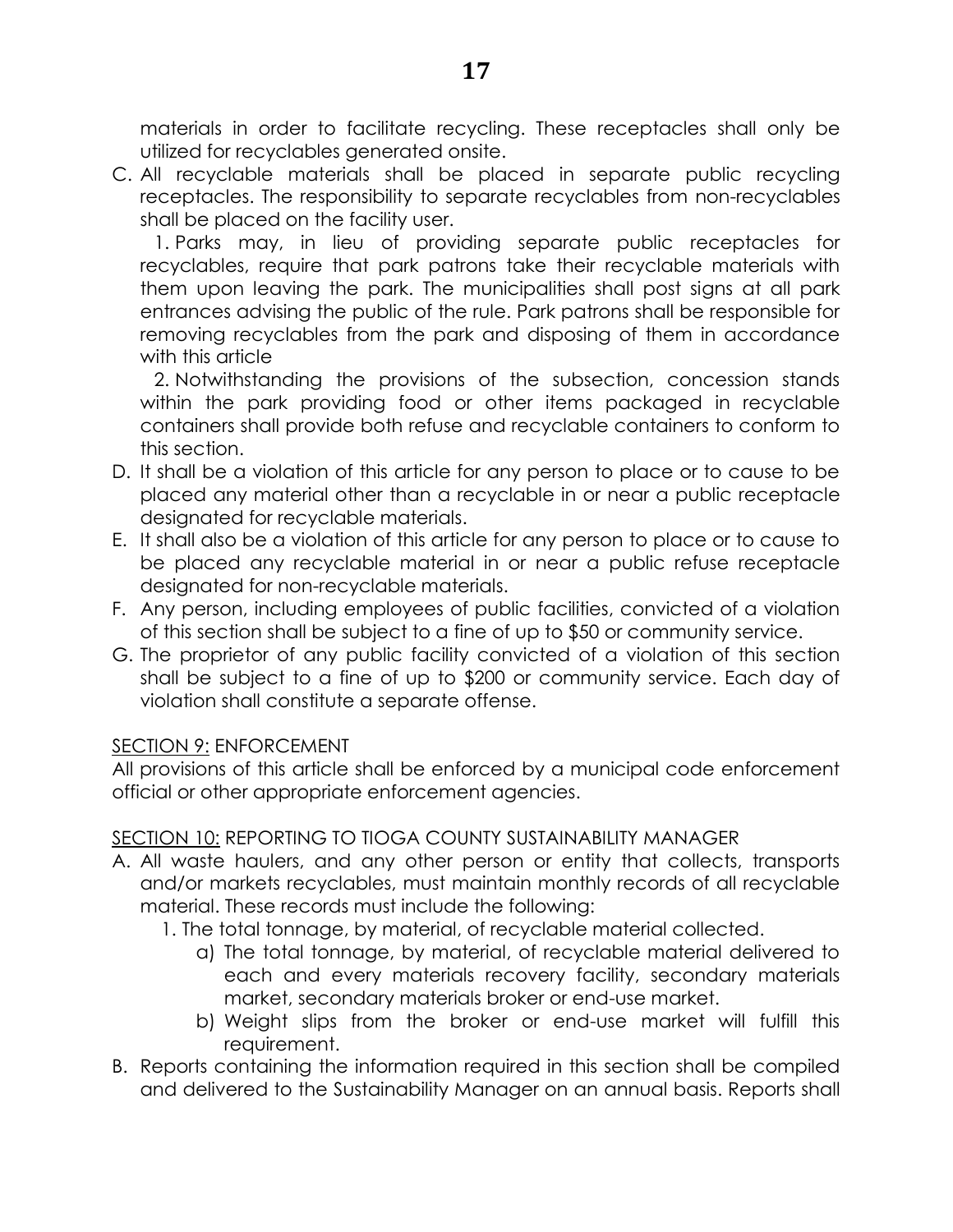be filed with the Sustainability Manager no later than January 31 of the subsequent year of filing.

C. Each waste hauler shall retain for no less than five years the records and documents required pursuant to this article and shall make such documents available upon the request of the Sustainability Manager or law enforcement officers.

#### **SECTION 11: PRIORITY**

Pursuant to Section 1 of Chapter 675 of the Laws of 1982 of the State, this article takes precedence over and shall supersede any inconsistent provisions of any local law enacted by any municipality within the County.

SECTION 12: EFFECTIVE DATE

This Local law shall take effect January 1, 2021.

And be it further

RESOLVED: That the Clerk of the Legislature be and hereby is directed, pursuant to Local Law No. 4 of 1992, to cause to be published in the official newspapers of the County of Tioga a synopsis of such Local Law, such synopsis to be within ten days after adoption of the Local Law; and be it further

RESOLVED: That the Clerk of the Legislature be and hereby is directed within five days after adoption of such Local Law to cause the Local Law to be filed as required by the Municipal Home Rule Law Section 27.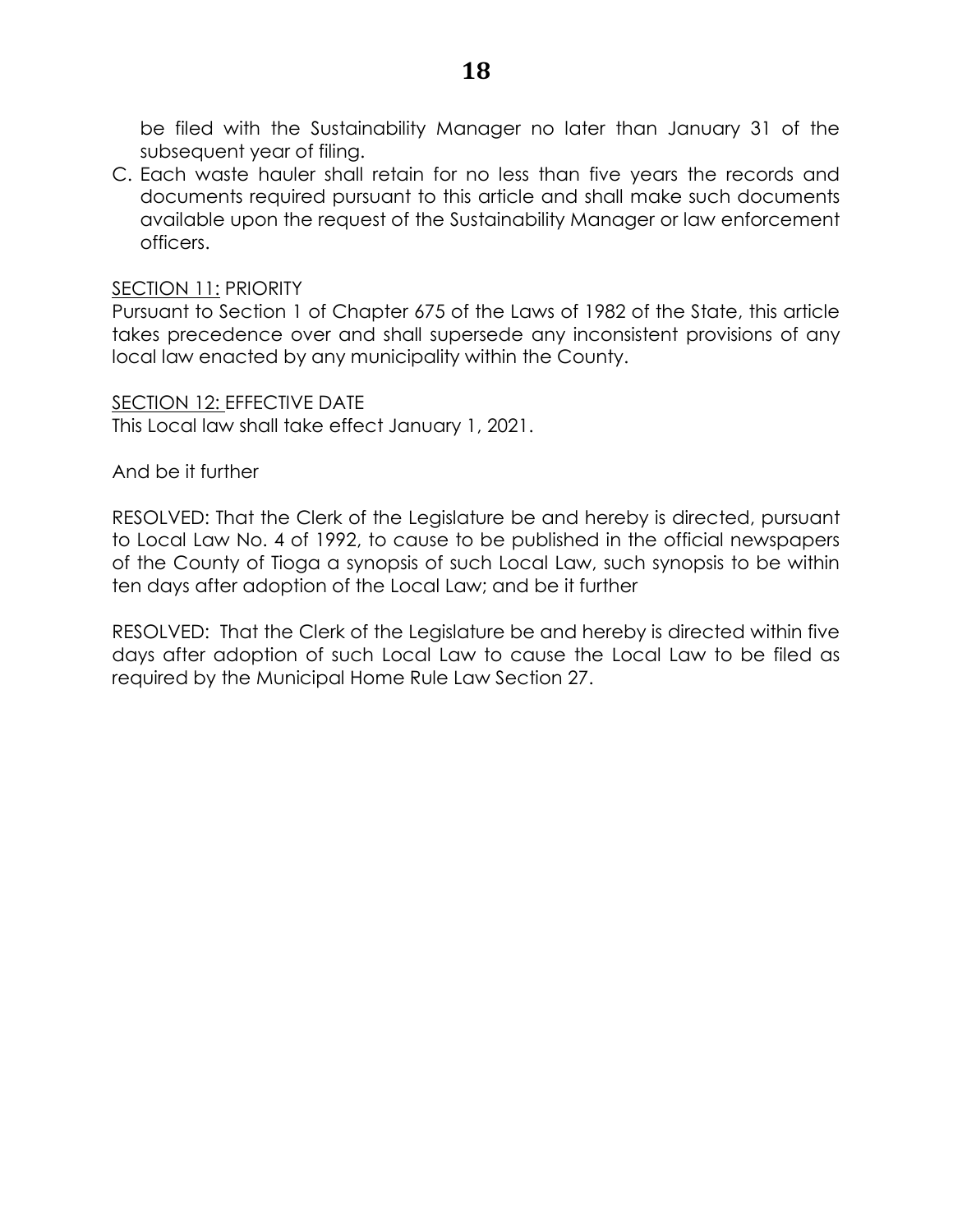# **TO BE INTRODUCED**

Local Law Filing New York State Department of State 41 State Street, Albany, NY 12231

County of Tioga

Local Law No. X of the Year 2020.

A Local Law providing for the collection of a hotel and motel tax in Tioga County.

Be It Enacted by the Legislature of the County of Tioga as follows:

SECTION 1: TITLE

This local Law shall be known as the "Hotel/Motel Tax Law"

#### SECTION 2: PURPOSE

The purpose of this Local Law is to enhance the general economy of Tioga County, its cities, towns, and villages through promotion of tourists, activities, conventions, trade shows, special events, and other directly related and supporting activities.

#### SECTION 3: DEFINITIONS

HOTEL/MOTEL - Any facility or a portion thereof providing lodging on an overnight basis, in exchange for any consideration, and shall include those facilities designated and commonly known as "bed and breakfast" and "tourist" facilities.

OCCUPANCY - The use or possession, or the right to the use or possession of any room in a hotel or motel.

OCCUPANT **-** A person who, for a charge or any consideration uses, possesses, or has the right to use or possess, any room in a hotel or motel under any lease, concession, permit, right, license, agreement, or otherwise.

OPERATOR **-** Any person operating a hotel or motel in Tioga County including but not limited to the owner, proprietor, lessee, sub-lessee, mortgagee in possession, licensee, or any other person otherwise operating such hotel or motel.

PERMANENT RESIDENT - A person occupying any room or rooms in a hotel or motel for at least fourteen (14) consecutive days.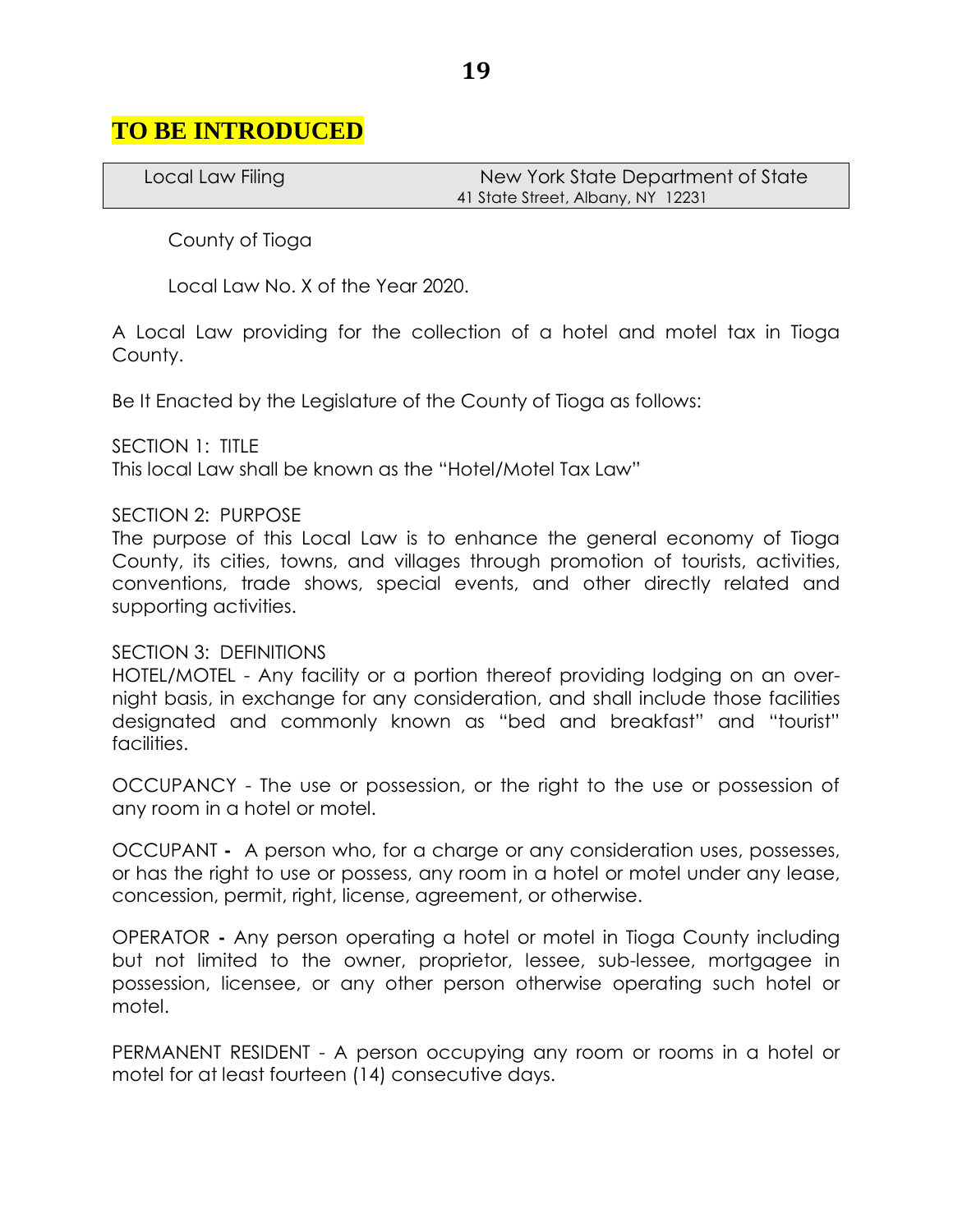PERSON - An individual, partnership, society, association, joint stock company, corporation, estate, receiver, trustee, assignee, referee, and any other person acting in a fiduciary or representative capacity, whether appointed by a court or otherwise, and any combination of the foregoing.

RENT – The consideration received for occupancy valued in money, whether received in money, or otherwise.

RETURN - Any return filed or requested to be filed as herein provided.

ROOM - Any room or rooms of any kind in any part or portion of a hotel or motel, which is available for rent or otherwise let out for the lodging of guests.

TREASURER – Tioga County Treasurer

## SECTION 4: TAX

A tax in the amount of four percent (4%) of the per diem rental rate for each room occupied, is hereby assessed on all hotels and motels in Tioga County, provided, however, that such tax shall not be applicable to a permanent resident of a hotel or motel.

## SECTION 5: EXEMPTION

Such tax shall not be imposed on any transaction, by or with any of the following:

(A) The State of New York, or any public corporation (including a public corporation created pursuant to agreement or compact with another state or the dominion of Canada), improvement district or other political subdivision of the State.

(B) The United States of America, insofar as it is immune from taxation;

(C) Any corporation or association, or trust, or community chest, fund or foundation organized and operated exclusively for religious, charitable or educational purposes, or for the prevention of cruelty to children or animals, and no part of the net earnings of which inures to the benefit of any private shareholder or individual and no substantial part of the activities of which is carrying on propaganda, or otherwise attempting to influence legislation; provided, however, that nothing in this paragraph shall include an organization operated for the primary purpose of carrying on a trade or business for profit, whether or not all of its profits are payable to one or more organizations described in this paragraph.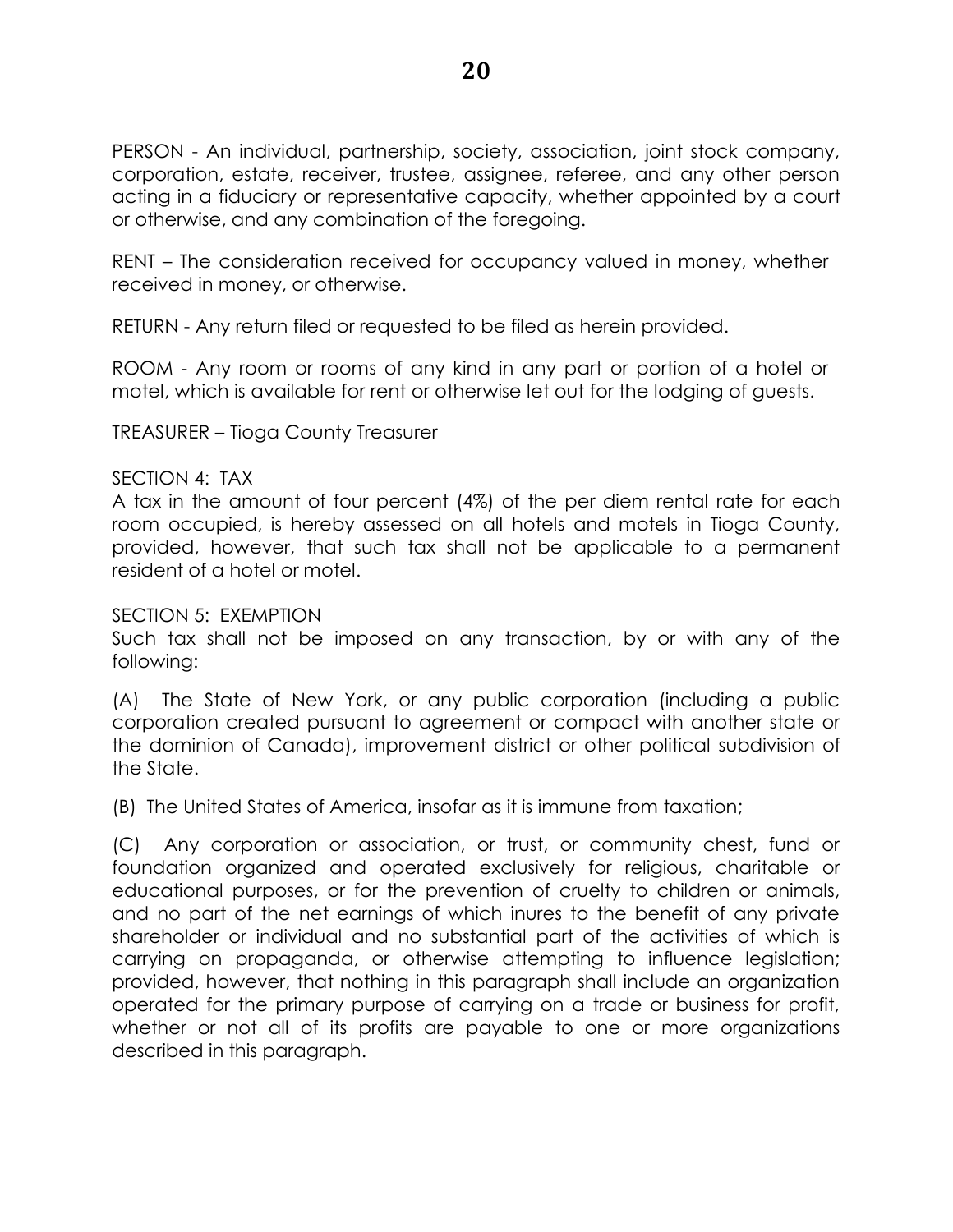# SECTION 6: REGISTRATION

Within three (3) days after commencing business or opening, every operator shall file with the Treasurer a registration application in a form prescribed by the Treasurer.

# SECTION 7: ADMINISTRATION AND COLLECTION

(A) The tax imposed by this local law shall be administered and collected by the Treasurer, or other fiscal officers of Tioga County, by such means and in such manner as other taxes which are now collected and administered by such officers or as otherwise may be provided by such local law.

(B) The tax to be collected shall be stated and charged separately from the rent and shown separately on any record thereof, at the time when the occupancy is arranged or contracted for and charged for, and upon every evidence of occupancy or any bill or statement of charge made for said occupancy issued or delivered by the operator. The tax shall be paid by the occupant to the operator or to the person entitled to be paid the rent or charge for the hotel or motel occupied for and on account of the County, and the operator or person entitled to be paid the rent or charge shall be liable for the collection and payment of the tax.

(C) The operator or any officer of any corporate operator shall be personally liable for the tax collected or required to be collected under this local law, and such operator or person entitled to be paid the rent or charge shall have the same right in respect to collecting the tax from the occupant, or in respect to non-payment of the tax by the occupant, as if the tax were a part of the rent or charge and payable at the same time as the rent or charge; provided, however, that the Treasurer or other fiscal officers, employees or agents specified in this local law, shall be joined as a party in any action or proceeding brought to collect the tax by the operator or by the person entitled to be paid the rent or charge.

(D) The Treasurer may, whenever deemed necessary for the proper enforcement of this local law, provide that the occupant shall file returns and pay directly to the Treasurer, the tax herein imposed.

(E) For the purpose of the proper administration of this local law and to prevent evasion of the tax hereby imposed, it shall be presumed that all rents are subject to tax until the contrary is established, and the burden of proving that a rent for occupancy is not taxable hereunder shall be upon the operator, except that, where by regulation pursuant to subdivision (d) of this section, an occupant is required to file returns and pay directly to the Treasurer the tax herein imposed, the burden of proving that a rent for occupancy is not taxable shall be upon the occupant.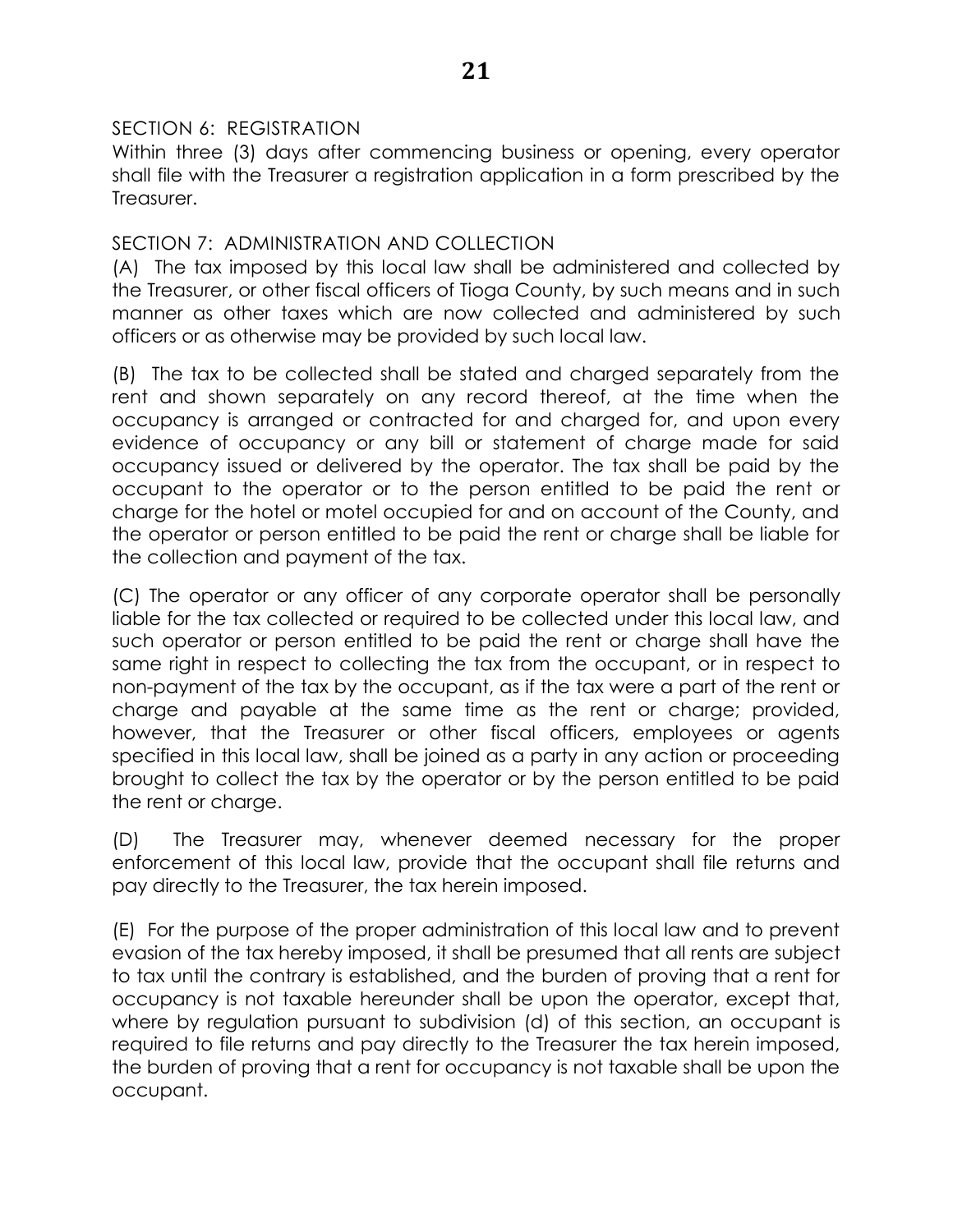(F) Where an occupant claims exemption from the tax under the provisions of section five of this local law, the rent shall be deemed taxable hereunder unless the operator shall receive from the occupant claiming such exemption a certificate duly executed by an exempt corporation or association certifying that the occupant is its agent, representative, or employee, together with a certificate executed by the occupant that his occupancy is paid or to be paid by such exempt corporation or association, and is necessary or required in the course of or in connection with the occupant's duties as a representative of such corporation or association. Where deemed necessary, the operator may further require that any occupant claiming exemption from the tax furnish a copy of a certificate issued by the Treasurer certifying that the corporation or association therein named is exempt from the tax under section five of this local law.

# SECTION 8: RECORDS TO BE KEPT

Every operator shall keep records of every occupancy and of all rent paid, charged and due thereon and of the tax payable thereon, in such form as the Treasurer may require. Such records shall be available for inspection and examination at any time upon demand by the Treasurer or the Treasurer's duly authorized agents or employees, and shall be preserved for a period of not less than three (3) years, except that the Treasurer may consent in writing to their destruction within that period or may in writing require that such records be kept and maintained for a specified period in excess of three (3) years.

## SECTION 9: RETURNS

(A) The filing of returns and the payment of the tax shall be paid to the Treasurer on a quarterly basis. Such returns shall be filed within twenty (20) days from the expiration of the period covered thereby. The Treasurer may permit or require returns to be made by other periods and upon such dates as may be specified. If the Treasurer deems it necessary in order to insure the payment of the tax imposed by this local law, the Treasurer may require returns to be made for shorter periods than those prescribed pursuant to the foregoing provisions of this section and upon such dates as may be specified.

(B) The forms of returns shall be prescribed by the Treasurer and shall contain such information as may be deemed for the proper administration of this local law. The Treasurer may require amended returns to be filed within twenty (20) days after notice and to contain the information specified in the notice.

(C) If the return required by this local law is not filed, or a return filed is incorrect or insufficient on its face, the Treasurer shall take the necessary steps to enforce the filing of such return or of a corrected return.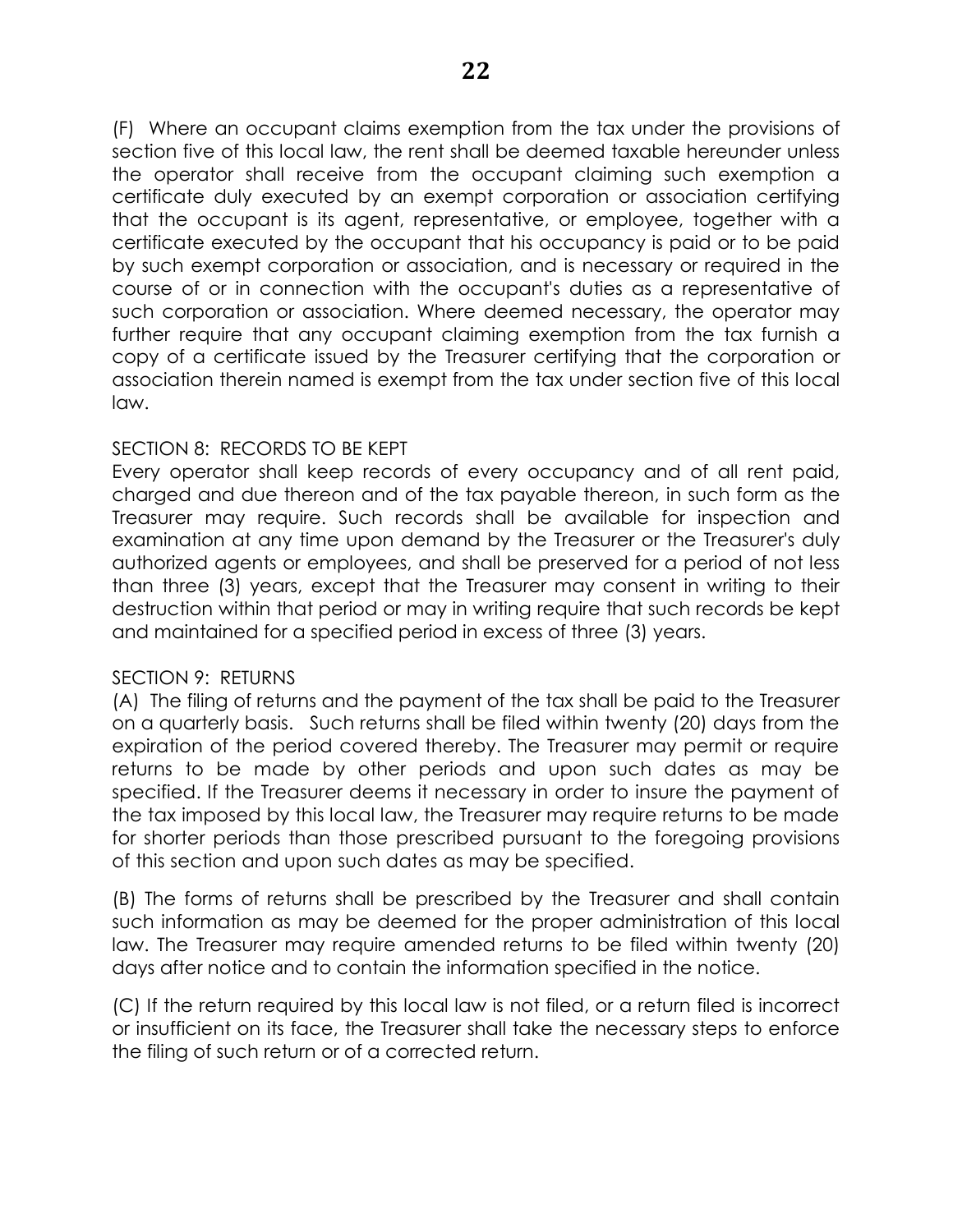# SECTION 10: PAYMENT OF TAX

(A) Upon the time of filing a return of occupancy and of rents, each operator shall pay to the Treasurer the taxes imposed by this local law upon the rents required to be included in such return, as well as other monies collected by the operator acting or purporting to act under the provisions of this local law.

(B) Where the Treasurer, in his discretion, deems it necessary to protect revenues to be obtained under this local law, the Treasurer may require any operator obligated to collect the tax imposed by this local law to file with the Treasurer's office a bond, issued by a surety company authorized to transact business in this state and approved by the superintendent of insurance of this state as to solvency and responsibility, in such amount as the Treasurer may fix to secure the payment of any tax and/or penalties and interest due or which may become due from such operator.

(C) In the event the Treasurer determines that an operator is to file such bond, notice shall be given by the Treasurer to such operator to that effect specifying the amount of the bond required.

(D) The operator shall file such bond within five (5) days after the issuance of such notice, unless within five (5), days the operator shall serve upon and deliver to the Treasurer a written request for a hearing before the Treasurer at which the necessity, propriety and amount of the bond shall be determined by the Treasurer. Any determination by the Treasurer upon such hearing shall be final and shall be complied with by the operator within fifteen (15) days after the giving of notices thereof.

(E) In lieu of such bond, securities approved by the Treasurer or cash in such amount as may be prescribed, may be deposited which shall be kept in the custody of the Treasurer who may at any time without notice of the depositor apply them to any tax and interest and penalties due, and for that purpose the securities may be sold by the Treasurer at public or private sale without notice to the depositor thereof.

## SECTION 11: DETERMINATION OF TAX

If a return required by this local law is not filed, or if a return is incorrect or insufficient, the amount of tax due shall be determined by the Treasurer from such information as may be obtainable and, if necessary, the tax may be estimated on the basis of external indices, such as number of rooms, location, scale of rents, comparable rents, type of accommodations and service, number of employees and/or other factors. Notice of such determination shall finally and irrevocably fix the tax unless the person against whom it is assessed, within thirty (30) days after giving of such notice of such determination, shall apply to the Treasurer for a hearing, or unless the Treasurer of its own motion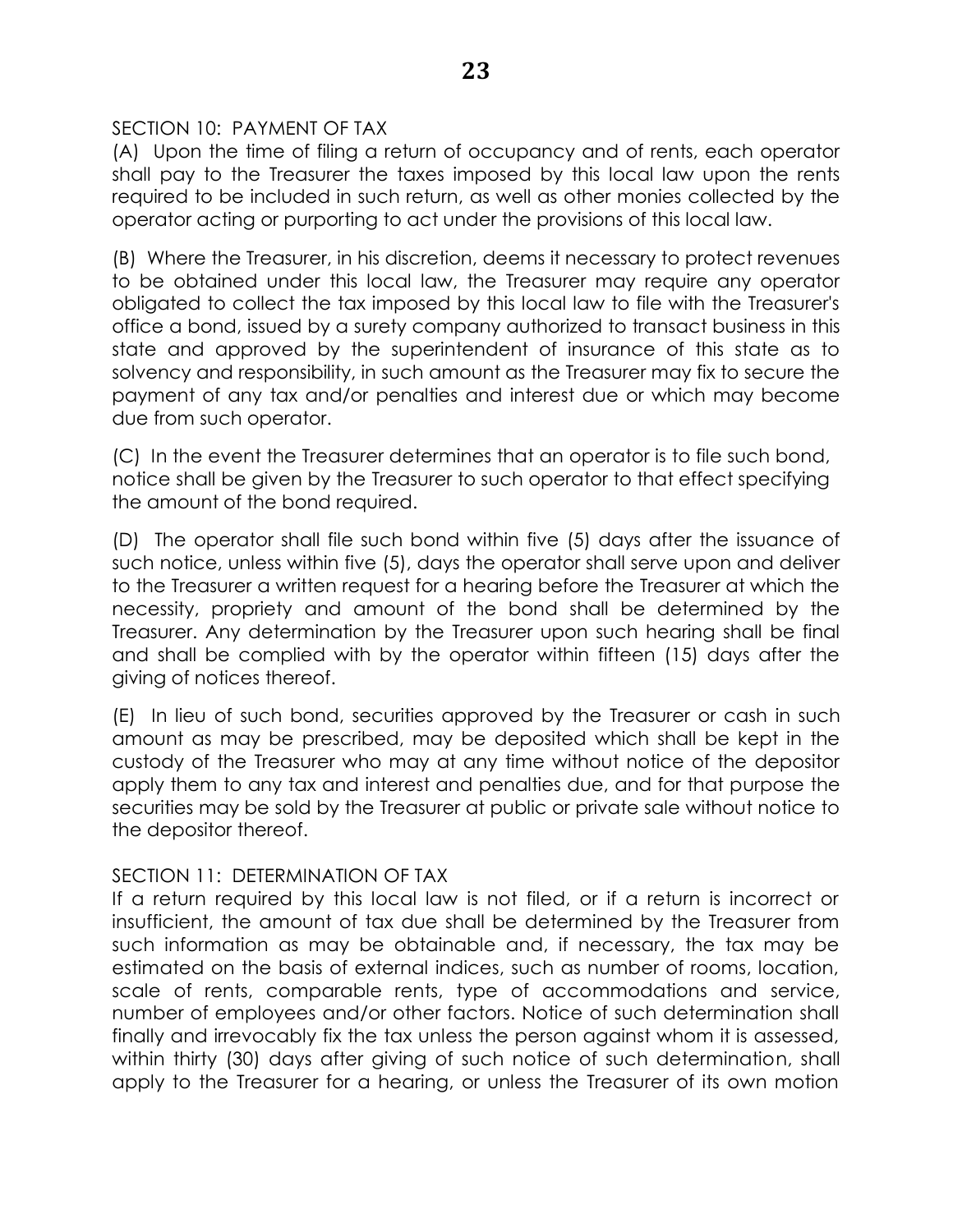shall re-determine the same. After such hearing, the Treasurer shall give notice of the determination made to the person against whom the tax is assessed. Any final determination of the amount of any tax payable hereunder, shall be reviewable for error, illegality or unconstitutionality or any other reason whatsoever by a proceeding under article seventy-eight of the Civil Practice Law and Rules if application therefor is made to the Supreme Court within thirty (30) days after the giving of the notice of such final determination, provided, however, that any such proceeding under article seventy-eight of the Civil Practice Law and Rules shall not be instituted unless:

(A) The amount of tax sought to be reviewed, with such interest and penalties thereon as may be provided for by local law or regulation shall be first deposited and there is filed an undertaking, issued by a surety company authorized to transact business in this state and approved by the superintendent of insurance of this state as to solvency and responsibility, in such amount as a justice of the Supreme court shall approve to the effect that if such proceeding be dismissed or the tax confirmed, the petitioner will pay all costs and charges which may accrue in the prosecution of such proceeding; or

(B) At the option of the petitioner, such undertaking may be in a sum sufficient to cover the taxes, interests, and penalties stated in such determination plus the costs and charges which may accrue against such petitioner in the prosecution of the proceeding, in which event the petitioner shall not be required to pay such taxes, interests or penalties as a condition precedent to the application.

## SECTION 12: JUDICIAL REVIEW

(A) Any final determination of the amount of any tax payable hereunder shall be reviewable for error, illegality or unconstitutionality or any other reason whatsoever by a proceeding under article seventy-eight of the civil practice law and rules if application therefore is made to the supreme court within thirty days after the giving of the notice of such final determination, provided, however, that any such proceeding under article seventy-eight of the civil practice law and rules shall not be instituted unless:

1. The amount of any tax sought to be reviewed, with such interest and penalties thereon as may be provided for, shall be first deposited and there is filed an undertaking, issued by a surety company authorized to transact business in this state and approved by the superintendent of insurance of this state as to solvency and responsibility, in such amount as a justice of the supreme court shall approve to the effect that if such proceeding be dismissed or the tax confirmed the petitioner will pay all costs and charges which may accrue in the prosecution of such proceeding; or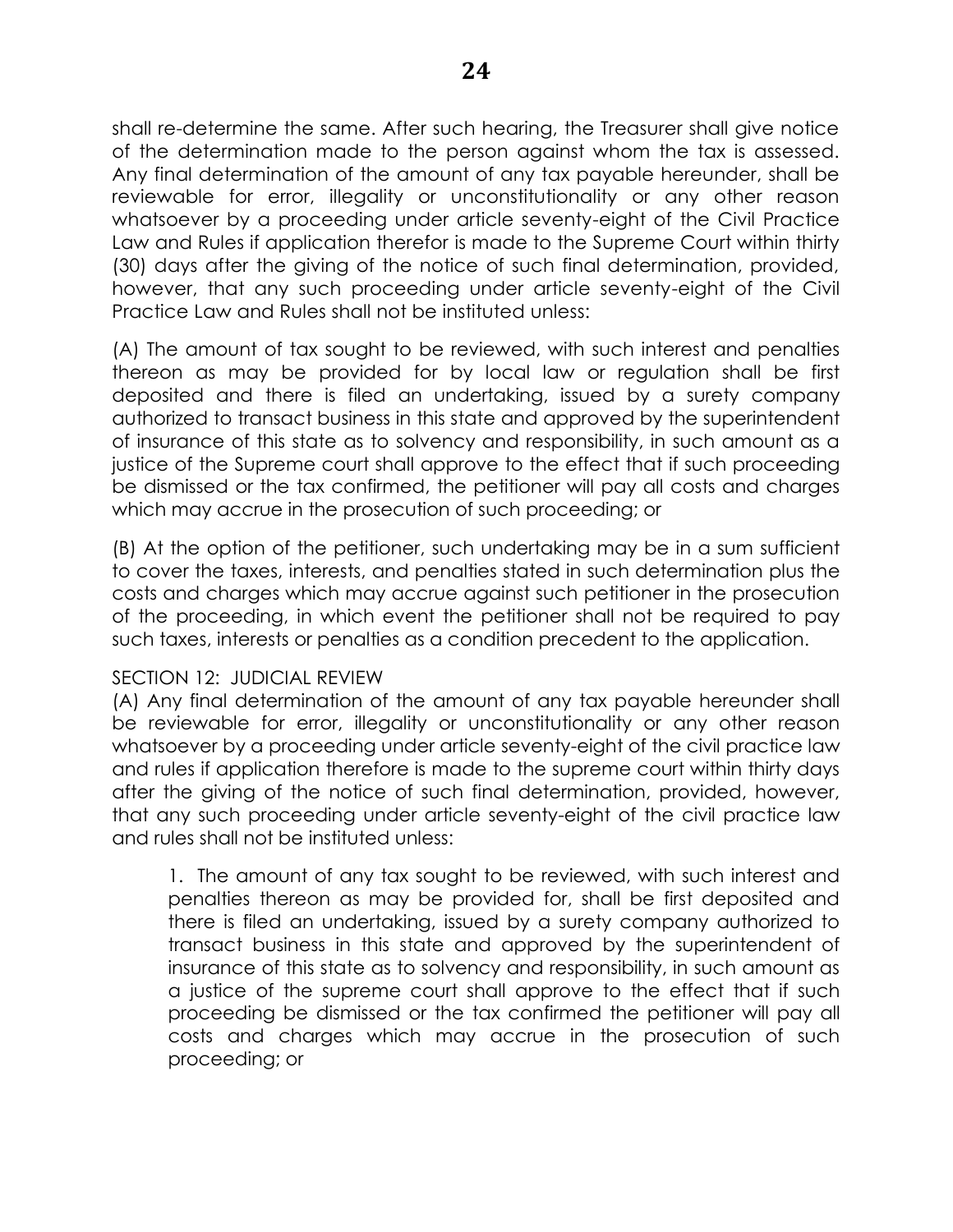2. At the option of the petitioner such undertaking may be in a sum sufficient to cover the taxes, interests and penalties stated in such determination plus the costs and charges which may accrue against it in the prosecution of the proceeding, in which event the petitioner shall not be required to pay such taxes, interest or penalties as a condition precedent to the application.

(B) Where any tax imposed hereunder shall have been erroneously, illegally or unconstitutionally collected and application for the refund thereof duly made to the Treasurer, and he shall have made a determination denying such refund, such determination shall be reviewable by a proceeding under article seventyeight of the civil practice law and rules, provided, however, that such proceeding is instituted within thirty days after the giving of the notice of such denial, that a final determination of tax due was not previously made, and that an undertaking is filed with the proper fiscal officer or officers in such amount and with such sureties as a justice of the supreme court shall approve to the effect that if such proceeding be dismissed or the tax confirmed, the petitioner will pay all costs and charges which may accrue in the prosecution of such proceeding.

# SECTION 13: PENALTY AND INTEREST

There shall be a penalty for failure to file said return and pay over the tax to the Treasurer on the date due in the amount of ten (10%) percent of the amount of the tax due plus interest at the rate of one percent (1%) of such tax for each month of delay, excepting the first month after such return was required to be filed or such tax became due.

## SECTION 14: LIMITATION OF TIME

Except in the case of a willfully false or fraudulent return with intent to evade the tax, no assessment of additional tax shall be made after the expiration of more than three years from the date of the filing of a return, provided, however, that where no return has been filed as provided by law the tax may be assessed at any time.

## SECTION 15: RESERVES

In cases where the occupant or operator has applied for a refund and has instituted a proceeding under article seventy-eight of the Civil Practice Law and Rules to review a determination adverse to such occupant or operator on such application for a refund, the Treasurer shall set aside sufficient monies to meet any decision adverse to the County.

## SECTION 16: APPLICATION OF FUNDS

All revenues resulting from the imposition of the tax under this local law shall be paid into the treasury of Tioga County and shall be credited to and deposited in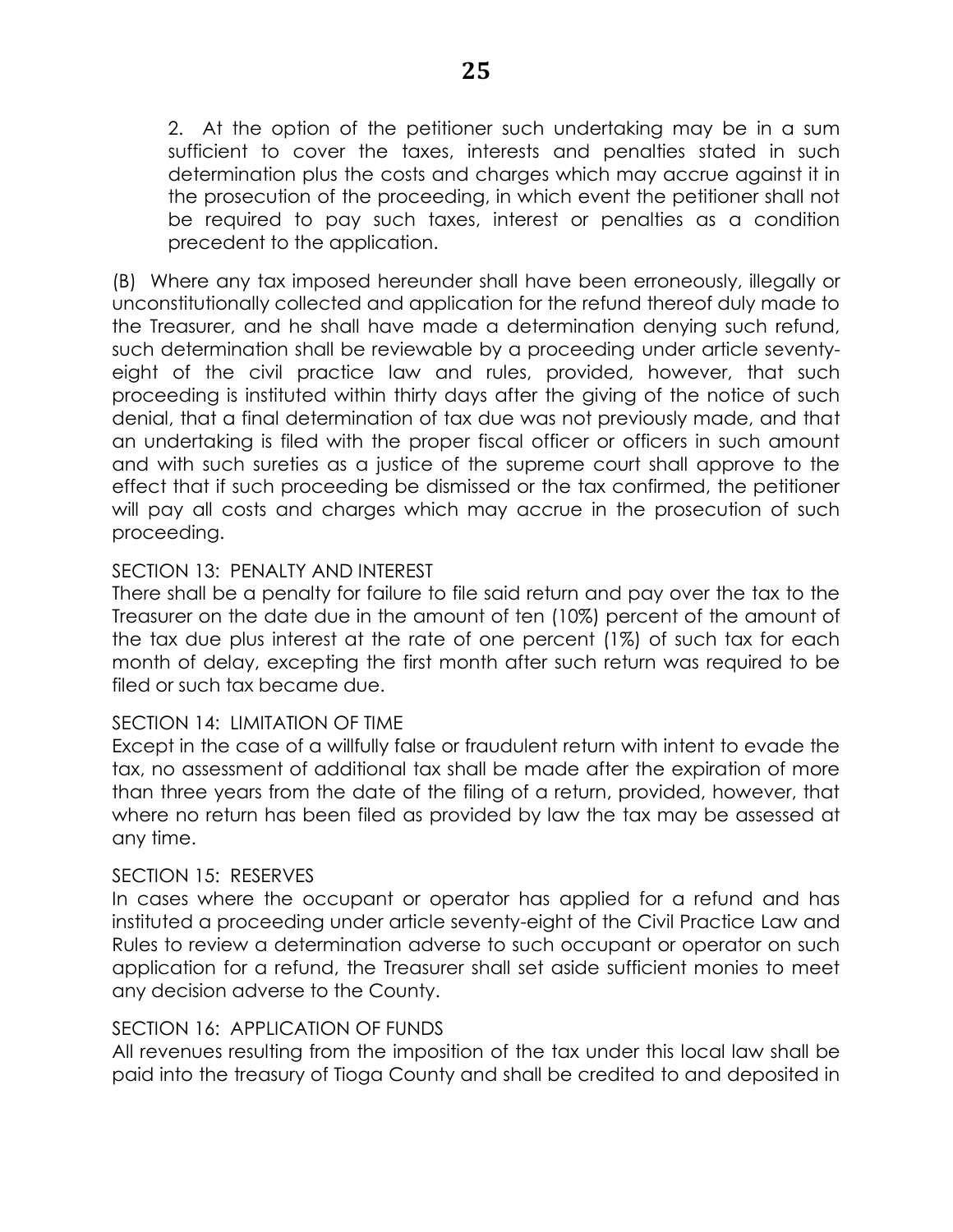the general fund of the County, thereafter to be allocated at the discretion of the County Legislature of the County of Tioga for the purposes of tourism and economic development; provided, however, that the County shall be authorized to retain up to a maximum of five percent of such revenue to defer the necessary expenses of the County in administering such tax. The revenue derived from the tax, after deducting the amount provided for administering such tax, shall be allocated to enhance the general economy of Tioga County, its cities, towns, and villages, through promotion of tourist activities, conventions, trade shows, special events, and other directly related and supporting activities.

# SECTION 17: REMEDIES EXCLUSIVE

The remedies provided by sections eleven (11) and twelve (12) of this local law shall be the exclusive remedies available to any person for the review of the tax liability imposed by this local law; and no determination or proposed determination of tax or determination on any application for refund or credit shall be enjoined, contested or reviewed by any action or proceeding, except by a proceeding under article seventy-eight of the Civil Practice Law and Rules provided, however, that a taxpayer may proceed by declaratory judgment if suit is instituted within thirty (30) days after a deficiency assessment to the Treasurer prior to the institution of such suit and posts a bond for costs pursuant to section twelve (12) of this local law.

# SECTION 18: PROCEEDINGS TO RECOVER TAX

(A) Whenever any operator or other person shall fail to collect and pay over any tax and/or to pay any tax, penalty or interest imposed by this local law as herein provided, or whenever any occupant shall fail to pay any such tax, penalty or interest, the County Attorney shall, upon the request of the Treasurer bring or cause to be brought an action to enforce the payment of the same on behalf of Tioga County in any court of the State of New York or of any other state or of the United States.

(B) Notwithstanding any other provision of this section, if the Treasurer, in its discretion, believes that any such operator, occupant or other person is about to cease business, leave the state or remove or dissipate the assets out of which the tax or penalties might be satisfied, and that any such tax or penalty will not be paid when due, the Treasurer may declare such tax or penalty to be immediately due and payable and may issue a warrant, as provided in this section, immediately.

(C) As an additional alternate remedy, the Treasurer may issue a warrant, directed to the Tioga County Sheriff or to the Sheriff of any other county commanding said Sheriff to levy upon and sell the real and personal property of the operator, occupant, or other person liable for the tax, which may be found within the County for the payment of the amount thereof, with any penalties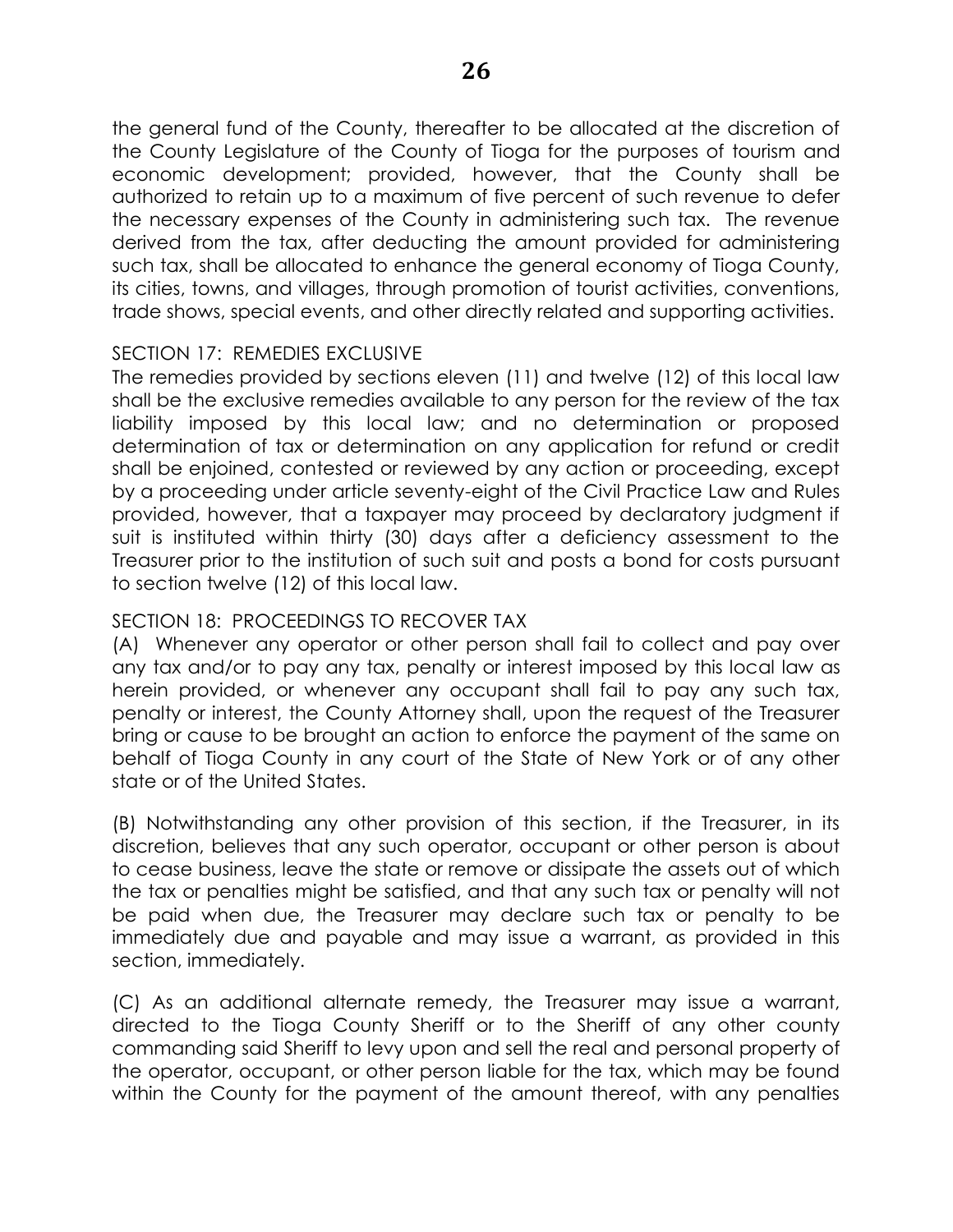and interest and the cost of executing the warrant, and to return such warrant to the Treasurer and to pay to the Treasurer the money collected by virtue thereof within sixty (60) days after the receipt of such warrant. The sheriff shall, within five (5) days after the receipt of the warrant, file with the County Clerk a copy thereof, and thereupon such Clerk shall enter in the judgment docket the name of the person mentioned in the warrant and the amount of tax, penalties and interest for which the warrant is issued and the date when such copy is filed. Thereupon the amount of such warrant so docketed shall become a lien upon the interest in real and personal property of the person against whom the warrant is issued. The Sheriff shall then proceed upon the warrant, in the same manner, and with like effect, as that provided by in respect to executions issued against property judgments of a court of record and for services in executing the warrant the Sheriff shall be entitled to the same fees, which may be collected in the same manner. In the discretion of the Treasurer, a warrant of like terms, force and effect may be issued and directed to any officer or employee of the Treasurer and in the execution thereof such officer or employee shall have all the powers conferred upon by the Sheriff, but shall be entitled to no fee or compensation in excess of the actual expenses paid in the performance of such duty. If a warrant is returned not satisfied in full, the Treasurer may from time to time issue new warrants and shall also have the same remedies to enforce the amount due thereunder as if the County has recovered judgment therefor and execution thereon has been returned unsatisfied.

(D) Whenever an operator shall make a sale, transfer, or assignment in bulk of any part of the whole of a hotel, motel, or lease, or of such operator's business assets, otherwise than in the ordinary course of business, the purchaser, transferee or assignee shall at least ten (10) days before taking possession of the subject of the said sale, transfer or assignment, or paying therefor, notify the Treasurer by registered mail of the proposed sale and of the price, terms and conditions thereof whether or not the seller, transferor or assignor, has represented to or informed the purchaser, transferee or assignee that any tax is owed pursuant to this local law, and whether or not the purchaser, transferee or assignee has knowledge that such taxes are owing, and whether any such taxes are in fact owing.

(E) Whenever the purchaser, transferee or assignee shall fail to give notice to the Treasurer as required by sub-section eighteen (18) (d), of this section or whenever the Treasurer shall inform the purchaser, transferee, or assignee that a possible claim for such tax or taxes exists, any sums of money, property or choses in action, or other consideration, which the purchaser, transferee or assignee is required to transfer over to the seller, transferor or assignor shall be subject to a first priority right and lien of any such taxes theretofore or thereafter determined to be due the seller, transferor or assignor to the County, and the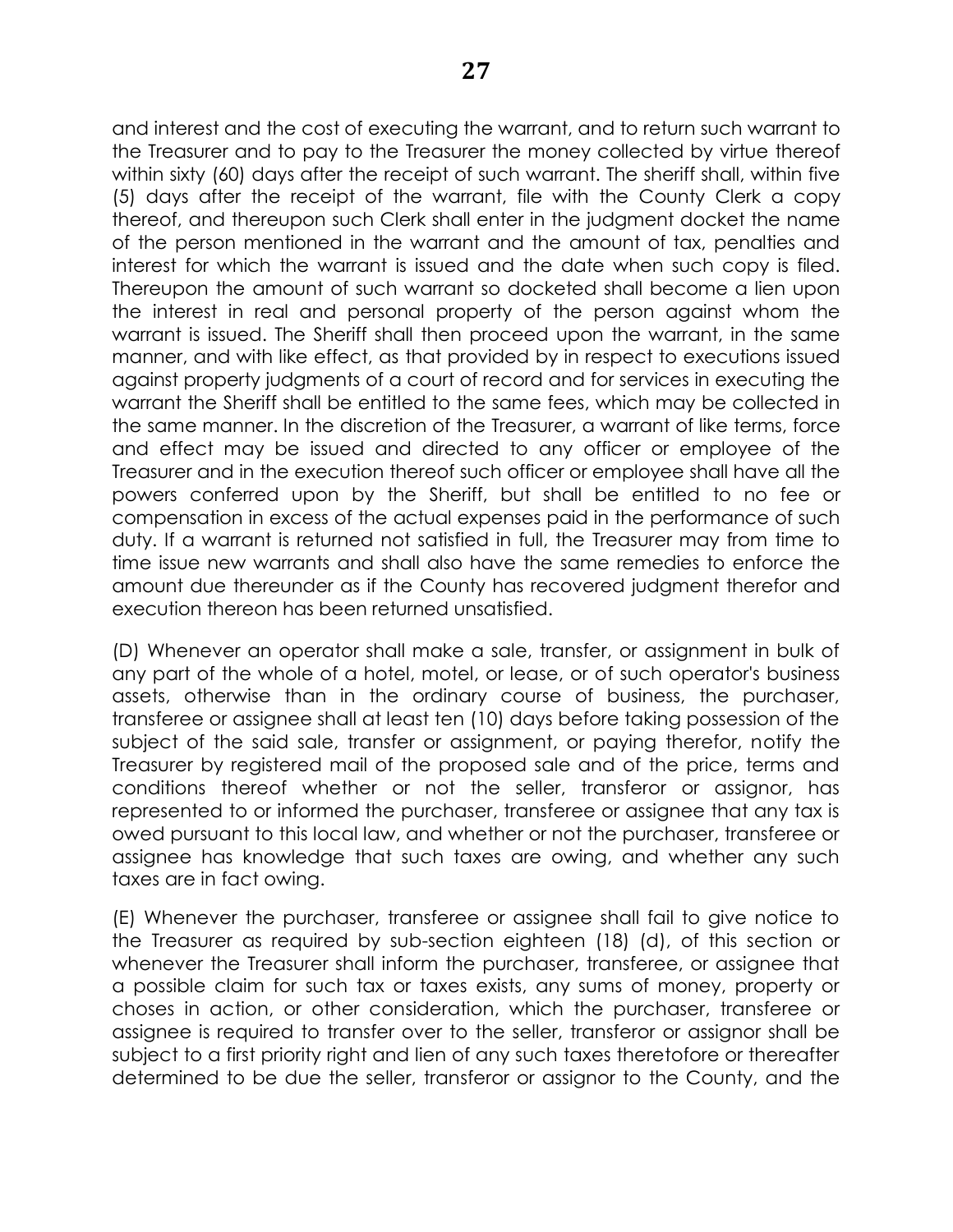purchaser, transferee or assignee is forbidden to transfer to the seller, transferor or assignor any such sums of money, property or choses in action to the extent of the amount of the County's claim. For failure to comply with the provisions of this sub-section, the purchaser, transferee or assignee, in addition to being subject to the liabilities and remedies imposed under the provisions of article six of the Uniform Commercial Code, shall be personally liable for the payment determined to be due to the County from the seller, transferor or assignor, and such liability may be assessed and enforced in the same manner as the liability for tax under this local law.

SECTION 19: GENERAL POWERS OF THE TREASURER

In addition to the powers granted to the Treasurer by County Law and this local law, the Treasurer is hereby authorized and empowered:

(A) To make, adopt and amend rules and regulations, and to issue orders, appropriate to the carrying out of this local law and the purposes thereof;

(B) To extend for cause shown the time of filing any return for a period not exceeding thirty (30) days; and for cause shown, to remit or waive penalties but not interest; and to compromise disputed claims in connection with the taxes hereby imposed.

(C) To request information from the tax commissioner of the State of New York or the treasury department of the United States relative to any person; and to afford information to such tax commissioner or such treasury department relative to any person, any other provision of this local law to the contrary not withstanding

(D) To delegate said functions hereunder to any employee or employees of the Treasurer

(E) To prescribe methods for determining the rents for occupancy and to determine the taxable and nontaxable rents

(F) To require any operator within the County to keep detailed records of the nature and type of hotel or motel maintained, nature and type of service rendered, the rooms available and rooms occupied daily, leases or occupancy contracts or arrangements, rents received, charged and accrued, the names and addresses of the occupants, whether or not any occupancy is claimed to be subject to the tax imposed by this local law, and to furnish such information upon request to the Treasurer

(G) To assess, determine, revise and readjust the taxes imposed under this local law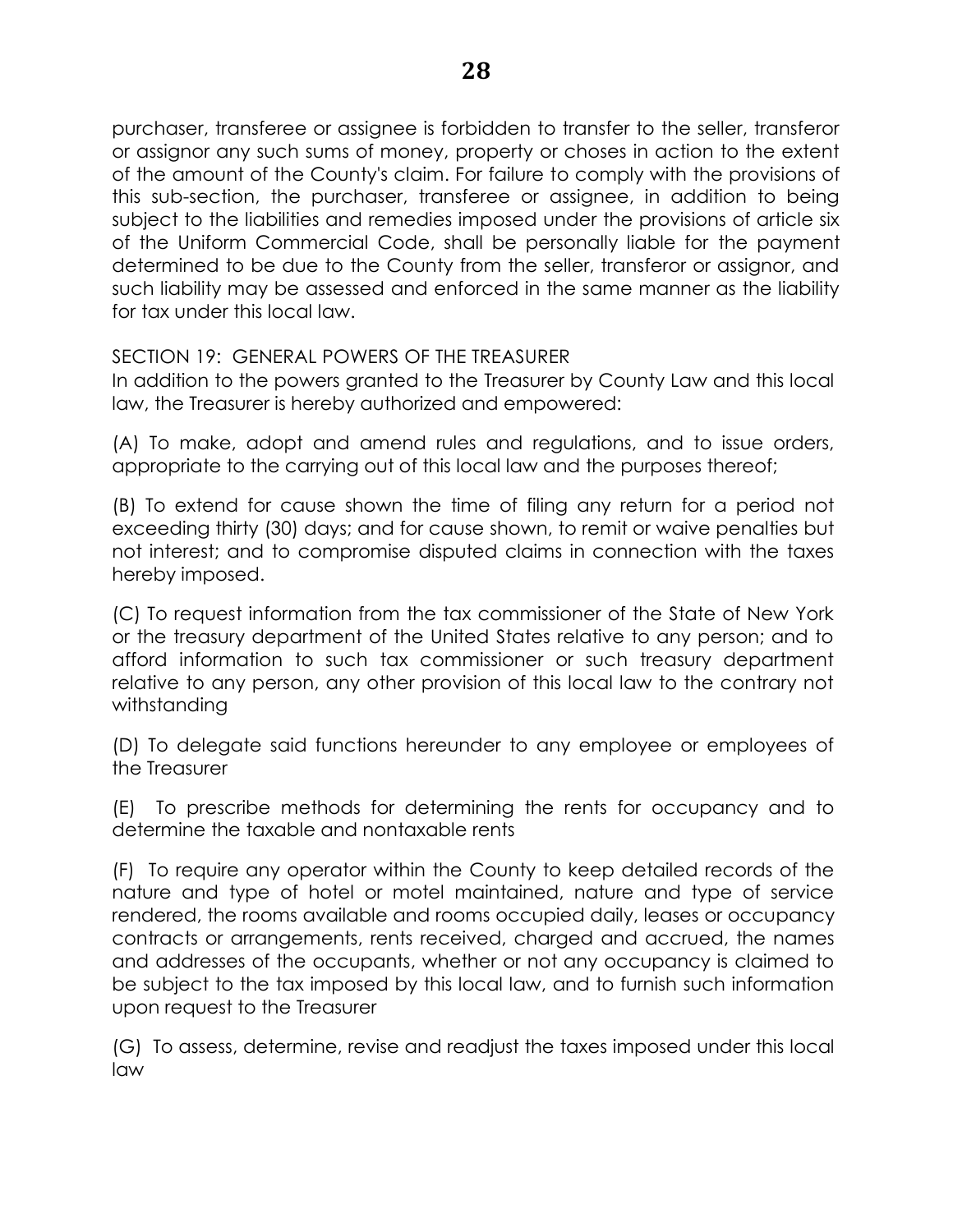SECTION 20: ADMINISTRATION OF OATHS AND COMPELLING TESTIMONY (A) The Treasurer, or the Treasurer's duly designated and authorized employees or agents, shall have power to administer oaths and take affidavits in relation to any matter or proceeding in the exercise of the Treasurer's powers and duties under this local law.

(B) The Treasurer shall have the power to subpoena and require the attendance of witnesses and the production of books, papers, and documents to secure information pertinent to the performance of his duties hereunder and of the enforcement of this local law, and to examine them in relation thereto, and to issue commissions for the examination of witnesses who are out of the state or unable to attend before the Treasurer or excused from attendance.

(C) A justice of the Supreme Court, either in court or at chambers shall have power summarily to enforce by proper proceedings the attendance and testimony of witnesses and the production and examination of books, papers and documents called for by the subpoena of the Treasurer under this local law.

(D) Any person who shall refuse to testify or to produce books or records or who shall testify falsely in any material matter pending before the Treasurer under this local law shall be guilty of a misdemeanor, punishment for which shall be a fine of not more than one thousand dollars (\$1,000) or imprisonment for not more than one year, or both such fine and imprisonment.

(E) The officers who serve the summons or subpoena of the Treasurer and witnesses attending in response thereto shall be entitled to the same fees as are allowed to officers and witnesses in civil cases in courts or record, except as herein otherwise provided.

(F) The County Sheriff, the Sheriff's duly appointed deputies, and any officer or employee of the Treasurer designated to serve process under this local law, are hereby authorized and empowered to serve any summons, subpoena, order, notice, document, instrument, or other process to enforce or carry out this local law.

# SECTION 21: REFERENCE TO TAX

Wherever reference is made in placards or advertisements or in any other publications to this tax such reference shall be substantially in the following form: "Tax on occupancy of hotel or motel rooms"; except that in any bill, receipt, statement or other evidence of memorandum of occupancy or rent charge issued or employed by the operator, the word "tax" will suffice.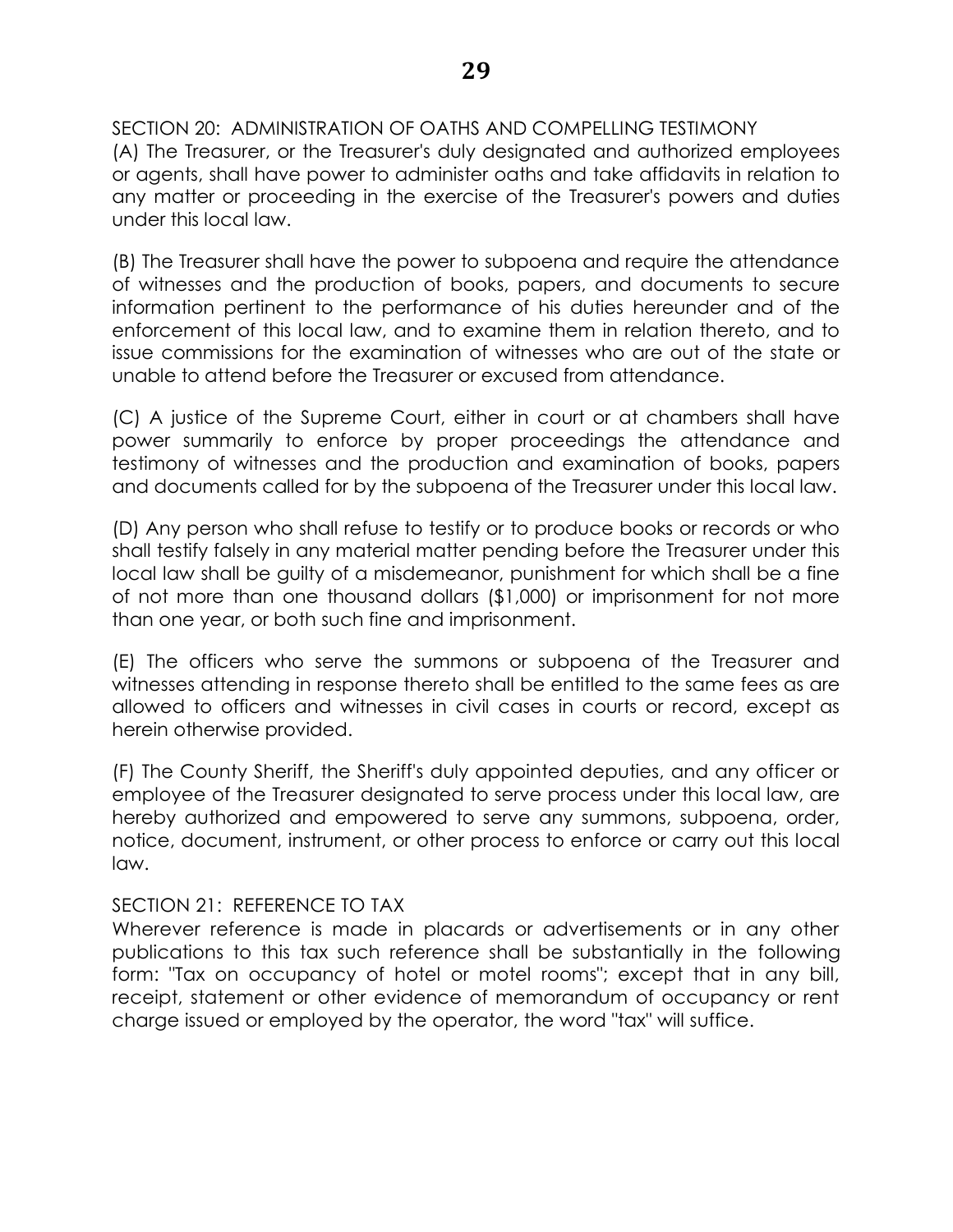# SECTION 22: RETURNS TO BE SECRET

(A) Except in accordance with proper judicial order, or as otherwise provided by law, it shall be unlawful for the Treasurer or any officer or employee of the Treasurer to divulge or make known in any manner the rents or other information relating to the business of the taxpayer contained in any return required under this local law. The officers charged with the custody of such returns shall not be required to produce any of them or evidence of anything contained in them in any action or proceeding in any court, except on behalf of the Treasurer in an action or proceeding under the provisions of this local law or on behalf of any party to any action or proceeding under this local law when the returns or facts shown thereby are directly involved in such action or proceeding, in either of which events the court may require the production of, and may admit in evidence, so much of said returns or of the facts shown thereby, as are pertinent to the action or proceeding and no more. Nothing herein shall be construed to prohibit the delivery to a taxpayer or his duly authorized representative or a certified copy of any return filed in connection with his tax nor to prohibit the publication of statistics so classified as to prevent the identification of particular returns and the items thereof, or the inspection by the County Attorney or other legal representatives of the County of the return of any taxpayer who shall bring action to set aside or review the tax based thereon, or against whom an action or proceeding has been instituted for the collection of a tax or penalty. Returns shall be preserved for three (3) years and thereafter until the Treasurer permits them to be destroyed.

(B) Any violation of this section shall be punishable by a fine not exceeding one thousand dollars (\$1,000), or by imprisonment not exceeding one year, or both, in the discretion of the court.

## SECTION 23: EFFECTIVE DATE

This local law shall become effective December 1, 2020 and shall remain in effect until November 30, 2023.

## SECTION 24: SEVERABILITY

If any provision of this local law or the application thereof to any person or circumstance shall be held invalid, the remainder of this local law and the application of its provisions to other persons or circumstances shall not be affected thereby.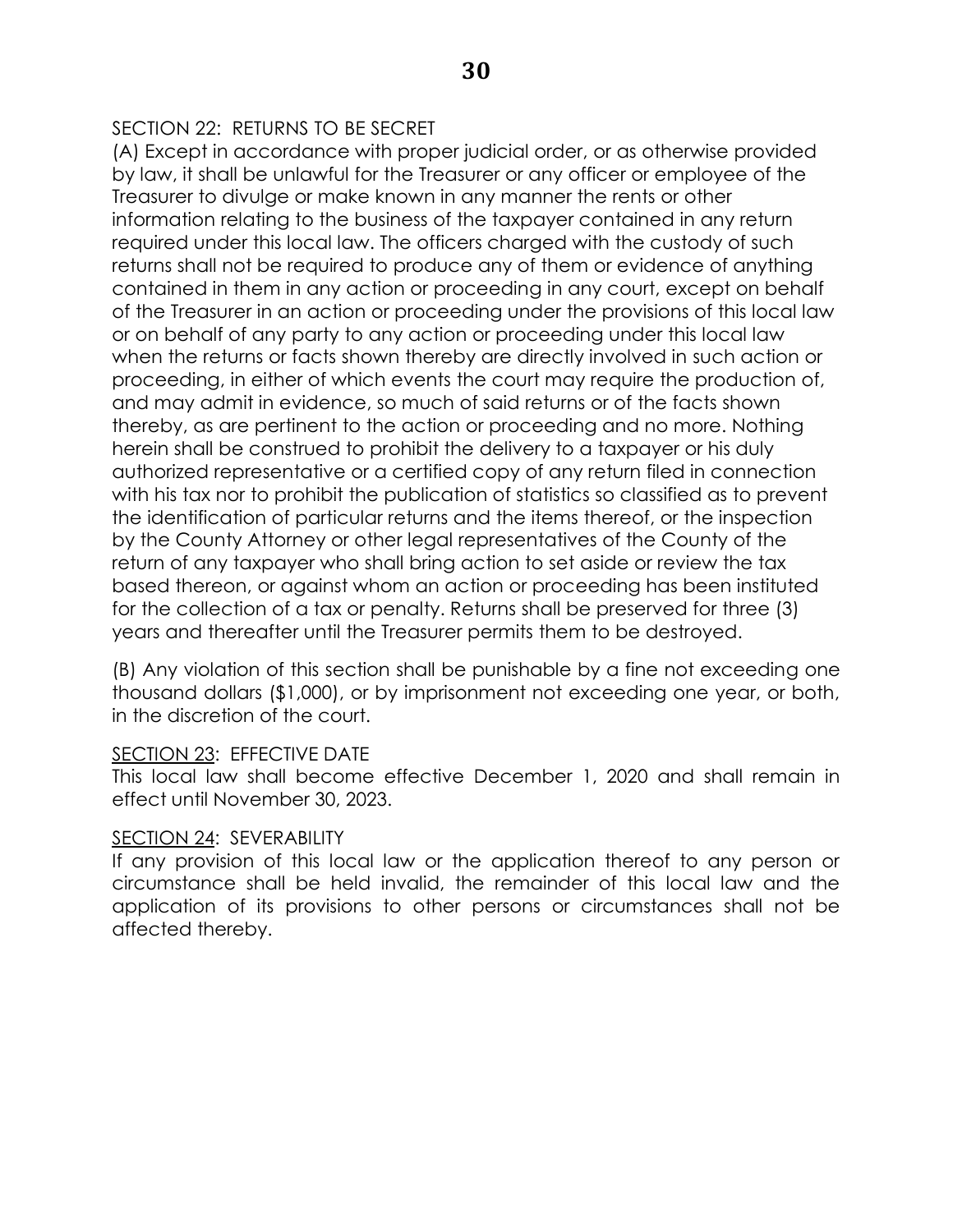RESOLUTION NO. -20 SCHEDULE PUBLIC HEARING LOCAL LAW INTRODUCTORY NO. C OF 2020

RESOLVED: That a public hearing shall be held on Local Law Introductory No. C of 2020 A Local Law providing for the collection of a hotel and motel tax in Tioga County in the Edward D. Hubbard Auditorium of the Ronald E. Dougherty County Office Building, 56 Main Street, Owego, New York 13827 on Thursday October 22, 2020 at 10:00 A.M. All persons desiring to present written or oral comments may do so at said time.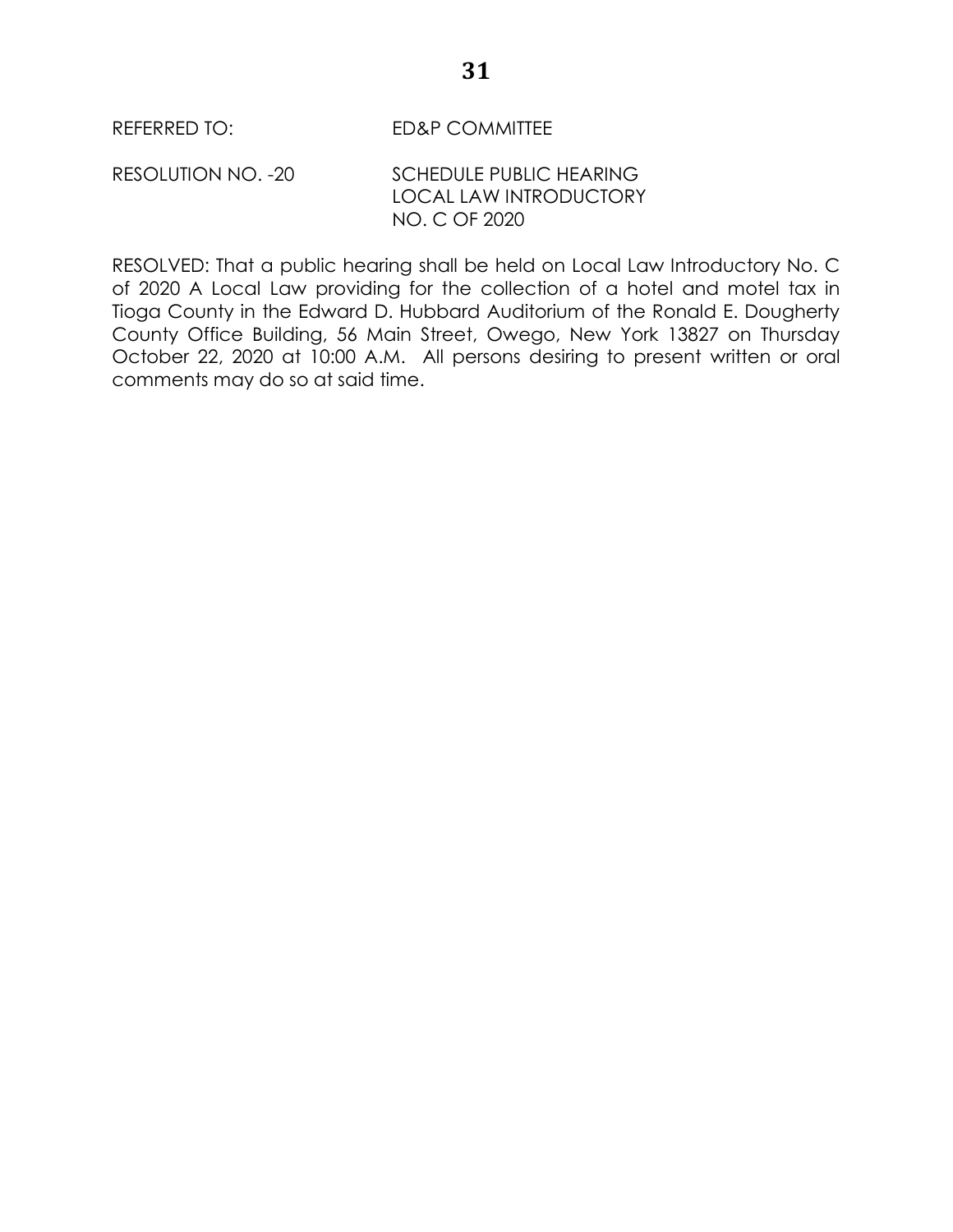REFERRED TO: LEGISLATIVE WORKSESSION FINANCE/LEGAL COMMITTEE

RESOLUTION NO. - 20 SET PUBLIC HEARING 2021 BUDGET

RESOLVED: That the public hearing on the tentative Tioga County Budget for 2021 be held at 9:30 A.M., Tuesday, November 10, 2020, in the Edward D. Hubbard Auditorium of the Ronald E. Dougherty County Office Building, 56 Main Street, Owego, New York 13827.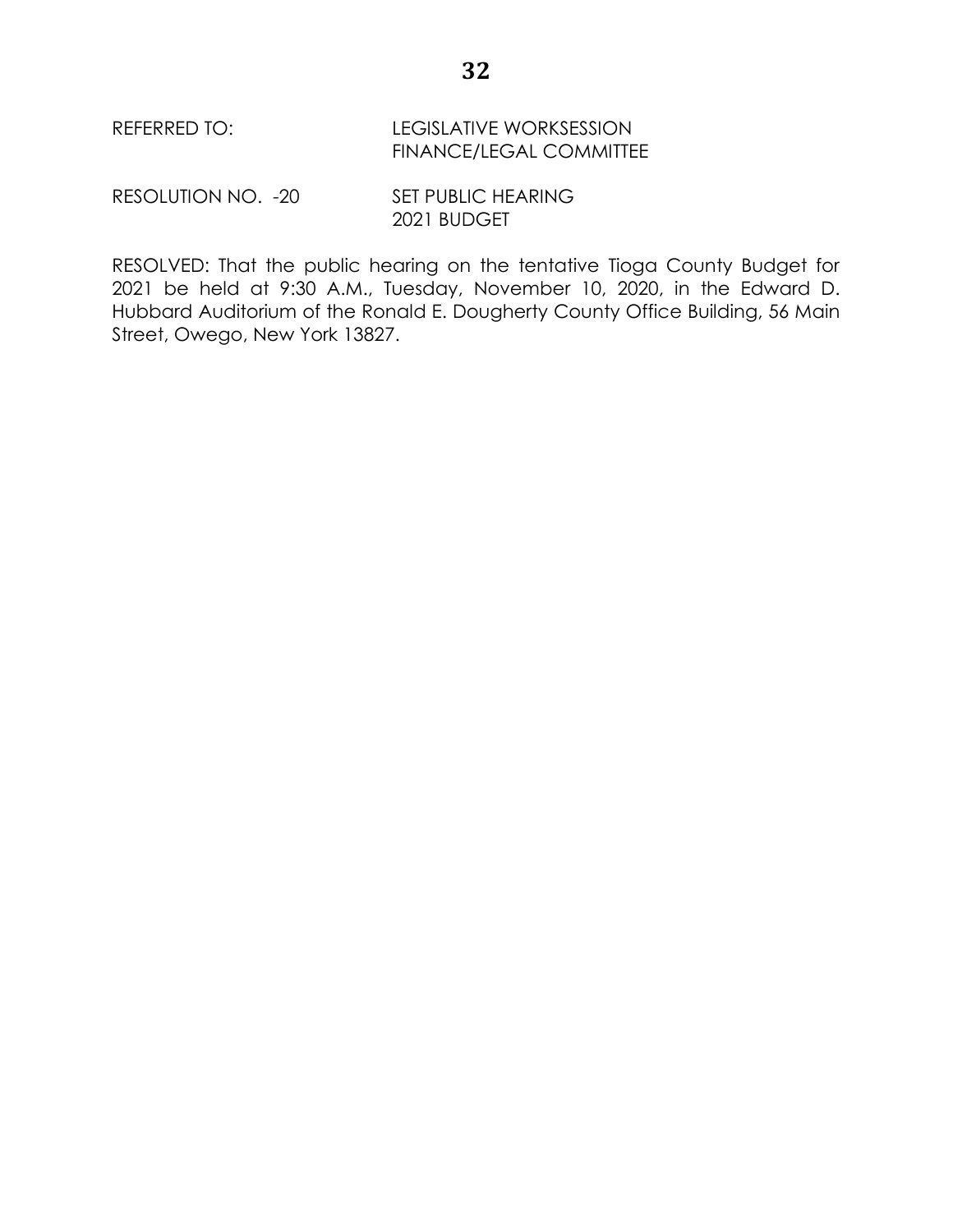RESOLUTION NO. -20 AUTHORIZE 2021 CONTRACTS WITH SADD SCHOOL ASSOCIATES

WHEREAS: It is the desire of the STOP DWI Program to arrange five contracts with SADD School Associates which are defined as independent contractors not entitled to County Employee benefits; and

WHEREAS: It is the desire to award the five SADD School Associate contracts for the calendar year 2021 to the following individuals; Aria French to serve the Candor School District; Matthew Cicchetti to serve the Newark Valley School District; Joan Beck to serve the Owego-Apalachin School District; Erika Brown to serve the Spencer-Van Etten School District, and; Janice Barto to serve the Tioga Central School District; and

WHEREAS: Each SADD School Associate will be compensated \$100 each month for the ten months of the school year, but will not exceed \$1,000 for the year; and

WHEREAS: The Tioga County Attorney has approved the agreement that defines the rights and responsibilities of all the parties involved and outlines the compensation to be paid to the STOP DWI School Associates; therefore be it

RESOLVED: That these contracts for SADD School Associates be authorized for the 2021 calendar year.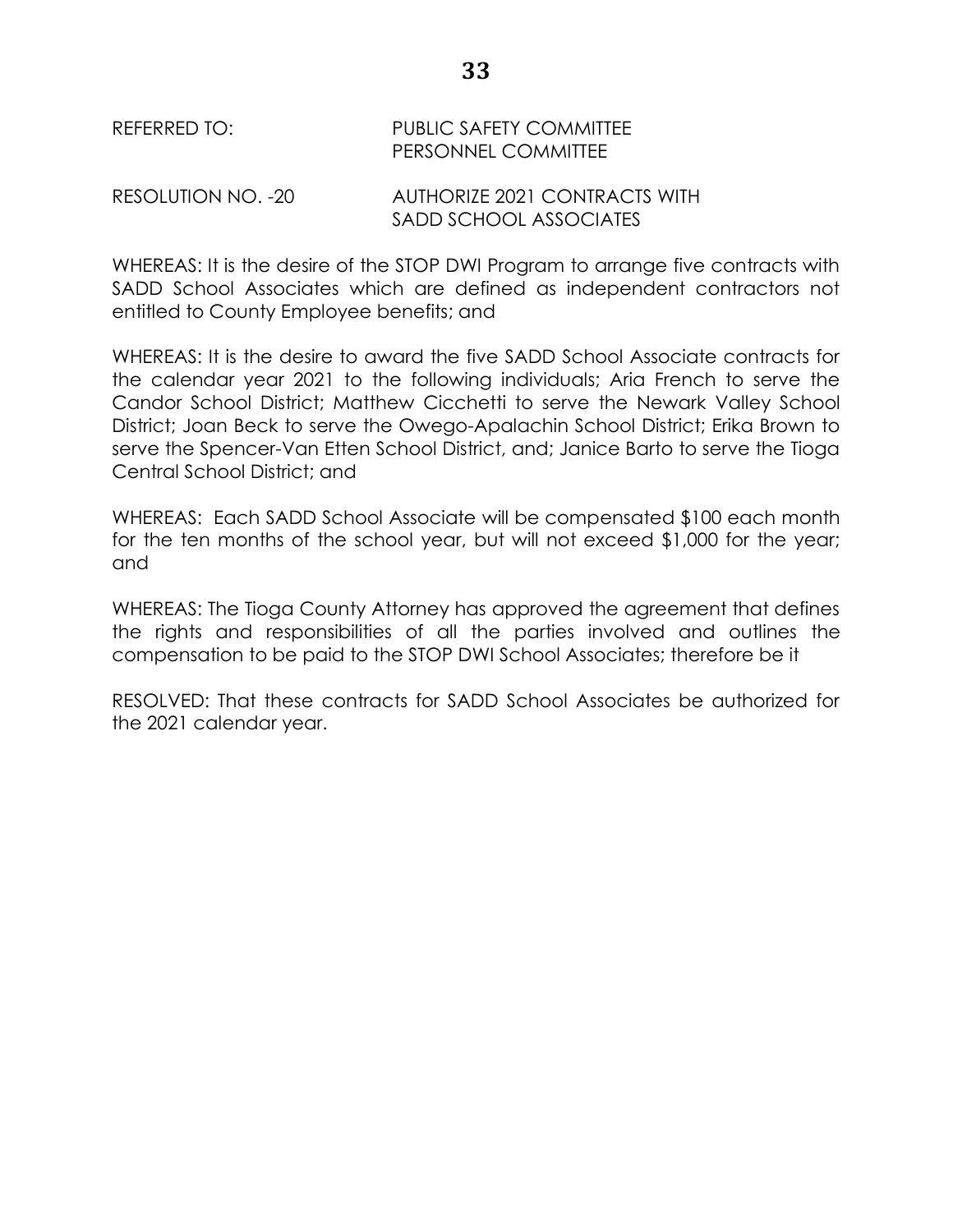RESOLUTION NO. -20 AUTHORIZE CONTRACT WITH EXCELLUS BLUE CROSS/BLUE SHIELD TO ADMINISTER HEALTH INSURANCE BENEFITS

WHEREAS: Tioga County uses the service of Excellus Blue Cross/Blue Shield of Central New York to administer health insurance benefits for Tioga County including a Medicare Blue PPO plan; and

WHEREAS: Excellus Blue Cross/Blue Shield of Central New York has submitted a new contract to administer fully insured benefits for Tioga County employees for the period of January 1, 2021 through December 31, 2021; and

WHEREAS: These are contractual benefits for Tioga County union employees; therefore be it

RESOLVED: That the Tioga County Legislature authorizes the Chair of the Legislature to enter into a contract with Excellus Blue Cross/Blue Shield of Central New York, subject to review by the County Attorney, to administer health insurance benefits for Tioga County for the period January 1, 2021 through December 31, 2021.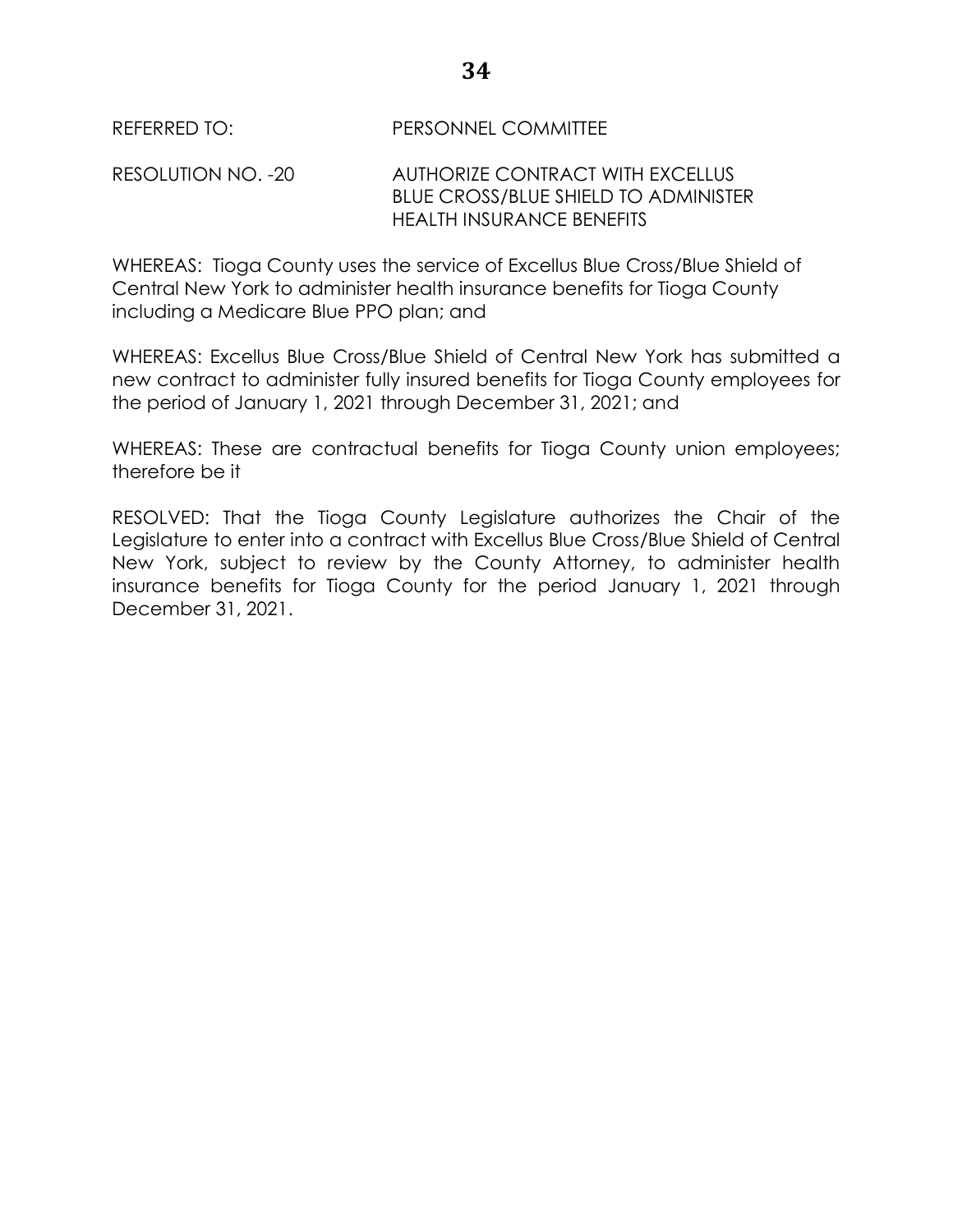RESOLUTION NO. -20 AUTHORIZE PURCHASE OF SPECIFIC EXCESS AND EMPLOYER'S LIABILITY INSURANCE FOR WORKERS' COMPENSATION PROGRAM

WHEREAS: The Tioga County Self-Insurance Plan's excess insurance policy and employer's liability insurance policy expire December 31, 2020; and

WHEREAS: The Tioga County Self-Insurance Plan by-laws allow the committee to purchase excess or catastrophic insurance; and

WHEREAS: The continuance of both excess and employer's liability insurance policies help to limit exposure to the Tioga County Self-Insurance Plan; therefore be it

RESOLVED: That the Tioga County Legislature authorizes the purchase of specific excess insurance and employer's liability insurance, subject to review by the County Attorney, from an A- Rated or better insurance company for the period of January 1, 2021 through December 31, 2021 to be paid for out of the 2021 Tioga County Self-Insurance budget.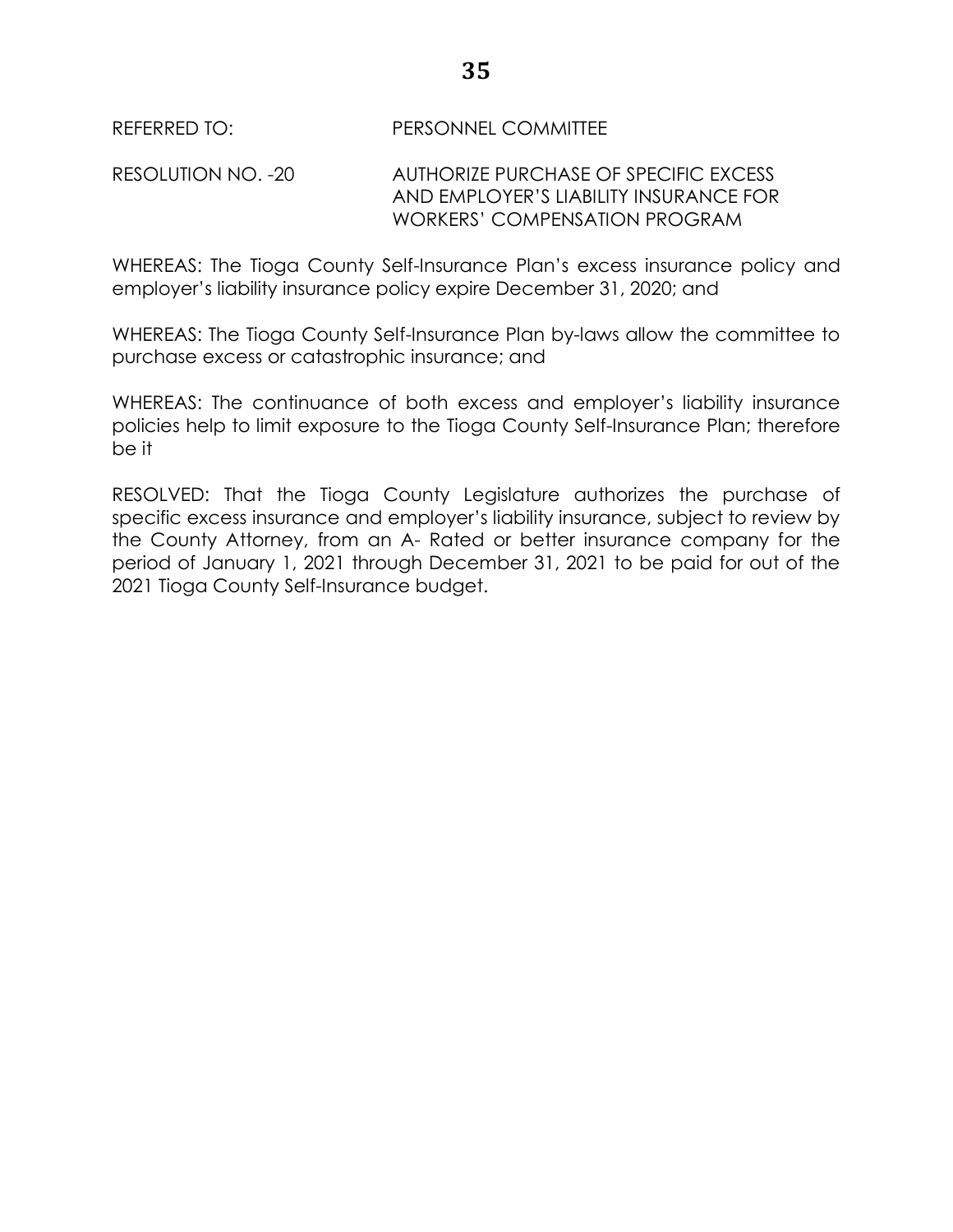RESOLUTION NO. -20 AUTHORIZE CONTRACT WITH LIFETIME BENEFIT SOLUTIONS, INC. TO ADMINISTER FLEXIBLE SPENDING AND HEALTH REIMBURSEMENT ACCOUNT PROGRAMS

WHEREAS: Tioga County currently uses the services of Lifetime Benefit Solutions, Inc. to administer Tioga County's flexible-spending and health reimbursement account programs; and

WHEREAS: Lifetime Benefit Solutions, Inc. has submitted a new contract to continue administering said programs and conduct all required compliance testing services; and

WHEREAS: The Flexible-Spending program is a negotiated benefit for all Tioga County unionized employees; and

WHEREAS: The Health Reimbursement Account is a negotiated benefit for CSEA union employees; and

WHEREAS: Both the employees and the County can save tax dollars on money channeled through the flexible spending program; therefore be it

RESOLVED: That the Tioga County Legislature authorizes the Chair of the Legislature to enter into a contract with Lifetime Benefit Solutions, Inc., subject to review by the County Attorney, for the services stated above for the period of January 1, 2021 through December 31, 2021; and be it further

RESOLVED: That Tioga County will continue with the flexible spending card for the period of January 1, 2021 through December 31, 2021.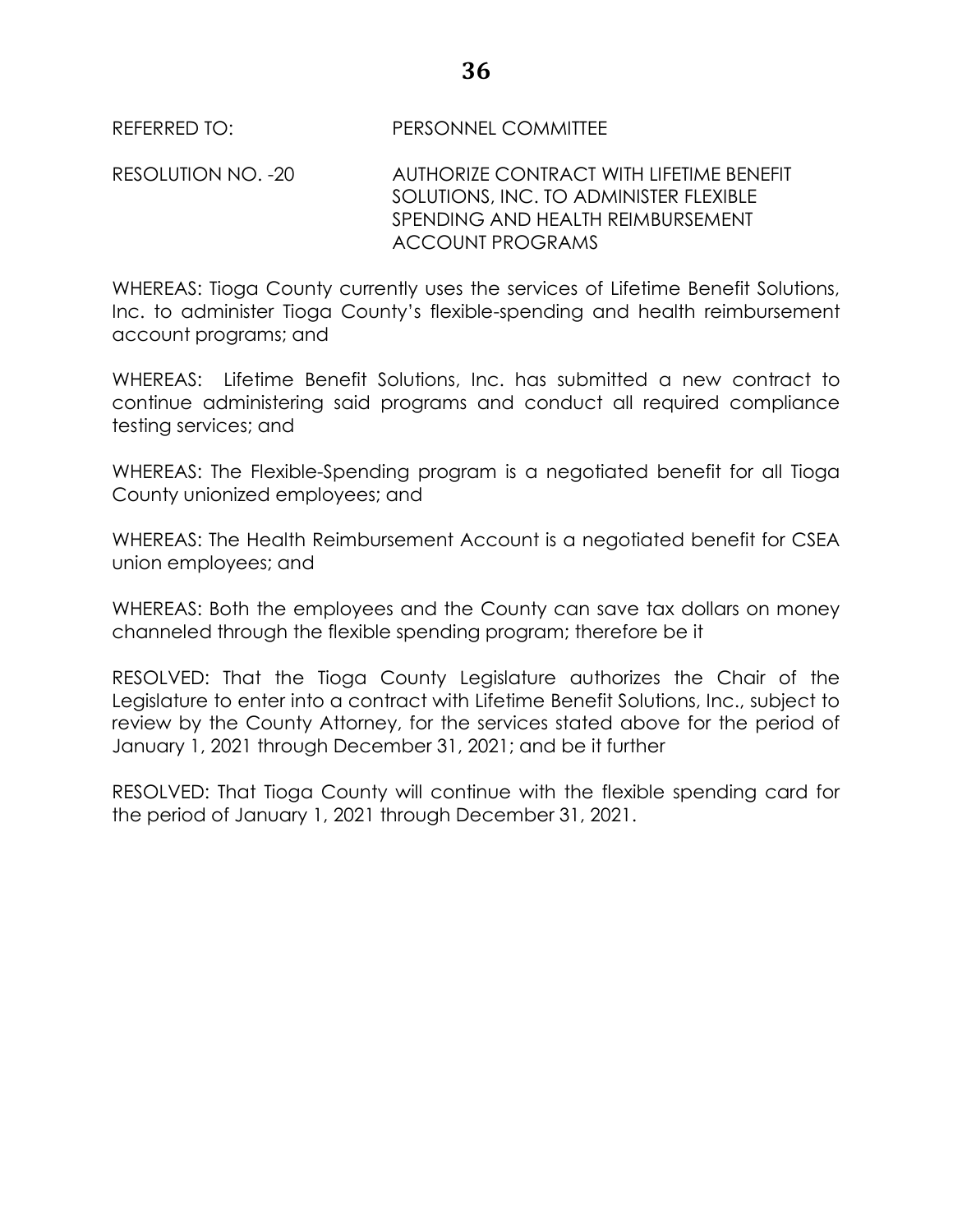RESOLUTION NO. -20 AUTHORIZE CONTRACT WITH EMPLOYEE NETWORK, INC. (eni) FOR EMPLOYEE ASSISTANCE PROGRAM

WHEREAS: Tioga County employees are covered under an Employee Assistance Program (EAP) that is currently administered by Employee Network, Inc. (eni); and

WHEREAS: eni, a company that has been providing EAP services for over 30 years and who has other NYS public sector clients, has submitted a proposal to continue providing Tioga County's EAP for a two year term, January 1, 2021 through December 31, 2022 at a rate of \$1.22/per covered employee per month; and

WHEREAS: eni can continue to provide up to 8 in-person counseling sessions for eligible employees and members of their household, along with two hours of training per year, and two hours of critical incident stress debriefing; and

WHEREAS: eni has multiple provider offices within the local region including some in Pennsylvania where employees are able to obtain services; and

WHEREAS: The EAP is a negotiated benefit for CSEA union employees; therefore be it

RESOLVED: That the Tioga County Legislature authorizes the Chair of the Legislature to enter into a contract with eni, subject to review by the County Attorney, to administer our Employee Assistance Program for full-time and parttime employees at a cost of \$1.22/per covered employee per month effective January 1, 2021 through December 31, 2022.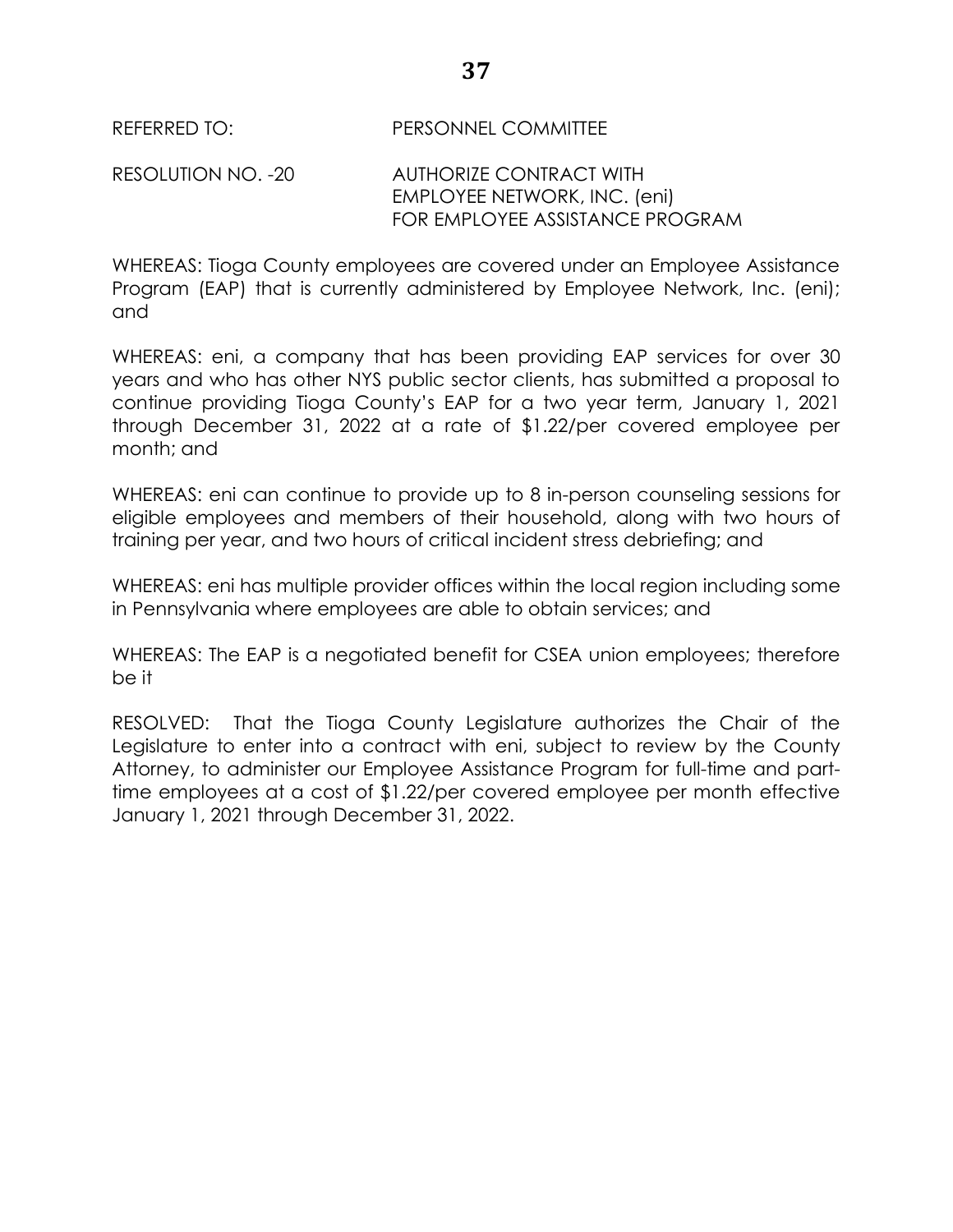| REFERRED TO:       | LEGAL/FINANCE COMMITTEE      |
|--------------------|------------------------------|
| RESOLUTION NO. –20 | AUTHORIZE AND SIGN VOLUNTARY |
|                    | <b>COLLECTION AGREEMENT</b>  |

WHEREAS: Tioga County Treasurer is responsible to collect occupancy tax from local hotels and motels in Tioga County. Tioga County has been approached by Airbnb to enter into a voluntary collection agreement to collect occupancy and sales taxes from guests of their platform; and

WHEREAS: Airbnb is an online marketplace that connects people who want to rent out their homes with people who are looking for accommodations in that location; and

WHEREAS: Tioga County and Airbnb enter into this Agreement voluntarily in order to facilitate the reporting, collection and remittance of applicable transient occupancy taxes and applicable sales taxes imposed under applicable Tioga County, New York law, on behalf of certain Hosts for Booking Transactions completed by such Hosts and Guests on the Platform for accommodations transactions located in Tioga County, New York; and

WHEREAS: This Agreement may be terminated by Airbnb or the Taxing Jurisdiction for convenience on 30-day written notification to the other Party. Such termination will be effective on the first day of the calendar month following the 30-day written notification to the other Party; therefore be it

RESOLVED: That the Chair of the Legislature is authorized to act on behalf of Tioga County to sign the Voluntary Agreement with the intention of reporting, collection and remittance of applicable occupancy taxes and applicable sales taxes and authorize the Chair of the Legislature to sign such agreement, subject to the approval of the County Attorney.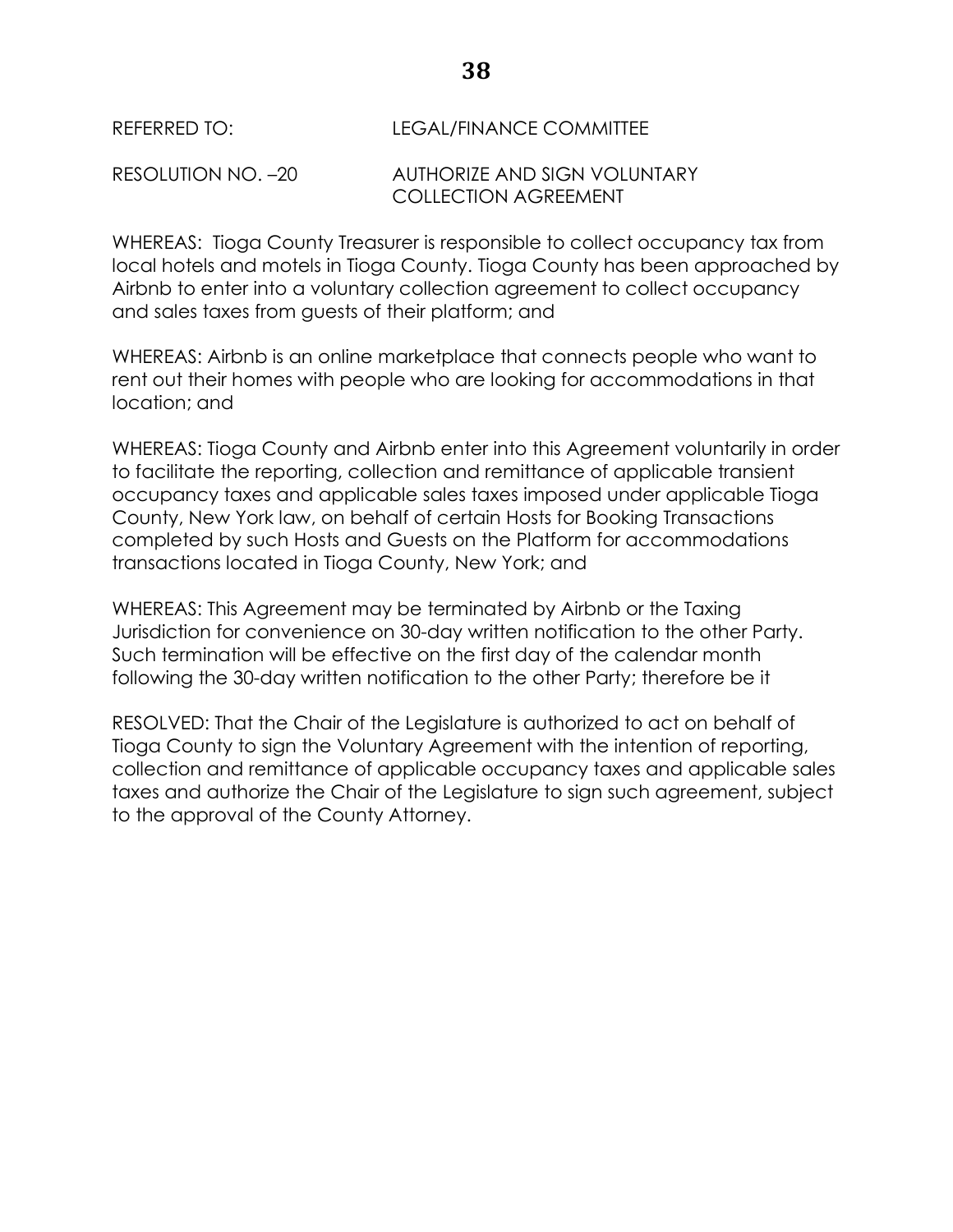REFERRED TO: PUBLIC SAFETY COMMITTEE

## RESOLUTION NO. -20 AUTHORIZE THE SUBMISSION OF EMPG20 GRANT APPLICATION OFFICE OF EMERGENCY SERVICES

WHEREAS: The NYS Office of Homeland Security and Emergency Services has announced the 2020 EMPG (Emergency Management Planning Grant) funding; and

WHEREAS: County Policy #47 requires that a resolution be approved before any such grant application is submitted. However, due to the short notification period, the Tioga County Office of Emergency Services had to submit an application for this funding by August 31, 2020; therefore be it

RESOLVED: That the Tioga County Office of Emergency Services be given authorization to apply for the 2020 EMPG grant application, after the fact, to be in compliance with County policy.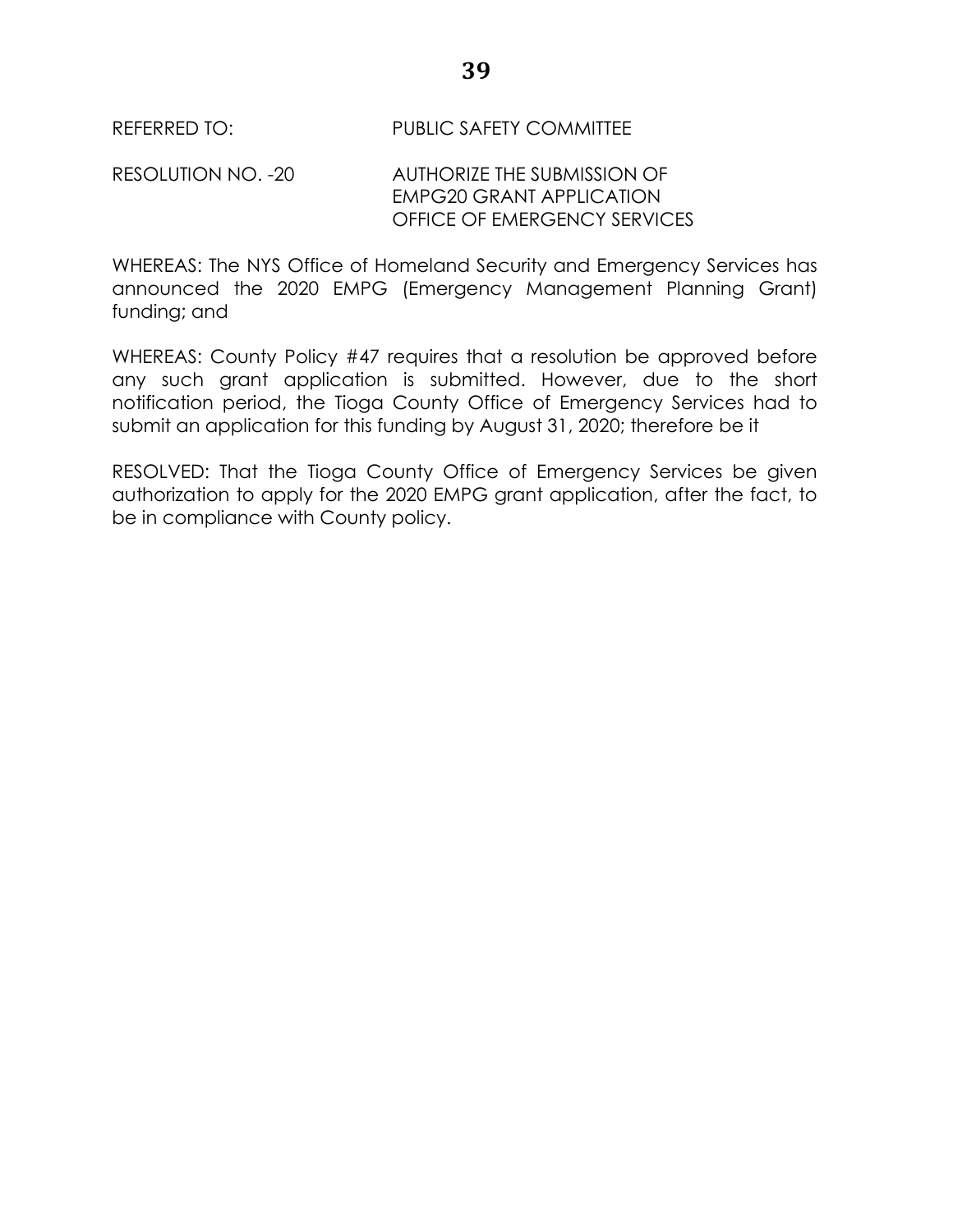REFERRED TO: ADMINISTRATIVE SERVICES COMMITTEE FINANCE/LEGAL COMMITTEE

RESOLUTION NO. -20 ACCEPT CTCL COVID-19 RESPONSE GRANT AWARD AND AMEND BOE BUDGET

WHEREAS: Upon legislative authorization, the Tioga County Board of Elections applied in September 2020 for the Center for Tech and Civic Life's (CTCL) COVID-19 Response Grant program for U.S. local election jurisdictions; and

WHEREAS: The CTCL has granted the Tioga County Board of Elections up to \$19,262.50, upon acceptance of the terms by the Tioga County Legislature; and

WHEREAS: Funds from this grant will be used to cover pandemic-related election expenses that are not covered by the current Board of Elections budget, and any CTCL grant funds that are not expended in 2020 must be paid back to the CTCL; therefore be it

RESOLVED: That the Tioga County Legislative Chair is authorized to sign the acceptance agreement provided by the CTCL, upon review and approval by the County Attorney; and be it further

RESOLVED: That the funding be appropriated as follows:

|     | From: A1450 422800-CTCL | <b>GRANTS/CTCL</b>                | \$19,262.50 |
|-----|-------------------------|-----------------------------------|-------------|
| To: | A1450 540490-CTCL       | Election Expense/CTCL \$19,262.50 |             |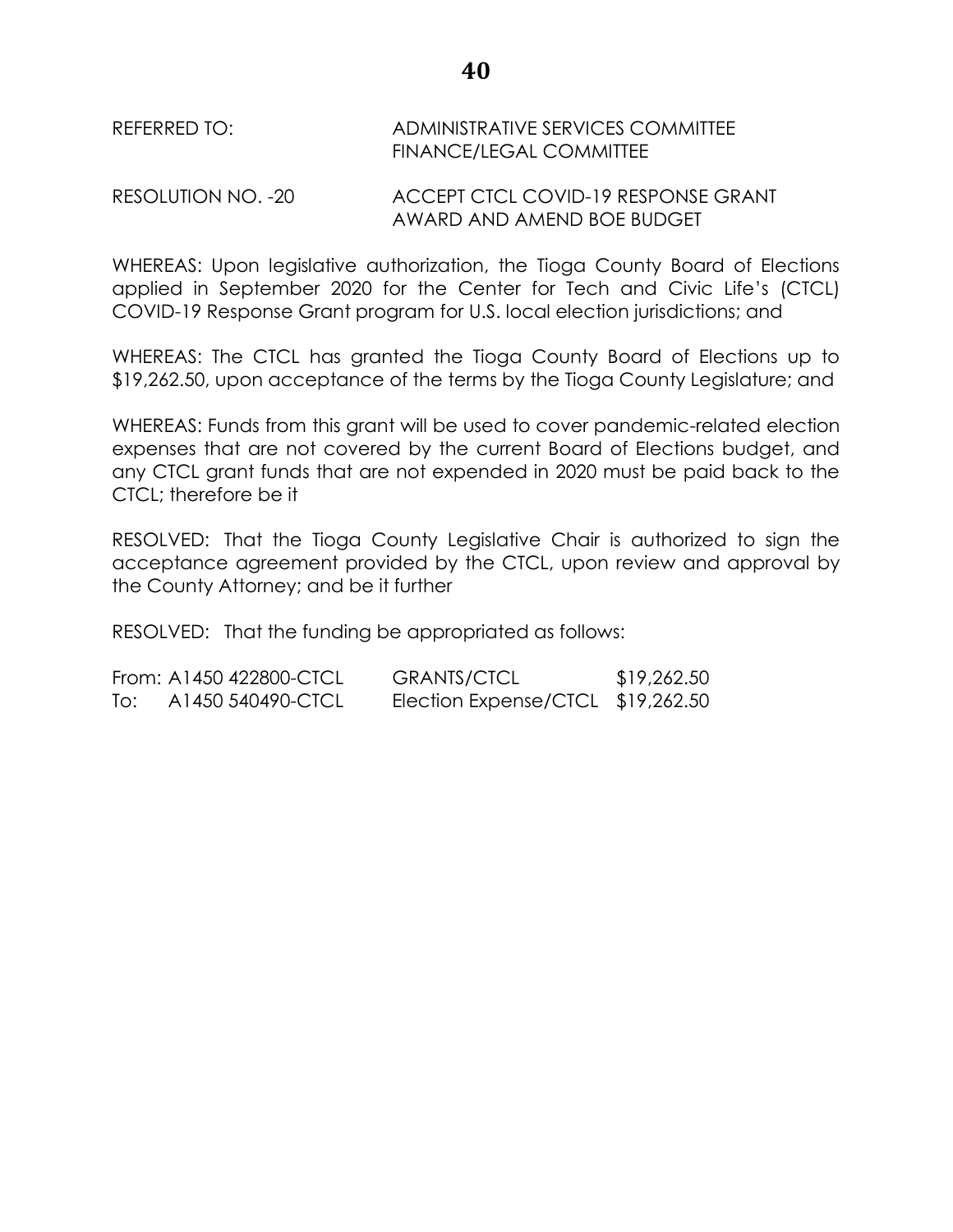REFERRED TO: FINANCE COMMITTEE

RESOLUTION NO. -20 TRANSFER OF FUNDS 2020 BUDGET MODIFICATION COUNTY LIABILITY INSURANCE FUND

WHEREAS: The funds budgeted for 2020 CI1910 540270 Insurance Premiums will be exceeded by expenses in October 2020; and

WHEREAS: The 2020 CI1930 540270 Liability Claims has budgeted funds available for transfer; and

WHEREAS: Transfer of funds and budget modifications requires Legislative approval; therefore be it

RESOLVED: That budgeted funds be transferred as follows:

|     | From: CI1930 540270 Insurance Claims | \$8,000.00 |
|-----|--------------------------------------|------------|
| lo: | CI1910 540270 Insurance Premiums     | \$8,000.00 |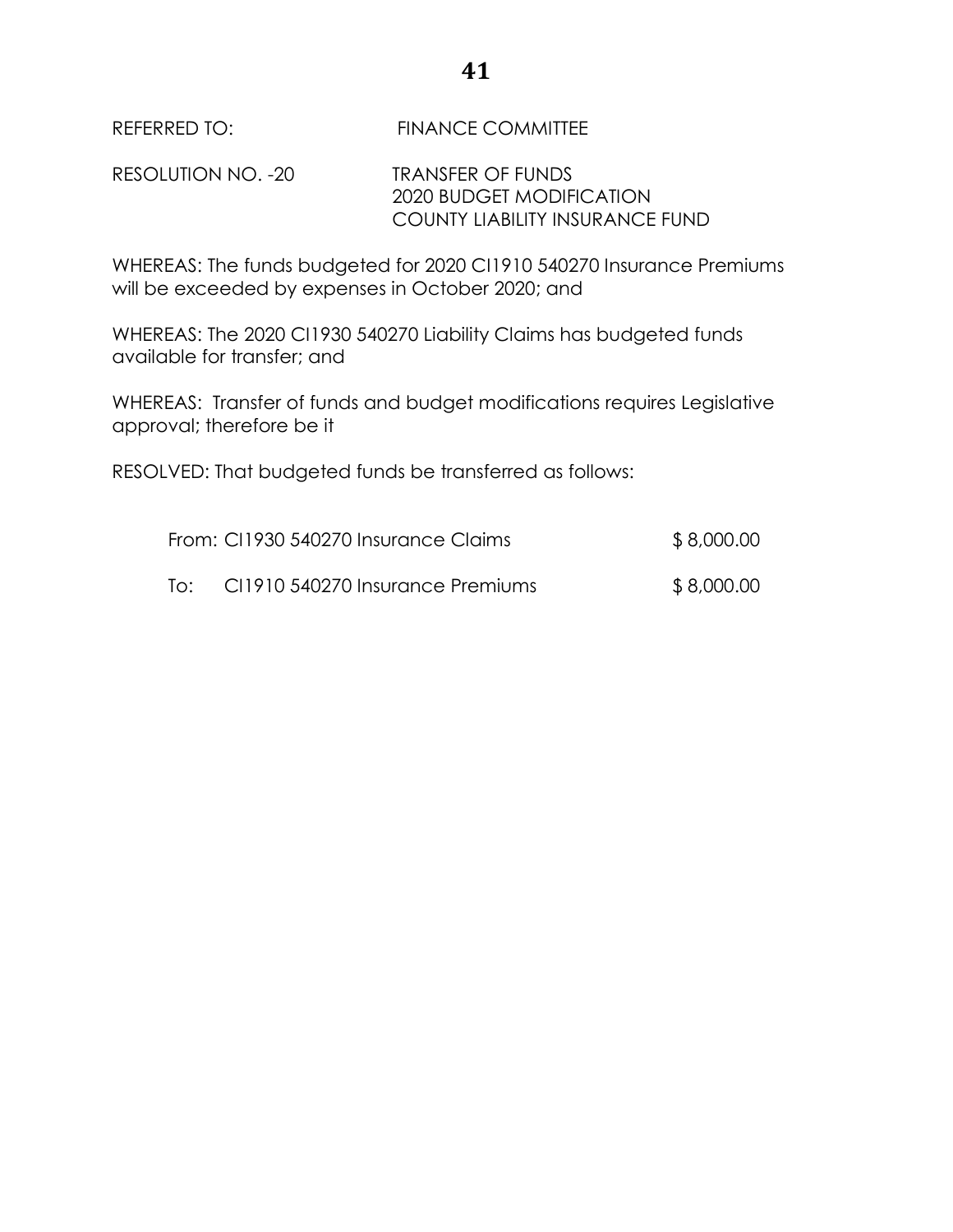REFERRED TO: HEALTH & HUMAN SERVICES COMMITTEE PERSONNEL COMMITTEE

RESOLUTION NO. -20 ABOLISH ONE VACANT FULL-TIME CLINICAL SOCIAL WORKER AND ONE VACANT FULL- TIME SENIOR CLINICAL SOCIAL WORKER (SCHOOL/COMMUNITY BASED) POSITIONS MENTAL HYGIENE

WHEREAS: Legislative approval is required for the creation or abolishment of positions within a County Department; and

WHEREAS: Currently two full-time vacancies exist in the titles of Clinical Social Worker (CSEA SG XVI, \$58,257; vacant since 10/01/20) and Senior Clinical Social Worker (School/Community Based) (CSEA SG XVII, \$60,908; vacant since 02/28/20); and

WHEREAS: The Director of Community Services has identified an ability to reduce her budget by abolishing both vacancies; therefore be it

RESOLVED: That one full-time vacant Clinical Social Worker and one full- time vacant Senior Clinical Social Worker (School/Community Based) will be abolished effective October 15, 2020; and be it further

RESOLVED: That the Mental Hygiene Department's authorized full-time headcount shall be reduced from 34 to 32.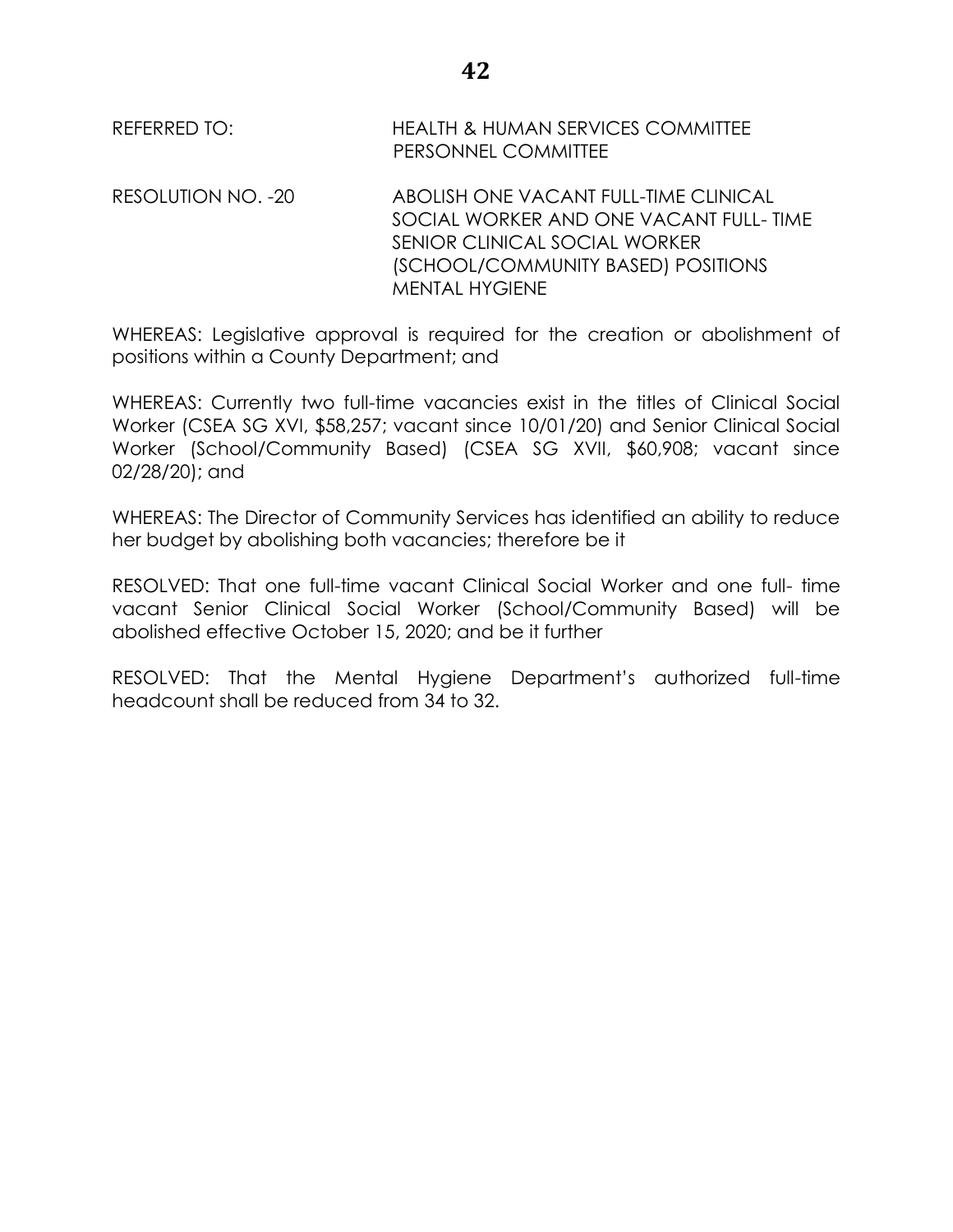REFERRED TO: HEALTH & HUMAN SERVICES COMMITTEE PERSONNEL COMMITTEE RESOLUTION NO. -20 AMEND RESOLUTION #165-20 TO REFLECT ADJUSTED HIRE DATES FOR TWO (2) SEASONAL OFFICE SPECIALIST I POSITIONS FOR THE HEAP PROGRAM DEPARTMENT OF SOCIAL SERVICES

WHEREAS: The Home Energy Assistance Program (HEAP) began outreach in mid-August and will be in full season on November 2, 2020; and

WHEREAS: The Tioga County Legislature previously approved hiring of temporary staff for the 2020-21 HEAP season; and

WHEREAS: The following change to the start and end dates for two of the previously approved positions shall be:

Two, full-time, seasonal Office Specialist I positions previously approved for the period October 26, 2020 through February 26, 2021 at the starting salary of \$12.46 per hour, shall now be October 19, 2020 through February 19, 2020; therefore be it

RESOLVED: That the Department of Social Services be authorized to change the start and end dates for the seasonal HEAP positions listed above; and be it further

RESOLVED: The remainder of Resolution #165-20 remains unchanged.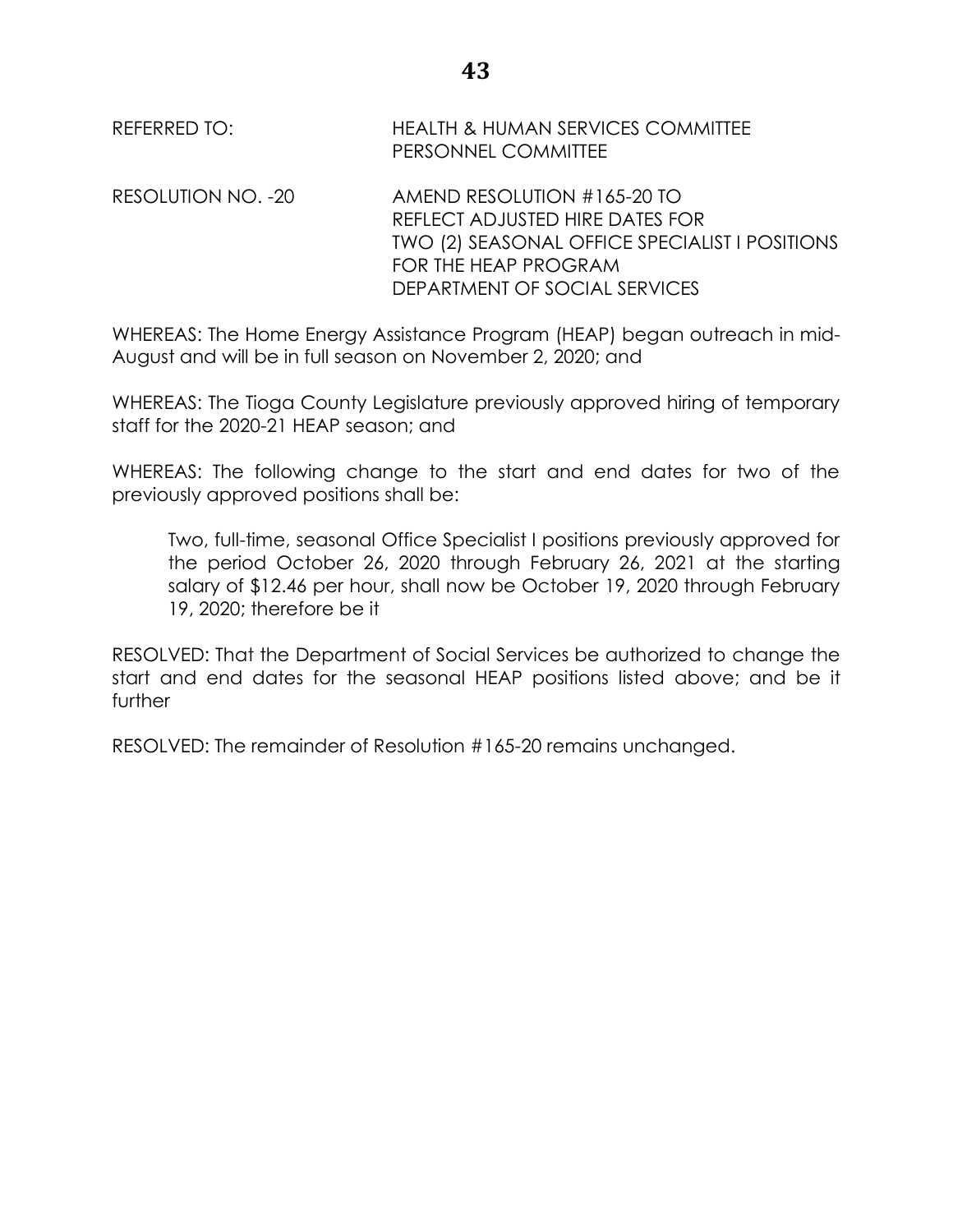REFERRED TO: ADMINISTRATIVE SERVICES COMMITTEE PERSONNEL COMMITTEE

RESOLUTION NO. -20 APPOINTMENT OF REPUBLICAN ELECTION COMMISSIONER

WHEREAS: The Chairman of the Republican Party has submitted their recommendation to the Clerk of the Legislature; therefore be it

RESOLVED: That Bernadette M. Toombs be and hereby is appointed Election Commissioner for the Republican Party from January 1, 2021 through December 31, 2022.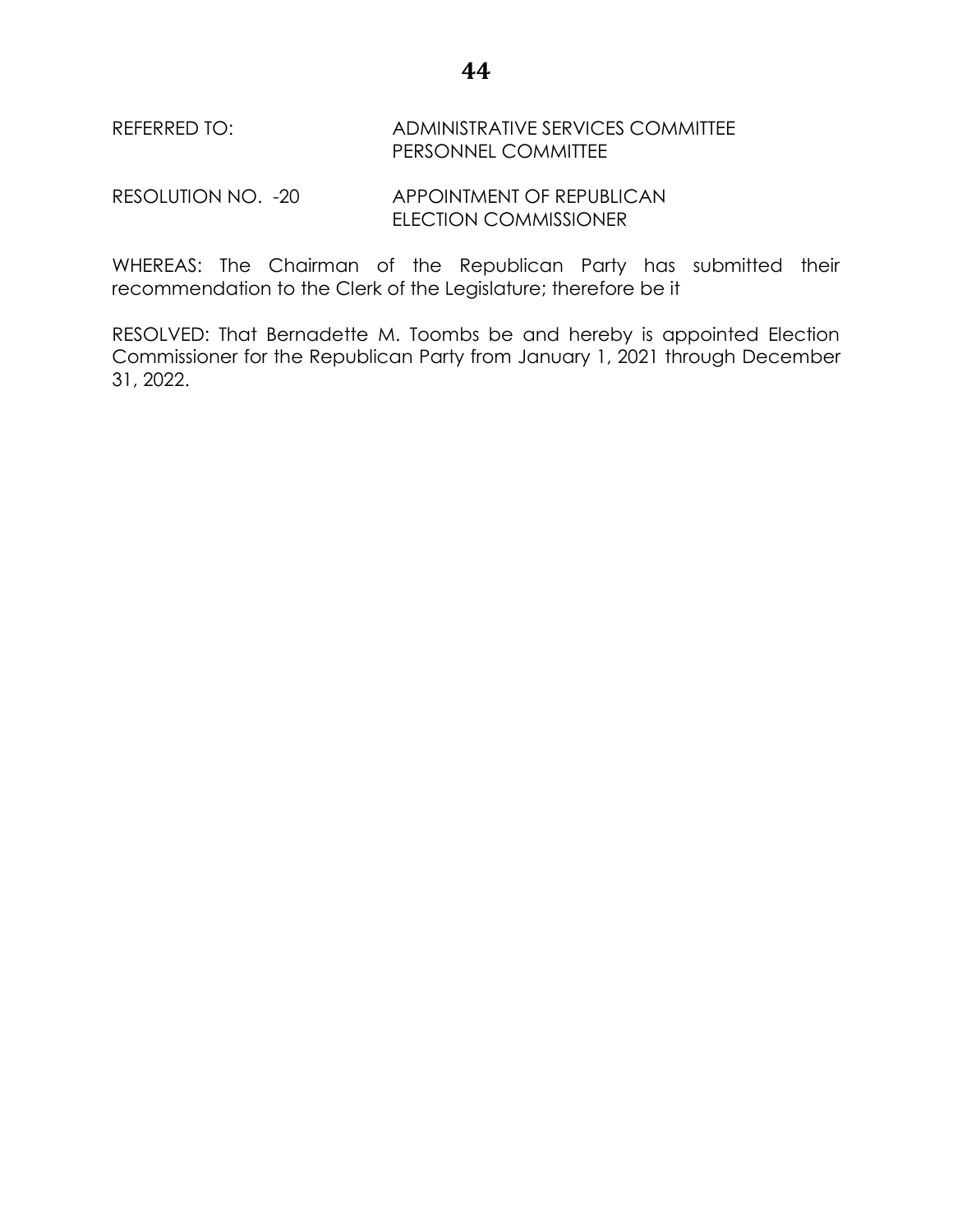REFERRED TO: LEGISLATIVE WORKSESSION PERSONNEL COMMITTEE

RESOLUTION NO. -20 AMEND TIOGA COUNTY NON-UNION BENEFITS **POLICY** 

WHEREAS: The Tioga County Non-Union Benefits Policy currently does not allow for comp time or overtime pay for Fair Labor Standards Act ("FLSA") or New York State exempt non-union staff (hereinafter "exempt non-union employees") should they work more than the standard work week; and

WHEREAS: In certain situations, such as during a State of Emergency, exempt non-union employees are called upon to work extra hours; and

WHEREAS: The Tioga County Legislature would like to recognize those efforts in said situations; therefore be it

RESOLVED: That the Tioga County Non-Union Benefits Policy shall be amended effective October 13, 2020 by deleting the first sentence in *Section 1: Wages*, which reads "All Non-Union employees are salaried and ineligible for overtime and comp time."; and be it further

RESOLVED: That a new second sentence be added to Section 1: Wages that reads "During a State of Emergency declared by either New York State or the Federal government, in the discretion of the Department Head, Compensatory time or Overtime may be granted to those non-union employees who are required to work in excess of their standard work week for special projects, during weekends, or during normally scheduled paid or unpaid time off outside of regular business hours in response to the emergency."; and be it further

RESOLVED: That a new subsection E titled *Overtime/Compensatory Time* will be added to Section 2 of the Tioga County Non-Union Benefits Policy; and be it further

RESOLVED: That paragraph 1 of Subsection E shall read, "For eligible employees, straight time will be applied for hours 36-40 and eligible employees that work over 40 hours per week will be compensated at the time and one-half rate or receive time and one-half compensatory time."; and be it further

RESOLVED: That paragraph 2 of Subsection E shall read, "Compensatory Time may be accumulated to a maximum of one hundred forty (140) hours of regularly scheduled work week hours."; and be it further